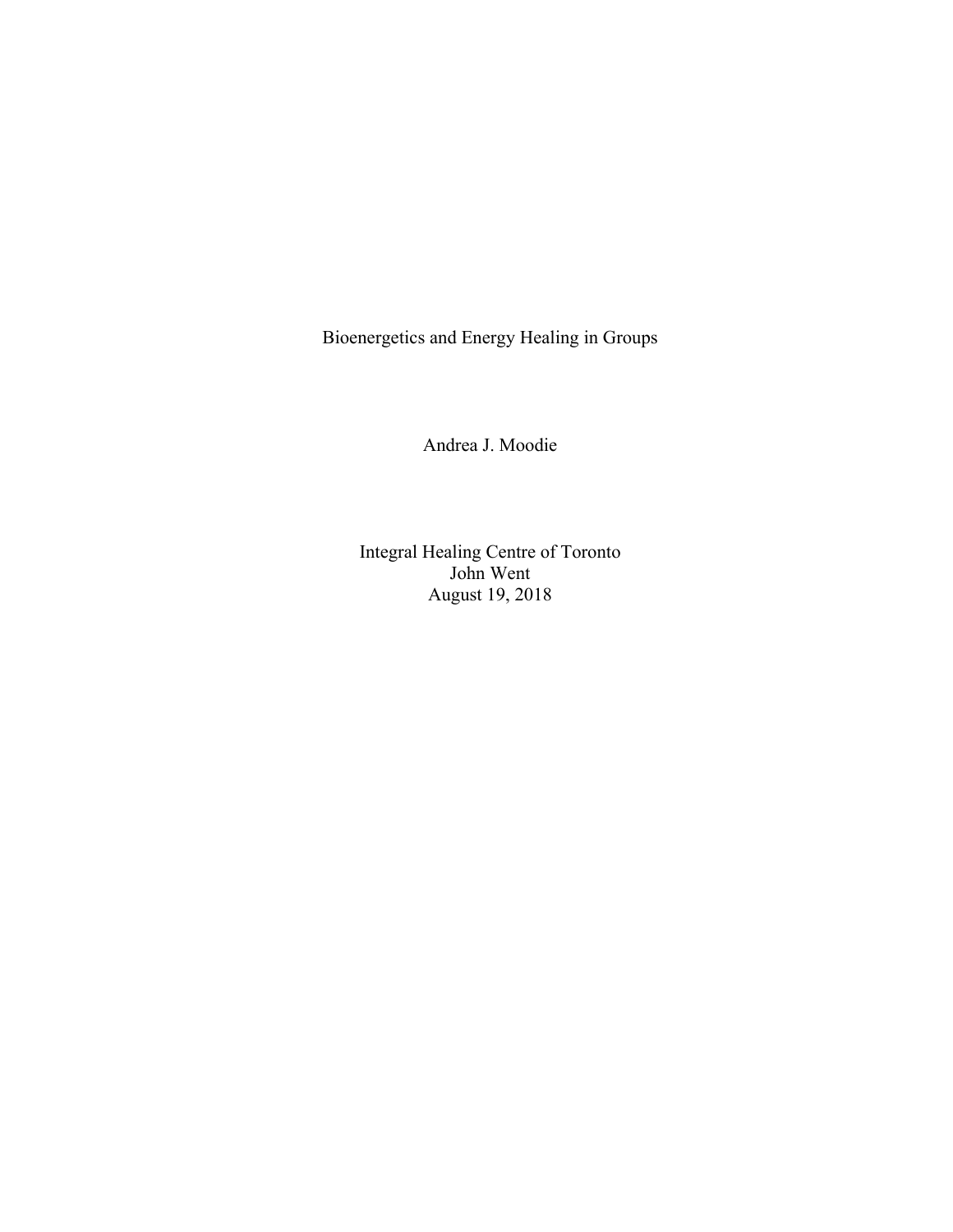## **Why Combine Bioenergetics and Energy Healing in Groups?**

Based on the emerging neuroscience of the last two decades, it has become evident that group psychotherapy can offer a powerful approach to psychological healing particularly when it is combined with body-based work, a 'felt sense of self', experiences of grounded selfregulation, and spirituality.

"Because we know relationships are capable of building and rebuilding neural structures, psychotherapy can now be understood as a neurobiological intervention."<sup>1</sup> And research supports interventions that encourage the inclusion of the whole person within the context of a supportive social framework.

The brain's capacity to change is heightened in environments that provide moderate emotional arousal, attuned and therefore regulating interpersonal relationships, support for coming into contact with experiential awareness of memories, and the provision of new experiences that disconfirm earlier implicit learnings.<sup>2</sup>

"Learning and change are recognized as occurring through the relationship and intersubjective moments ("moments of meeting") between or among the participants that create new neurobiological organisations, thus altering procedural knowledge and the implicit unspoken rules of being with others."<sup>3</sup> Facilitated groups can provide an optimal environment for this type of healing, particularly if other existing frameworks which have proven successful for one-on-one therapy are incorporated effectively.

No one existing modality currently offers all the elements that can now be understood to make for optimal therapeutic intervention. However, bioenergetics (which offers body based therapy) combined with energy healing (which includes spirituality) in the context of groups could provide a way forward.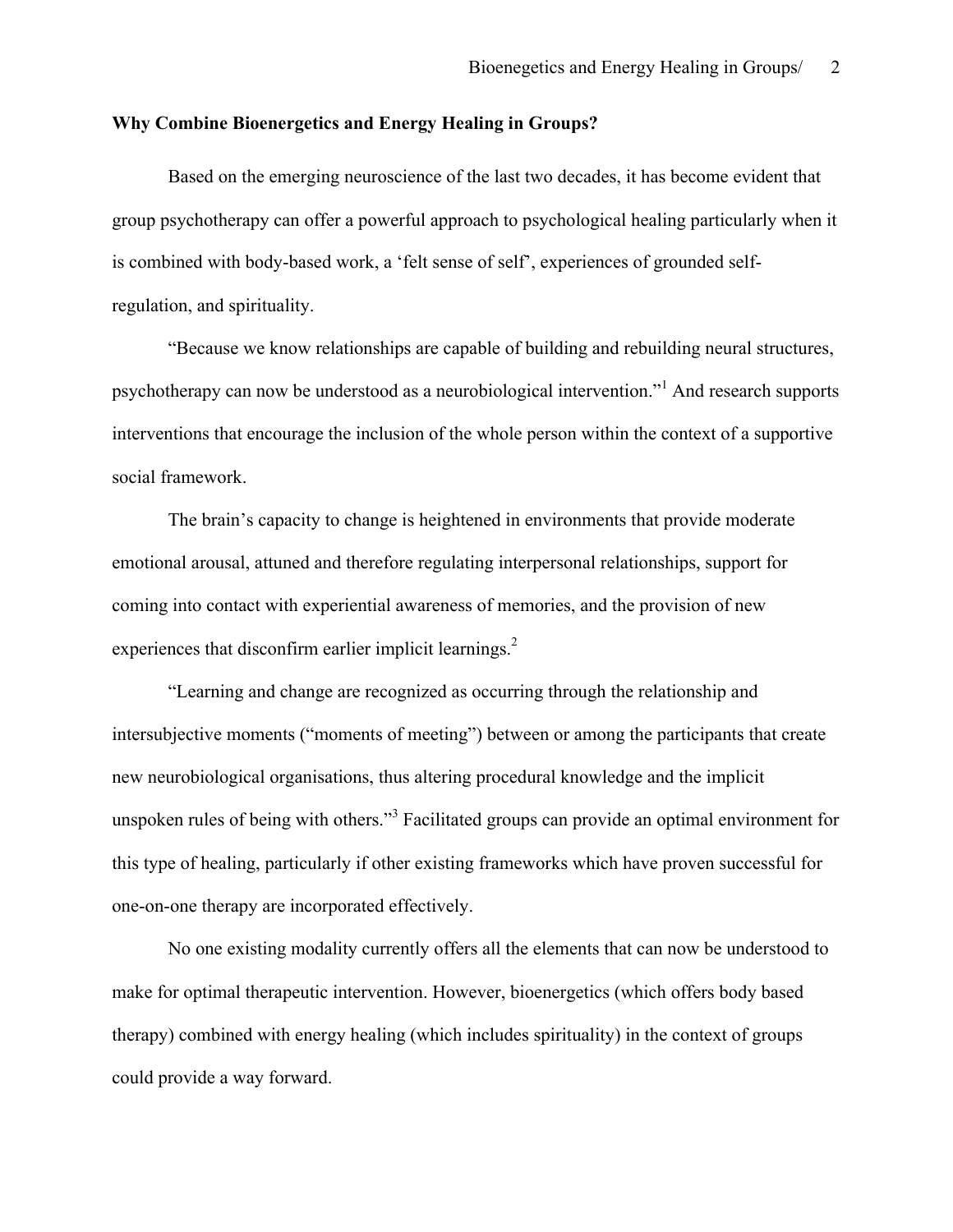## **Why Groups?**

*"The interpersonal frame is the most appropriate model within which therapists can meaningfully synthesize cognitive, behavioral, and psychodynamic approaches - it is the most comprehensive of the integrative psychotherapies."<sup>4</sup>* - D. J. Kiesler

"There is convincing data from the study of nonhuman primates, primitive human cultures and contemporary society that human beings have always lived in groups that have been characterized by intense and persistent relationships among member and that the need to belong is a powerful, fundamental, and pervasive motivation.<sup>55</sup>

Human brains are fundamentally social. From the perspective of interpersonal neurobiology, groups provide a rich ground for accessing procedural memories — long term, largely unconscious memories that underlie psychological issues — and changing them. "The human being needs groups, and not only dyadic relationships, to secure a psychological identity, to organize and ground thinking, and to grow emotionally."<sup>6</sup>

The group can provide an optimal state of neurophysiological arousal that allows for modulation of affective stated as well as safe space for self-observation and relaxation of maladaptive defensive operations.<sup>7</sup> It's now understood that 'neurons that fire together, wire together' meaning when clients can experience feelings in a safe, secure and supported way, subjective changes can take place and neural integration can proceed.

"The rich interpersonal environment of group therapy offers unique opportunities for patients to touch one another's inner worlds and provide support for each other, all within the rich holding environment provided by the therapist, initially, and one another eventually."<sup>8</sup>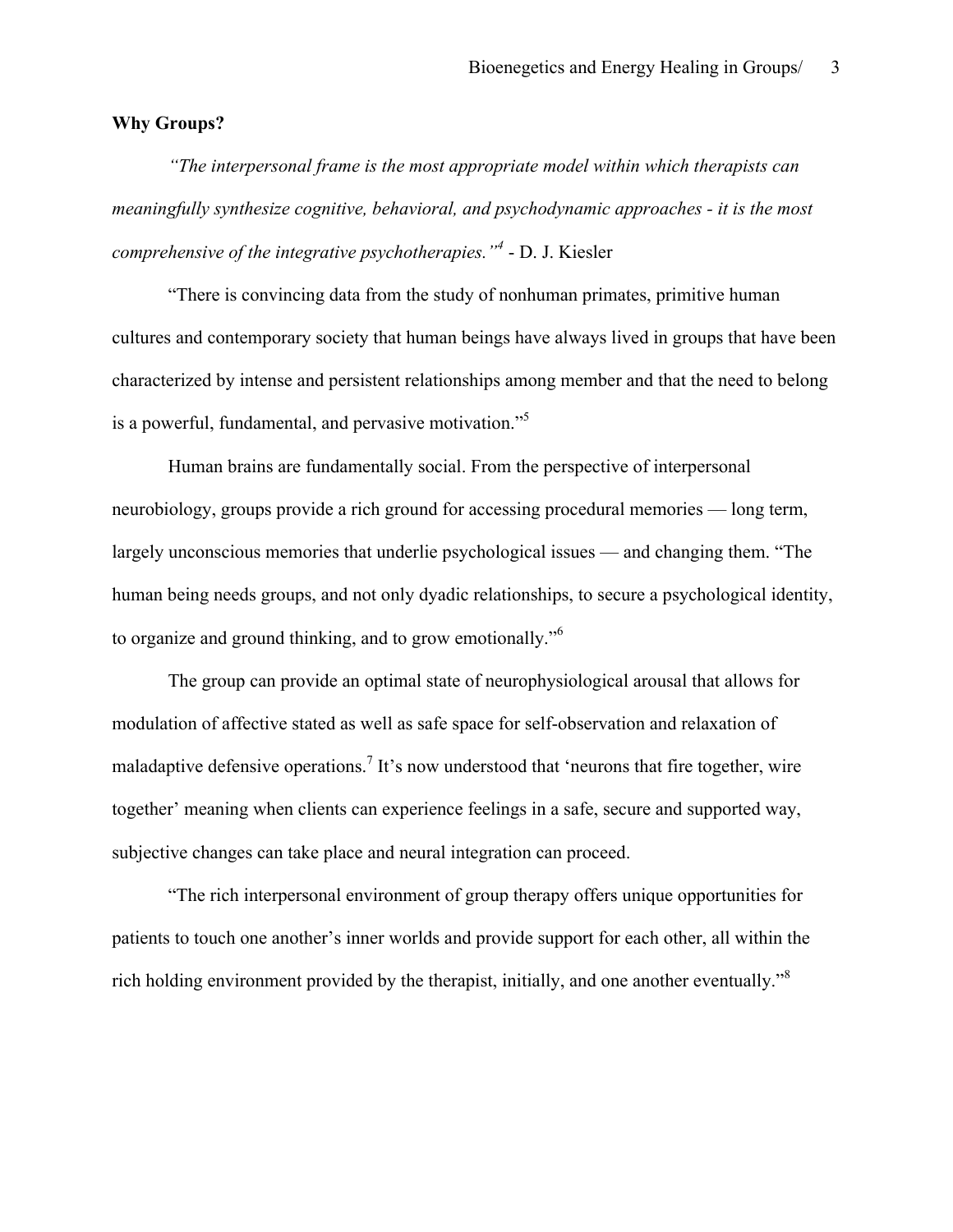### *Optimizing neurobiological interventions*

Psychological change (brain plasticity) is best promoted in enriched environments, that encourage emotional arousal and optimal levels of stress (excitement). Experience is more effective than explanation, with implicit learning favoured, because emotional learning takes place in the limbic brain (where memory, and emotionally charged information is stored and encoded) and the limbic brain resonates with others' (limbic resonance) without words or even cognition.<sup>9</sup>

Strong attachment bonds prime the brain for change, so priming the "care-giving, careseeking, mutuality and reciprocity" leverages the genetically programmed brain's need for attachment — when care-seeking behaviour is met with effective care-giving behaviour (attunement, empathy) as well as the opportunity to repair ruptures, healing takes place.

#### *Activating the Social Engagement System*

Stephen W. Porges in his research into the neurophysiological foundations of emotions, attachment, communication and self-regulation, discovered a key process in the functioning of the social brain, which he calls the Polyvagal Theory.<sup>10</sup>

He proposes that "a hierarchical regulatory stress-response system emerged in mammals that not only relies on the well-known sympathetic-adrenal activating system and the parasympathetic inhibitory vagal system, but that these systems are modified by myelinate vagus and cranial nerves that regulate facial expression which constitute the social engagement system."<sup>11</sup> In other words, this third part of the vagus nerve activates the voice, middle ear, and facial muscles, and has gained the moniker, "tend and befriend".<sup>12</sup> 97 Judith charge in the body

Simply put, Porges identified a third (more recently developed) branch of the vagus nerve which when activated can override the two other (older) stress-response systems (the first being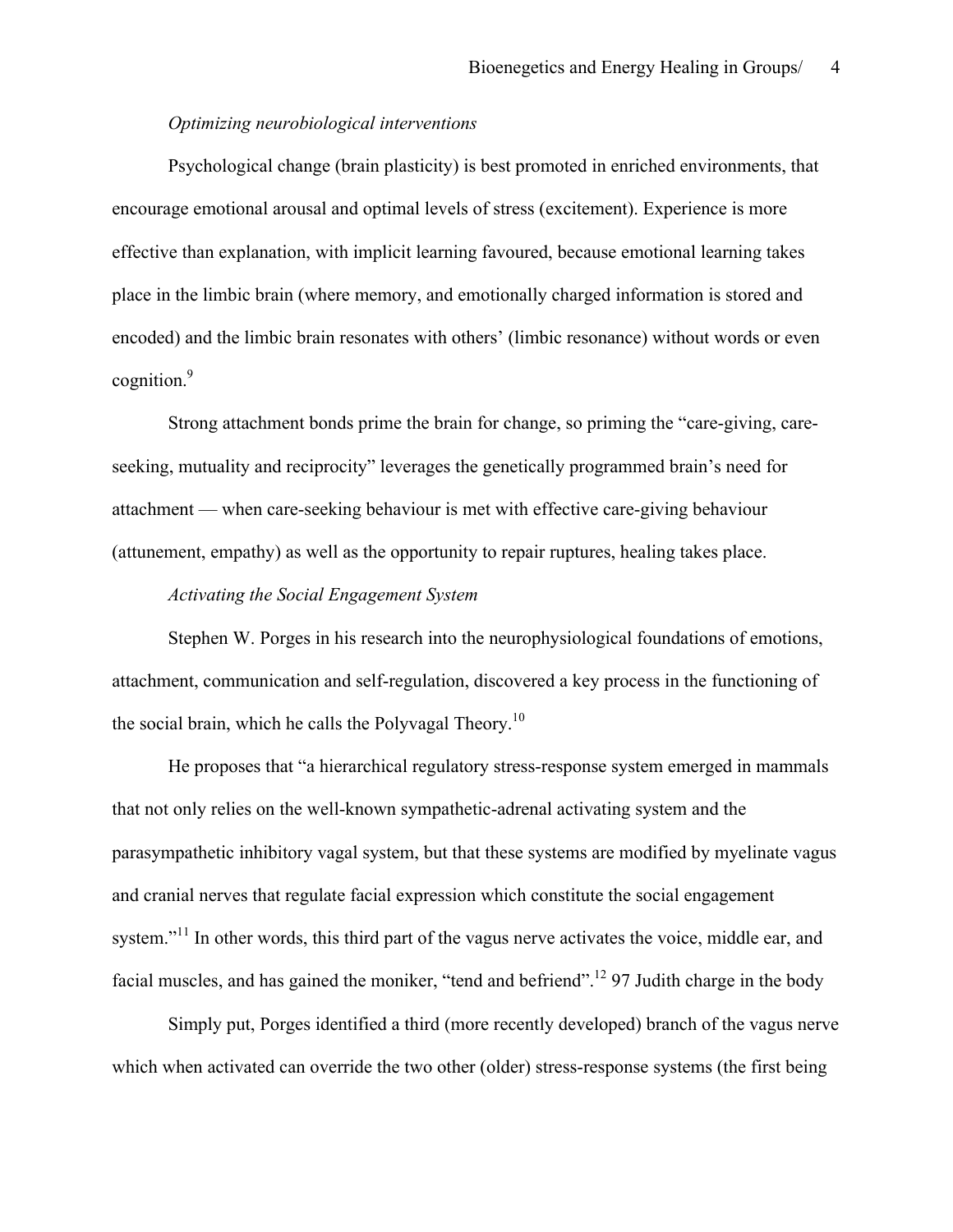faint, the second being fight-flight-active freeze). "According to Porges, this evolutionary development allows social interactions to stabilize physiological arousal by means of facial expressions, speech and prosody. When the environment is appraised as being safe, the defensive limbic structures are inhibited."<sup>13</sup>

This has enormous, potentially positive, repercussions for understanding the origins and treating a wide variety of mental health syndromes. "Under optimal conditions, person-to-person interactions can be innate triggers within the human nervous system for adaptive biobehavioral systems that support health and healing. Both the giving and receiving of caregiving or love has the capacity to protect, heal and restore."14 And, while this kind of healing occurs within the bounds of a one-to-one therapeutic relationship, there is more opportunity for clients to love and to experience the role of both care-seeker *and* caregiver within the context of a group.

#### *Ending isolation*

"The appeal of group therapy for trauma survivors is due to a large extent to the therapeutic aspect of joining others in therapeutic work when coping with the consequences of trauma marked by isolation, alienation, and diminished feelings. Group treatment has been particularly helpful for populations such as combat veterans or sexual assault survivors, who often feel ostracized by the larger society and even judged and blamed for their predicament."<sup>15</sup>

## *Working through transferences*

The concept of transference originated with Freud, was refined through the work of Jung, has a rich history of theory<sup>16</sup> and practice over the last century and is now understood in neurobiological terms as the reactivating of implicit (unconscious) memories.<sup>17</sup> In transference a person responds to someone in his or her current life, based on earlier experiences, making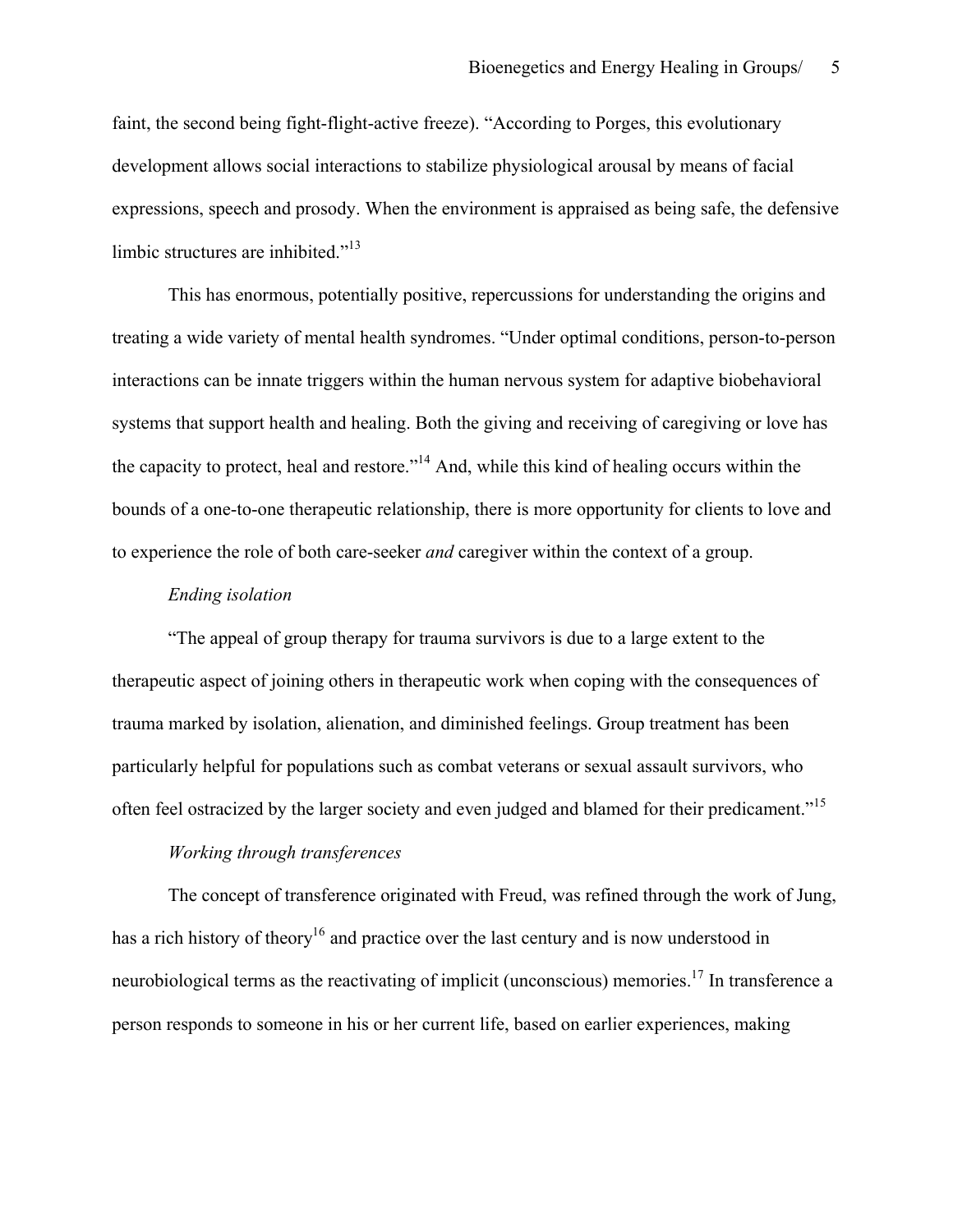unconscious assumptions (frequently founded on the primary relationships with parents and early care-givers).

Experiencing transference, making conscious the earlier template, along with the person's co-existing relational pattern, results in not only in neurobiological change but also richer behavioral and relational choices for the person. This is true in an ongoing way for both clients and therapists.

Groups offer more diverse opportunities to work through transferences than one-to-one therapy simply by providing more personalities to interact with and more roles to play amongst the participants. As well, the "group therapy situation can reduce intense and crippling transference distortions."<sup>18</sup>

This is particularly true if the transference is focused on one of the group leaders (which is very common, as therapists tend to have more power and can be seen by clients as being in a parental role). Typically, there is a co-leader from whom the client will still be able to accept support. And, at all times there are other members of the group who can offer a regulating effect. "It is also possible for a client to rest temporarily, to withdraw, or to participate in a less intensified fashion in the therapy group."<sup>19</sup> "Such respites from intensity are rarely possible in the one-to-one format."<sup>20</sup>

## *Criteria for Exclusion from Group Work*

While group can be very effective for most clients, some are less able to participate. There is considerable clinical consensus that brain damaged, hypochondrial, actively addicted, acutely psychotic or sociopathic clients are unlikely to benefit from heterogeneous group therapy. Although in some of these cases, for example addicts and sociopathic clients, there are clear benefits to homogeneous group therapy within an institutional context.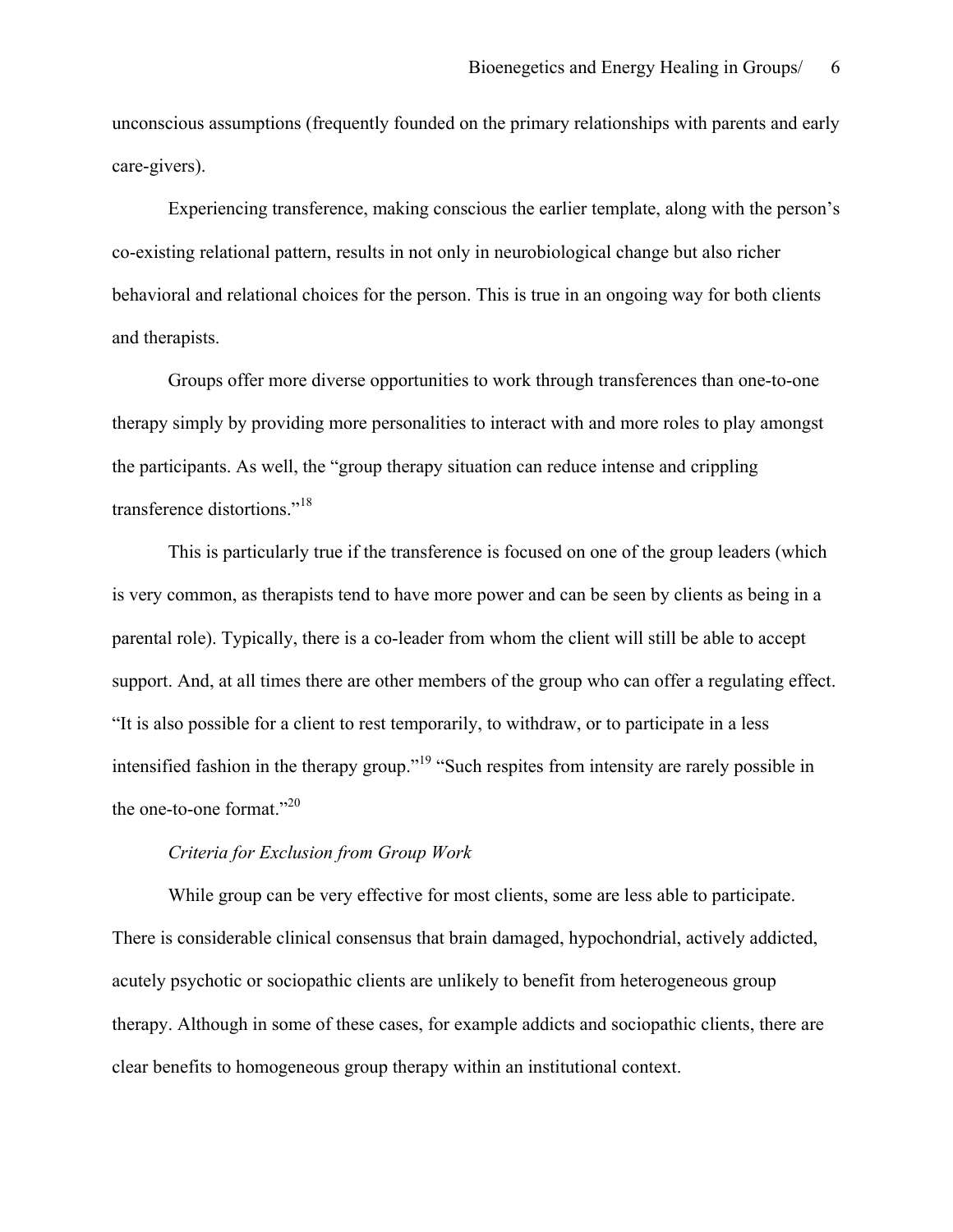As a rule of thumb, "*Clients will fail in group therapy if they are unable to participate in the primary task of the group, be it for logistical, intellectual, psychological or interpersonal*  reasons."<sup>21</sup> To participate in a dynamic interactional group process clients must have the capacity and willingness to examine their interpersonal behaviours, self-disclose, and give and receive feedback.

## **Bioenergetics**

*"It (bioenergetic analysis) integrates work with the body, with the patient's interpersonal relationships, and with his mental processes; each of which is correlated and interpreted in terms of the others... Bioenergetic Analysis starts with the reality of the body and its basic functions of motility and expression.* " $-$  Alexander Lowen<sup>22</sup>

Lowen's work provides the foundation on which most modern somatic (body-based) psychotherapy has developed. While the understanding of the body has grown enormously over the last 70 years, much of what Lowen came to understand about working with the body in the context of psychotherapy has survived the test of time.

"Originated by Alexander Lowen and John Pierrakos, rooted in the work of Wilhelm Reich<sup>23</sup> (techniques and theory), bioenergetic psychotherapy combines bodily (somatic), analytic and relational therapeutic work, based upon an energetic understanding.<sup>224</sup>

Lowen was training and working at a time when theory regarding somatic psychotherapy was developing rapidly and was profoundly influenced not just by his therapist Wilhelm Reich but also by his contemporaries.<sup>25</sup> Together with John Pierrakos (another student of Reich's) and Dr. William Walling<sup>26</sup>, Lowen co-founded the Institute of Bioenergetic Analysis in New York in 1956<sup>27</sup>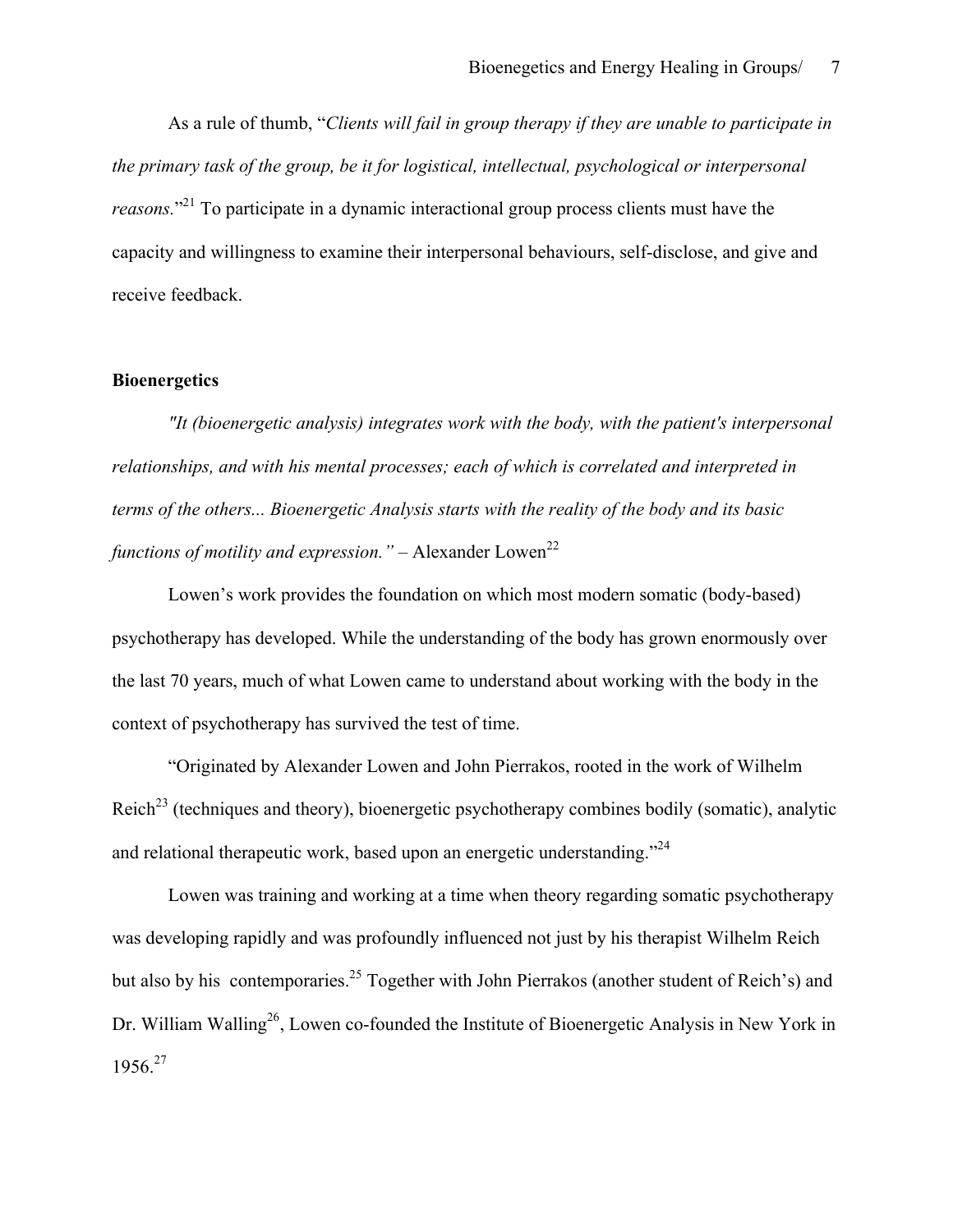A form of psychodynamic psychotherapy,<sup>28</sup> "Bioenergetic Analysis helps to release chronic muscular tensions, manage affects, expand the capacity for intimacy, heal sexual difficulties and learn new, more fulfilling ways of relating to others. Tenderness, aggression, assertion – and their confluence in sexuality – are seen as core lifesaving forces."<sup>29</sup>

From neuroscience perspective working with the body is an effective basis for psychotherapies aimed at healing trauma responses because implicit memory is understood to be stored in the body.<sup>30</sup> Bioenergetics offers a strong framework for doing this type of work because it's aim is to address character structures formed as the result of misattunement, neglect or trauma in early (preverbal) development.<sup>31</sup>

In Lowen's own words, "Bioenergetics is a therapeutic technique to help a person get back together with his body and to help him enjoy to the fullest degree possible the life of the body."32 "A fundamental thesis of bioenergetics is that body and mind are functionally identical: that is, what goes on in the mind reflects what is happening in the body and vice versa."<sup>33</sup>

#### *Energy in Bioenergetics*

At its heart bioenergetics "is a way of understanding personality in terms of the body and its energetic processes."<sup>34</sup> Lowen developed what he called, "The Energy Concept" to describe "charge, discharge, flow and movement of the body."<sup>35</sup> Lowen felt that the experience of breathing was key to working with a client's energy, building charge in the body,<sup>36</sup> that in turn could facilitate the release of muscular holding and discharge of excess held energy, resulting in flow, promoting more ease of movement and emotional expression.<sup>37</sup>

Lowen drew on theories about energy ranging from the science of the 1950s to ancient Chinese philosophy, incorporating concepts that appealed to him from both Western and Eastern traditions<sup>38</sup> but wrote, "I do not think it is important for this study to determine what the energy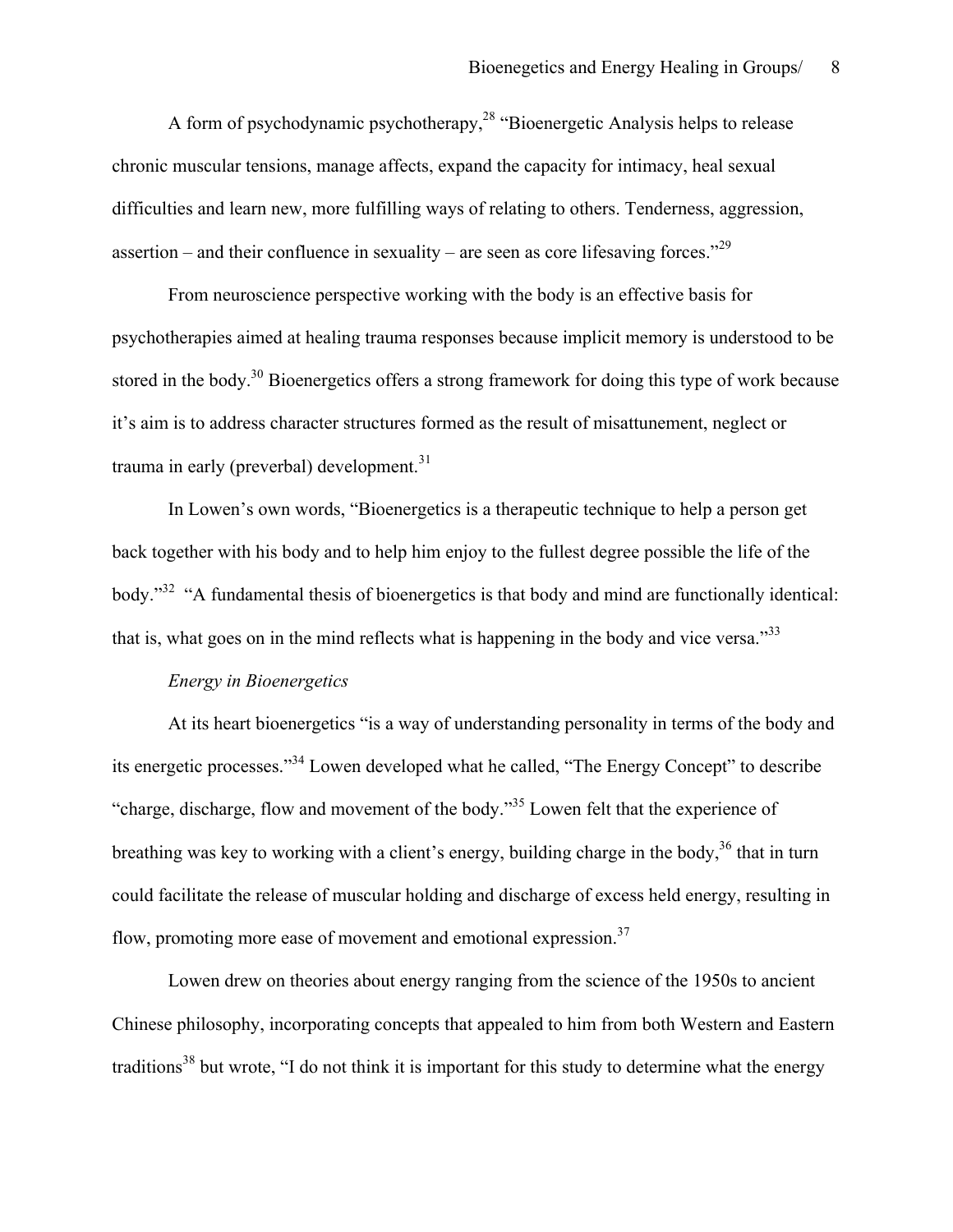of life actually is."39 He went on to say, "We can however, accept the fundamental proposition that energy is involved in all the processes of life —in moving, feeling and thinking —and that these processes would come to a stop if the supply of energy to the organism were seriously interrupted."40

While Lowen was open to interpretations of the concept of energy, and considered spirituality an important aspect of the healing process, $^{41}$  in his therapeutic practice with clients he focused primarily on the physical aspects of energy flow. "Thus the emphasis is always on breathing, feeling and movement, coupled with the attempt to relate the present-day energetic functioning of the individual to his life history.<sup> $1/42$ </sup>

Lowen noted that at birth humans have the most alive, fluid energy flow, and that as people mature they develop "chronic muscular tensions resulting from unresolved emotional conflicts."<sup>43</sup> "Such chronic muscular tensions disturb emotional health by decreasing an individual's energy, restricting his motility (the natural spontaneous play and movement of the musculature), and limiting his self-expression)."<sup>44</sup>

### *Characterology*

Lowen identified five basic types of holding patterns in the body, which he termed "character structures". These structures were based on Reich's work and named after what were in the 1950s, known, accepted definitions of personality disorders— schizoid, oral, psychopathic, masochistic and rigid.<sup>45</sup> As Lowen saw it, "These tension patterns reflect the traumas they experienced in growing up—rejection, deprivation, seduction, suppression and frustration.<sup>46</sup> In Lowen's framework each character structure corresponded to experiences of what would now be called "developmental trauma" resulting in related physical symptoms and psychological issues apparent in the adult.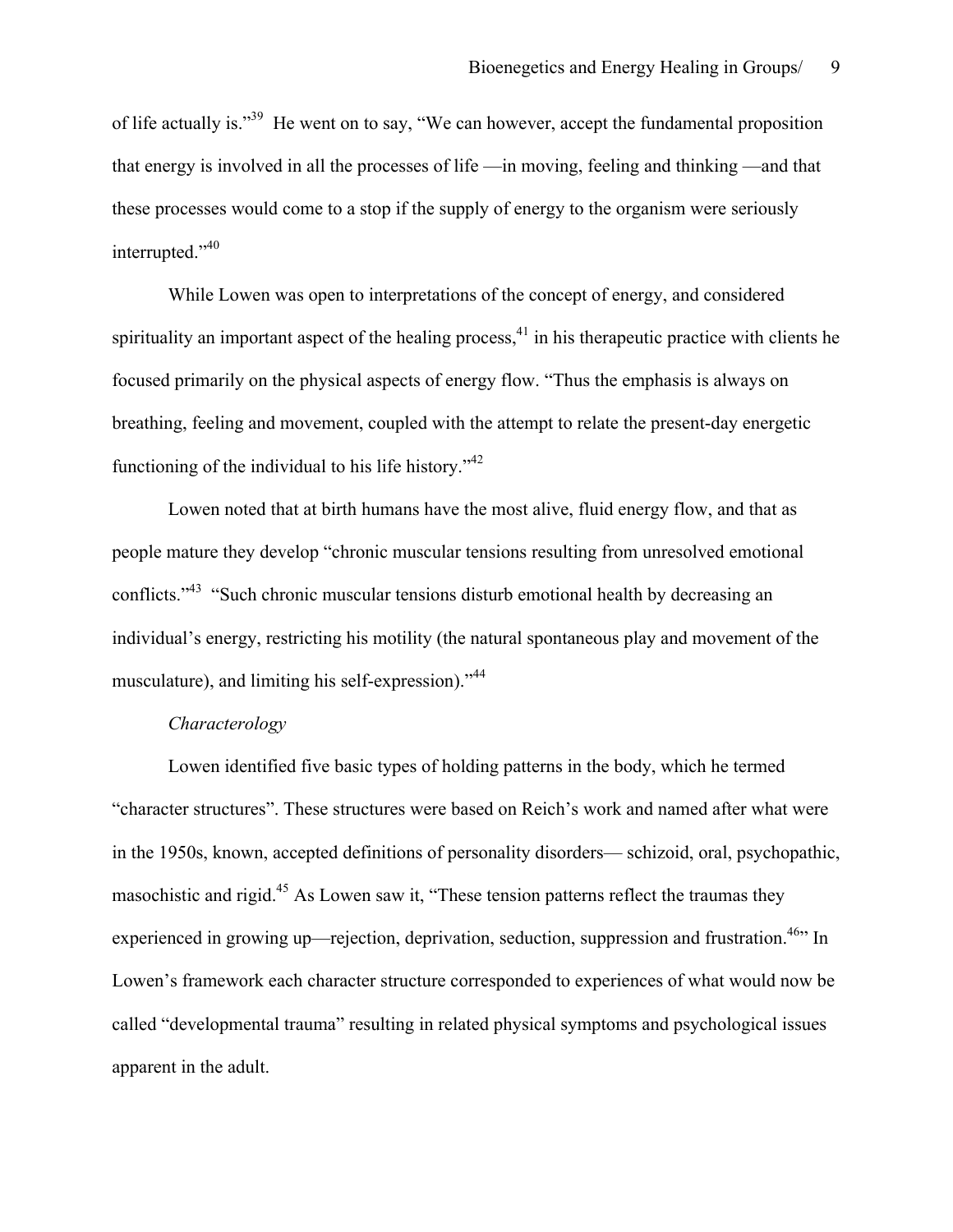### *Releasing Holding Patterns*

Lowen developed a way of working with clients to release chronic holding patterns that included exercises as well as hands on work, manipulating the musculature. "The manipulative procedures consist of massage, controlled pressure, and gentle touching to relax contracted muscles."<sup>47</sup> Lowen's therapeutic process was designed to help a person get in touch with his tensions and release them through appropriate movement.<sup>"48</sup>

Lowen's standard exercises are intended to help clients to become more aware of their bodies and relax tensions. Lowen created a sequence that he felt was most effective, that starts with grounding, breathing, building a charge and the progresses to opening the body with gentle movement, all the while encouraging bodily vibration.<sup>49</sup>

Lowen noted that most of his clients had difficulty accessing and expressing emotion. As he put it, "To suppress a feeling, one has to dampen or restrict the aliveness or motility of the body."<sup>50</sup> So he devised ways of getting in touch with suppressed feelings through body movements like reaching out, twisting a towel, kicking, banging the arms, hitting a mattress with fists or using a racket to hit the mattress. $51$ 

Lowen also used these same movements with clients to help them to go more deeply into held feelings as they arose from the physical work and in doing so to discharge strong emotion. To Lowen, "The goal of therapy is an alive body, one fully capable of experiencing the pleasures and pains, the joys and sorrows of life." $52$ 

"Reich's and Lowen's unique contribution was to recongize that defences were held not only in the mind but also in the body's nervous system, musculature, and organs."<sup>53</sup> "This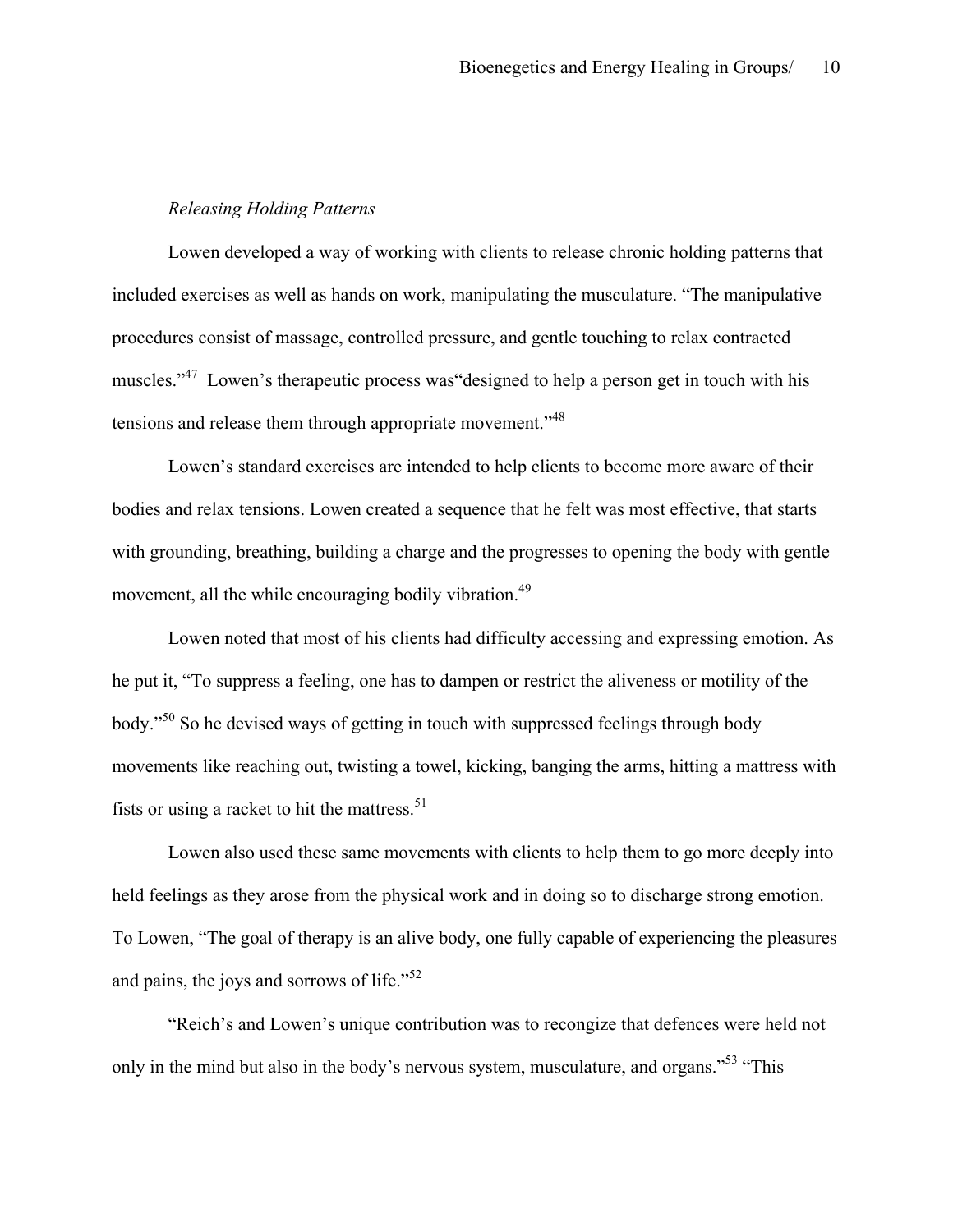significant breakthrough was ahead of its time and anticipated many current developments in the neurological and biological sciences."<sup>54</sup>

### **Somatic Psychotherapy**

Since Lowen introduced Bioenergetic Analysis in 60 years ago, body-based psychotherapies have continued to evolve. John Pierrakos left the Institute of Bioenergetic Analysis and went on to develop Core Energetics which "combines Body Psychotherapy with Spiritual Development<sup>555</sup>. Pierrakos includes the chakra system as part of his framework, laying the ground work for integrating somatic therapy with energy healing,<sup>56</sup> perhaps most notably in the work of his student and protege, Barbara Brennan.<sup>57</sup>

Also influenced by Riech, and following in Lowen's wake, both Stanley Keleman (Formative Therapy)<sup>58</sup>, David Boadella (Biosynthesis)<sup>59</sup> developed psychodynamic practices that included variations on the character structures. Stephen M. Johnson added to the discussion writing about the integration psychoanalytic developmental psychology, (which included object relations and self psychology) with characterological theories, delving more deeply into the correlations between developmental stages of the child and character structures of the body.<sup>60</sup>

Johnson developed his own set of character structures that don't all neatly fit with Lowen's; Schizoid, Oral, Symbiotic, Narcissistic, Masochistic, Hysterical and Obesessive-Compulsive and delineated therapeutic objectives for each<sup> $61$ </sup>, Johnson focused on the specific experiences of the child (hated, abandoned, owned, used, defeated, exploited and disciplined) $62$ that create particular body-based patterns furthering the exploration of developmental impacts on the psyche and body.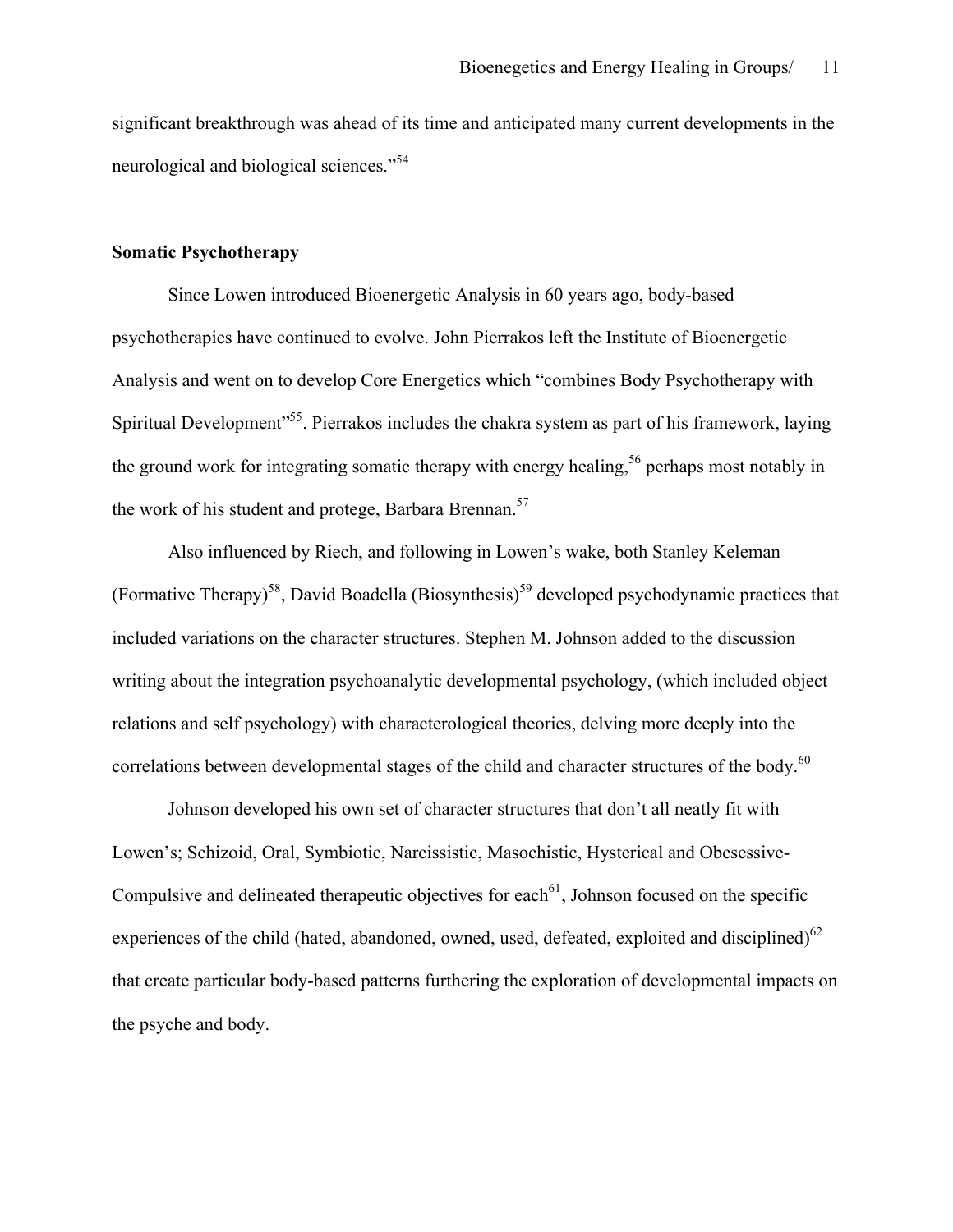### *The Evolution of Body-based Psychotherapy*

In the 25 years since Johnson wrote his books, the fields of neuroscience and interpersonal neurobiology have come to the fore shedding new light on the processes underlying psychopathology and also healing — particularly in the areas of neuroplasticity, the effects of developmental trauma, as well as the diagnosis and treatment of PTSD.

Major contributors to the field who developed their own body-based (somatic) psychotherapies following Lowen, both informing the work of neurobiologists and founded on this evolving science of the body, include Peter Levine (Somatic Experiencing),<sup>63</sup> Laurence Heller (NeuroAffective Relational Model- NARM), <sup>64</sup> Pat Odgen (Sensorimotor Psychotherapy),  $^{65}$  Ron Kurtz (Hakomi),  $^{66}$  Eugene Gendlin (Focusing) $^{67}$ , Bonnie Bainbridge Cohen (Body-Mind Centering),  $^{68}$  Susan Aposhyan (Body-mind Psychotherapy),  $^{69}$  and Ann Bradney (Radical Aliveness).<sup>70</sup>

These practitioners refined Lowen's work, added their own perceptions and interventions based on their clinical experience with clients. Through this process they discovered, along with neuroscientists working concurrently that "intensely cathartic affective interventions can have the unintended effect of causing increased fragmentation and re-traumatization. Focusing on the pain, emptiness, or rage caused by loss, neglect, or trauma does not in itself lead to healing."<sup>71</sup>

At the same time studies in neuroplasticity showed that the brain was capable of re-wring itself under the right conditions<sup>72</sup>. And that body work, particularly "allowing the body to have experiences that deeply and viscerally contradict the helplessness, rage or collapse that result from trauma"<sup>73</sup> can be a very effective part of treatment. "In particular the right hemisphere of the brain, rather than the more cognitive and verbal left hemisphere, is primary for emotional and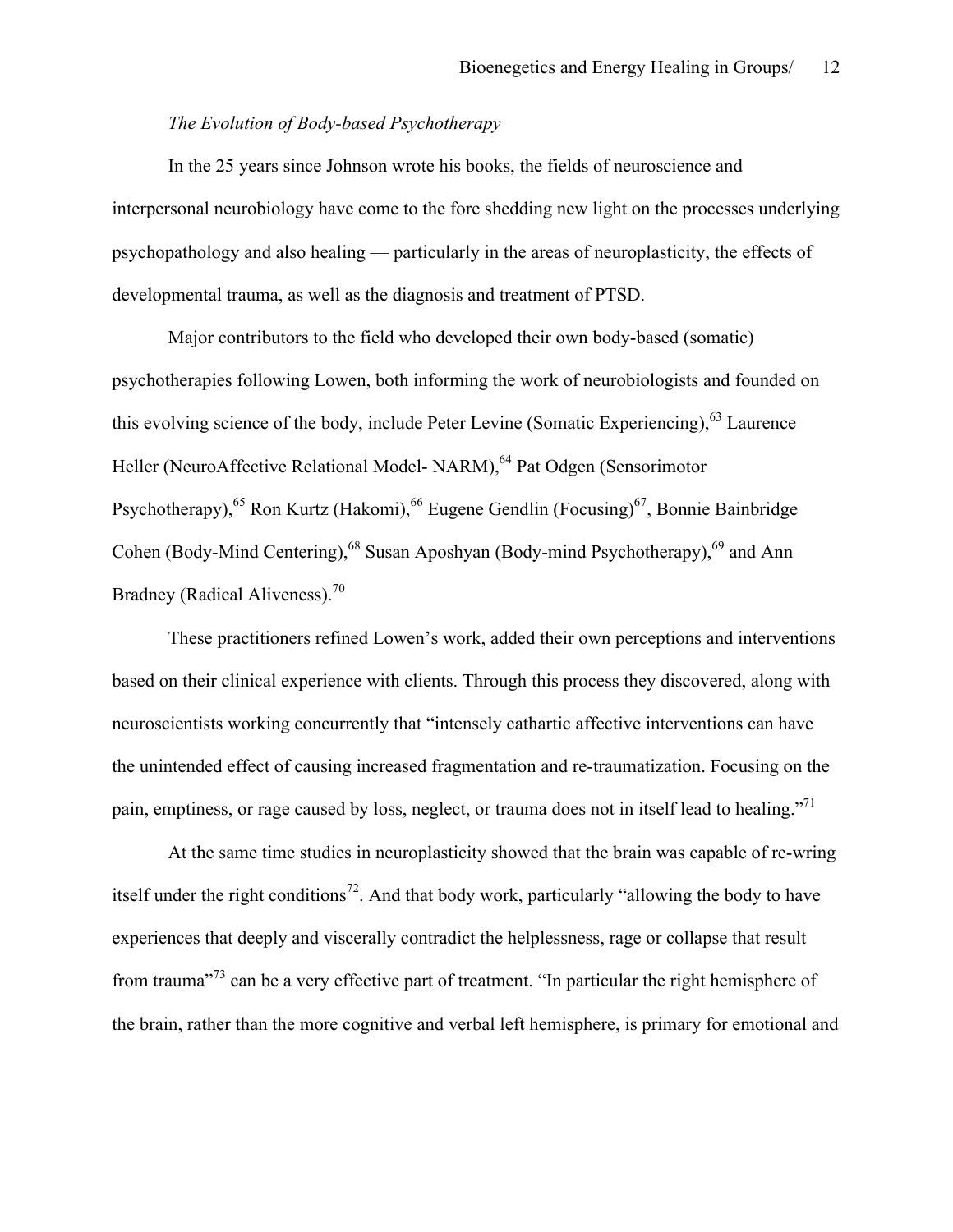body-processing and unconscious affect regulation and thus represents an unconscious, implicit self-system."<sup>74</sup>

Like Lowen, all of these practitioners continued to see the efficacy of working with energy in the body, releasing 'blocks' at a physical level. Most of them, particularly Levine (renegotiation),<sup>75</sup> Ogden (oscillation)<sup>76</sup> and Kurtz (procedural memory)<sup>77</sup> emphasize slow careful movements, moving in and out of painful sensation (body-memory), working with procedural memory, and finishing unfinished business in the body with a conscious connection to the here and now.

These practitioners also, for the most part, stress the importance of the client having the necessary resources (psycho-emotional support) to integrate the body work with cognitive understanding (abreaction on its own is insufficient). Many were influenced by Gendlin's concept of focusing on the "felt sense of the body".<sup>78</sup> This refinement of Lowen's concept of awareness of bodily sensation deepens the intent and the effectiveness of body work.

Levine describes "the shifting of body sensations or emotions between those of expansion and contraction. This ebb and flow allows the polarities to gradually be integrated. It is the holding together of these polarities that facilitates deep integration and often an "alchemical" transformation."79

Generally this next wave of body-based psychotherapists moved away from Reich and Lowen's encouragement of regression, abreaction and catharsis.<sup>80</sup> "Rather than being discharged through catharsis, powerful emotional and energetic states are contained so that they can be integrated and transformed into increased capacity for connection. Mindfully staying present to and containing intense affect increases nervous system resiliency and supports the development of emotional depth."<sup>81</sup>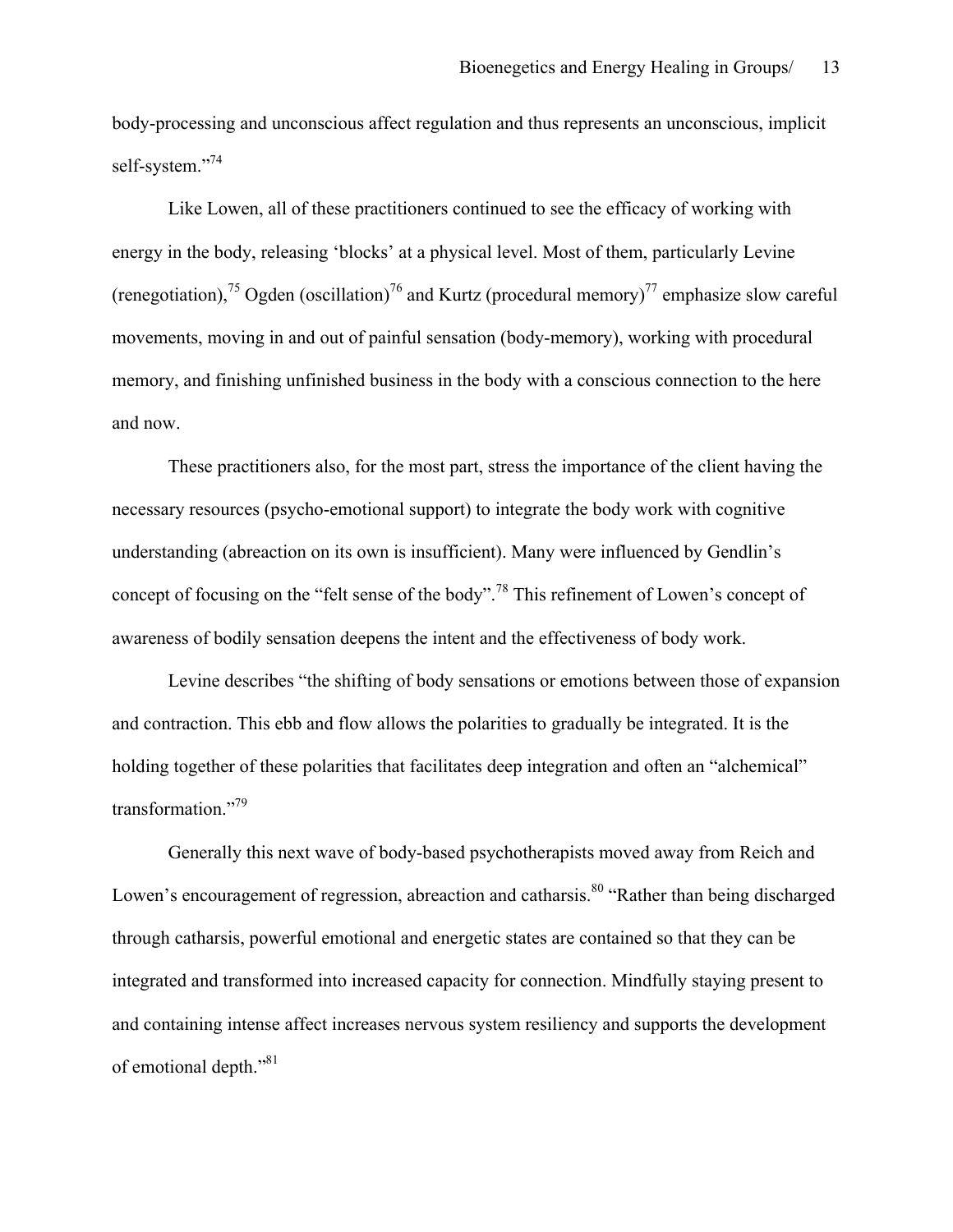### *The Evolution of Character Structure Theory*

It's worth noting that while all of the western body-based modalities that have emerged since Lowen are built on the foundation of bioenergetics, many do not include characterology in their work, and those that do have developed their own frameworks and terminologies for character structures. In part that may be due to Lowen's characterology not having a direct connection to the terminology or concepts used in the field of interpersonal neurobiology or reflecting the current language describing mental health diagnoses.

While the first editions of the Diagnostic and Statistical Manual of Mental Disorders (DSM-I) published in 1952 and DSM-II in 1968 were strongly influenced by the psychodynamic approach by DSM-III in 1980 the psychodynamic view was abandoned and the medical model became the primary approach.<sup>82</sup> By DSM-5 which was published in 2013, only schizoid personality disorder remained in the manual, despite being dropped in the proposals due to lack of supporting medical research. It's continued inclusion is seen by psychiatrists as more of a nod to tradition than to science. $83$ 

Given that the names Lowen assigned the character structures no longer connect directly to clinical diagnostics, and can be seen as unduly pathologizing as applied to clients who do not have a personality disorder diagnoses, practitioners who are interested in continuing to work with character structures might well consider re-naming the structures.

Anodea Judith, who has written extensively on integrating body-based therapy with energy healing suggests; Creative (schizoid), Lover (oral), Endurer (masochist), Achiever (rigid/hysteric) and Challenger-Defender (psychopathic).84

It's not that the concept of characterology should be completely disregarded. "Lowen's five character structures clearly<sup>85</sup> tapped into a fundamental understanding of human nature and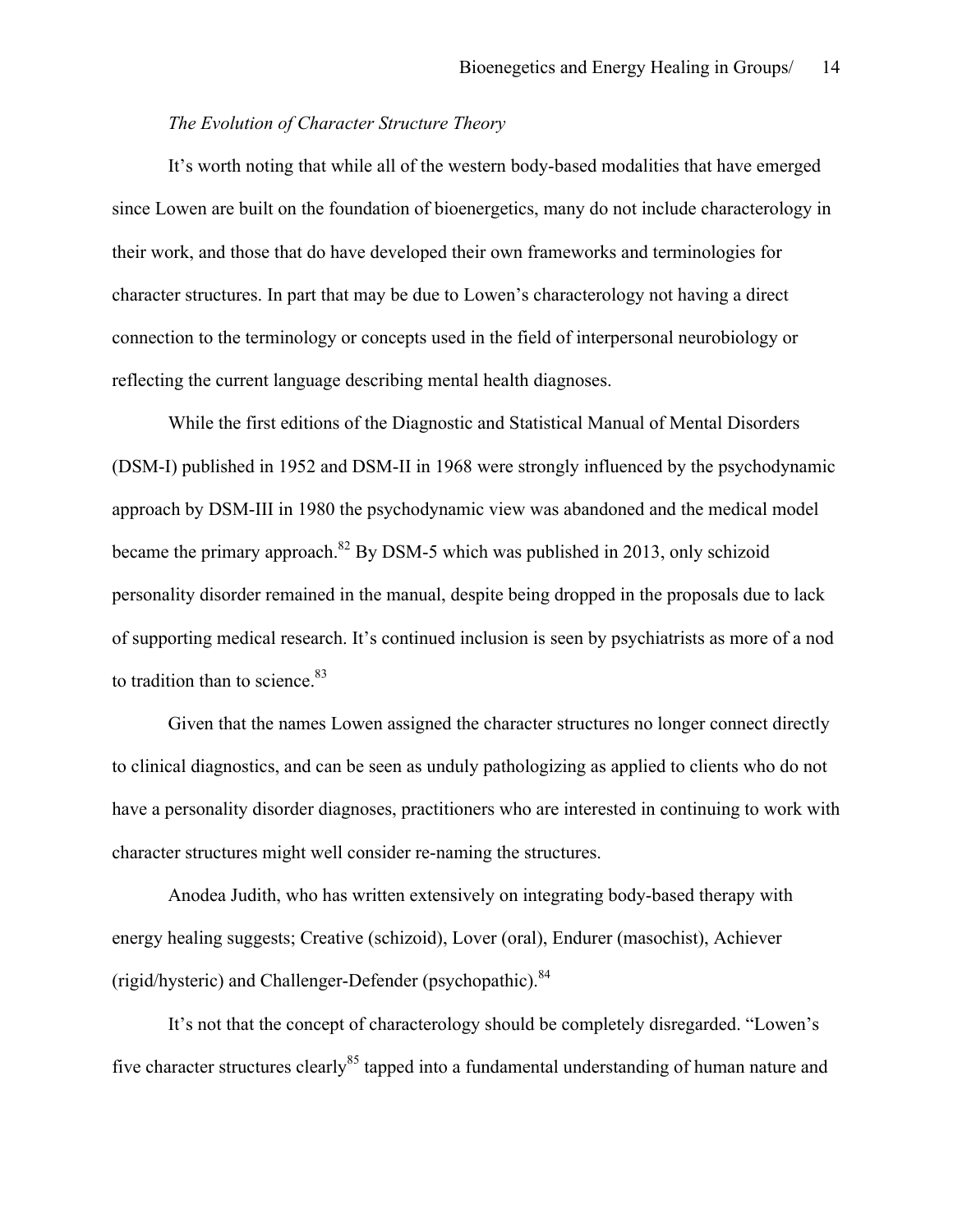have influenced many subsequent body-based psychotherapies." Rather, the concepts need to be refined and tuned to reflect our more nuanced understanding of developmental and interpersonal neurobiology.

Laurence Heller updated the ideas behind characterology by looking at the characteristics of survival styles which he called Connection, Attunement, Trust, Autonomy and Love-Sexuality.<sup>86</sup> Each of these survival styles to some degree with Lowen's character structures particularly the first two survival styles, Connection (schizoid), Attunement (oral), and to some degree similarities can be seen with Trust (psychopathic), Autonomy (masochistic) and Love-Sexuality (rigid).

Kurtz also integrated character structures into his framework, including a character map in the Hakomi theory that closely (but not completely) follows from Lowen's — Being and Belonging: The Sensitive/Withdrawn Pattern (Schizoid), Getting Support: The Dependant/Endearing Pattern (Oral), Independence: The Self-Reliant Pattern (Oral), Interdependence and Intimacy: Tough/Generous and Charming/Seductive Patterns (Psychopath), Freedom: The Burdened/Enduring Pattern (Masochist), Acceptance and Equality: The Industrious/Overfocused and Expressive/Clinging Patterns (Rigid).<sup>87</sup>

While character structures and their associated nomenclature are no longer part of the current diagnostic process for personality disorders, (with some careful attention paid to terminology) they do fit well into the burgeoning field of developmental trauma.<sup>88</sup> And Reich's concept of releasing character armor "formed as the result of misattunement, neglect, or trauma at the hands of caretakers"89 (which provided the basis of Lowen's work as well), can now be seen in the context of neurobiology as a form of neural integration.<sup>90</sup>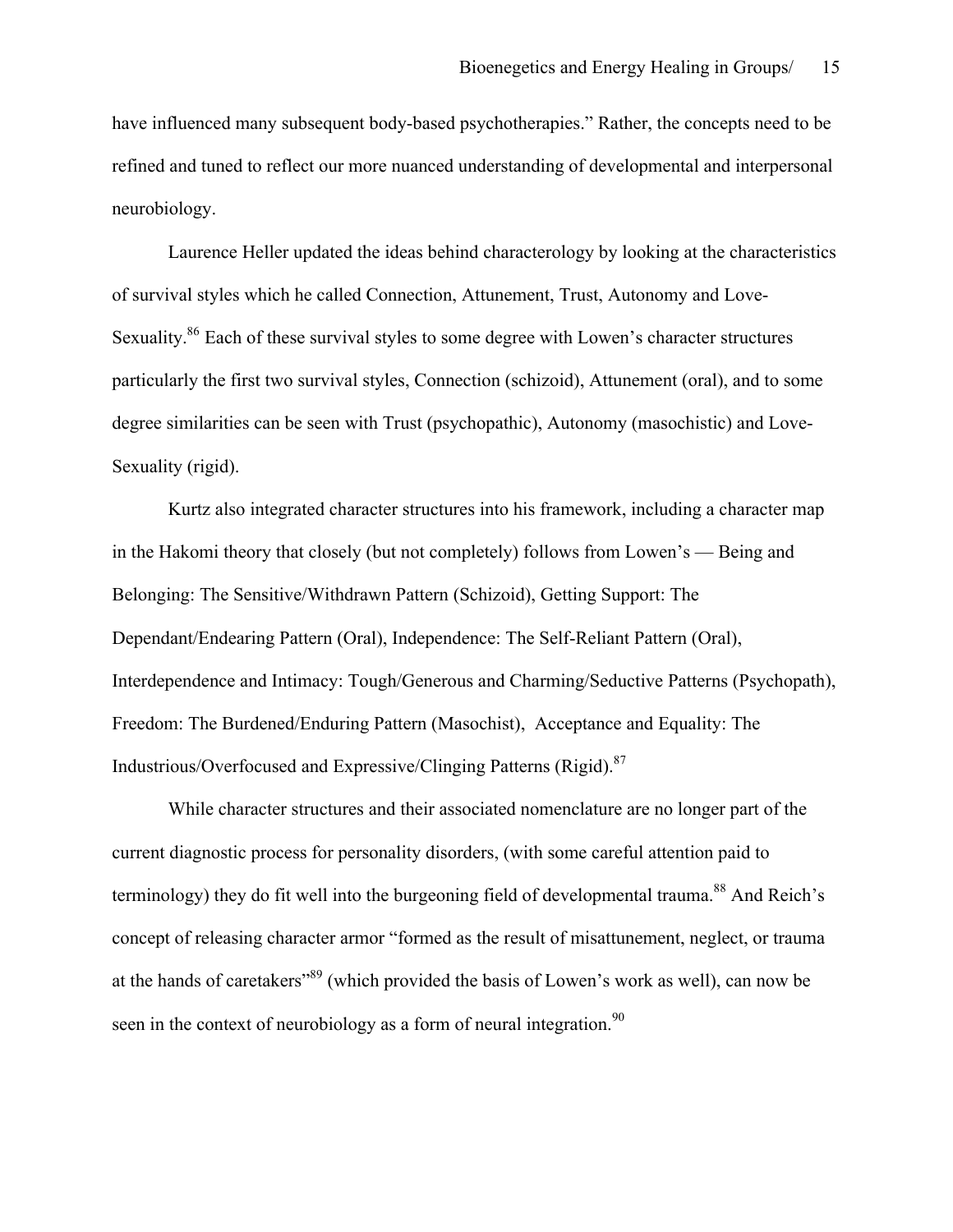As Johnson wrote, "when a characterological-developmental perspective can remain open to the evolution of knowledge and culture, it provides a view that integrates the effects of the developing human potential with the effects of environmental conditions, and it documents how potentials affect learning and how either can be derailed from an optimal course."91

## **Energy Healing**

At its basic, energy healing posits "the existence of a universal life force or vital energy flowing through and available to all beings<sup>"92</sup> as well as "the existence of a subtle energy system" or biofield that interpenetrates the physical anatomy of the human body and extends outward beyond it."93 From this perspective "in ill health, the human energetic field is out of balance or congested, free flow is blocked, which diminishes the normal self-healing capacity" and a practitioner can work with these energy fields to help restore the capacity for self-healing."<sup>94</sup>

Common terms used in the field of energy healing include energy healing, energy medicine, subtle energy medicine, energy therapies, laying on of hands, and spiritual healing. While there is a great deal of cross pollination within and across traditions, a useful categorization of the spectrum of energy healing includes:

"• East Asian traditions, which include systems such as Reiki and qigong;

• Western professional traditions, such as TT (therapeutic touch) and healing touch, often practiced by nurses;

• bioenergy traditions, a family of healing theories and methods originating primarily in Eastern Europe; and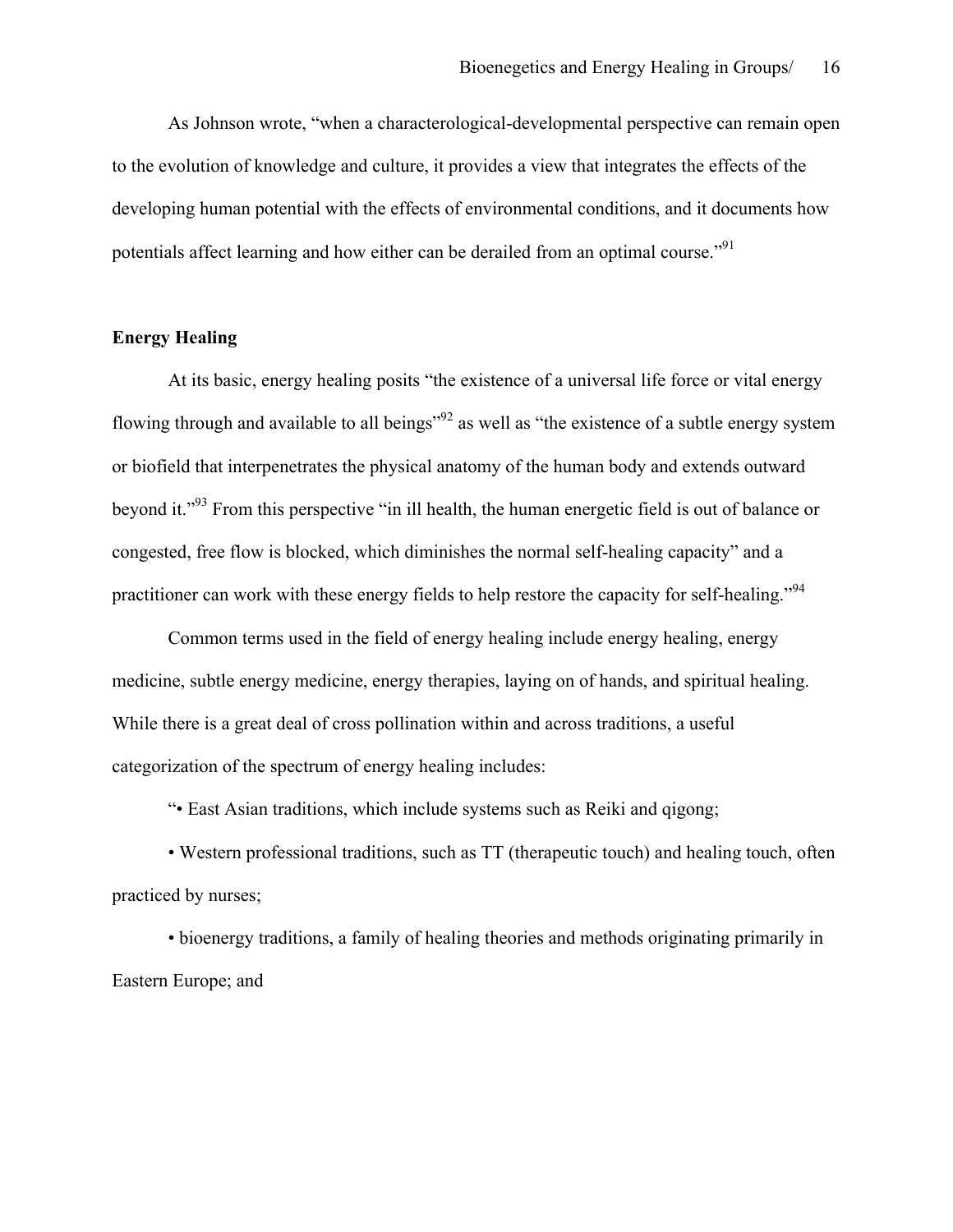• contemporary metaphysical traditions that include spiritual healers and are exemplified by well-known North American healers such as Barbara Brennan, PhD, DTh; Rosalyn Bruyere, DD; and Donna Eden,  $95$  who all have eclectic back-grounds in other established traditions."<sup>96</sup>

Also the term biofield (coined during the US National Institutes of Health Conference in 1992) has been applied to "noninvasive therapies in which the practitioner explicitly works with a client's biofield (interacting fields of energy and information that surround living systems) to stimulate healing responses in patients."<sup>97</sup>

"Fundamentally, subtle energy medicine involves the study and application of the body's relationship to electric, magnetic, and electromagnetic fields, as well as light, sound, and other forms of energy."<sup>98</sup>

All of these traditions acknowledge, at least some part of, the Ancient Indian spiritual system, which is over 5,000 years old, and describes a universal energy called *prana*.<sup>99</sup> This energy has also been called chi (ki) energy.<sup>100</sup> It has also, in research studies, been referred to as biofield.<sup>101</sup> Barbara Brennan called this vital energy the Universal Energy Field (UEF).<sup>102</sup>

Brennan also labeled the human biofield as the Human Energy Field (HEF), noting that "many esoteric teachings—the ancient Hindu Vedic texts, the Theosophists, the Rosicrucians, the Native American Medicine People, the Tibetan and Indian Buddhists, the Japanese Zen Buddhists, Madame Blavatsky and Rudolph Steiner, to name a few—describe the Human Energy Field in detail."<sup>103</sup>

At its core, energy healing posits that, "In order to understand a human being, we have to examine the flow of energy through the system. We can think of this energy as excitement, charge, attention, awareness or simply the life force."104 And that, "Our understanding of the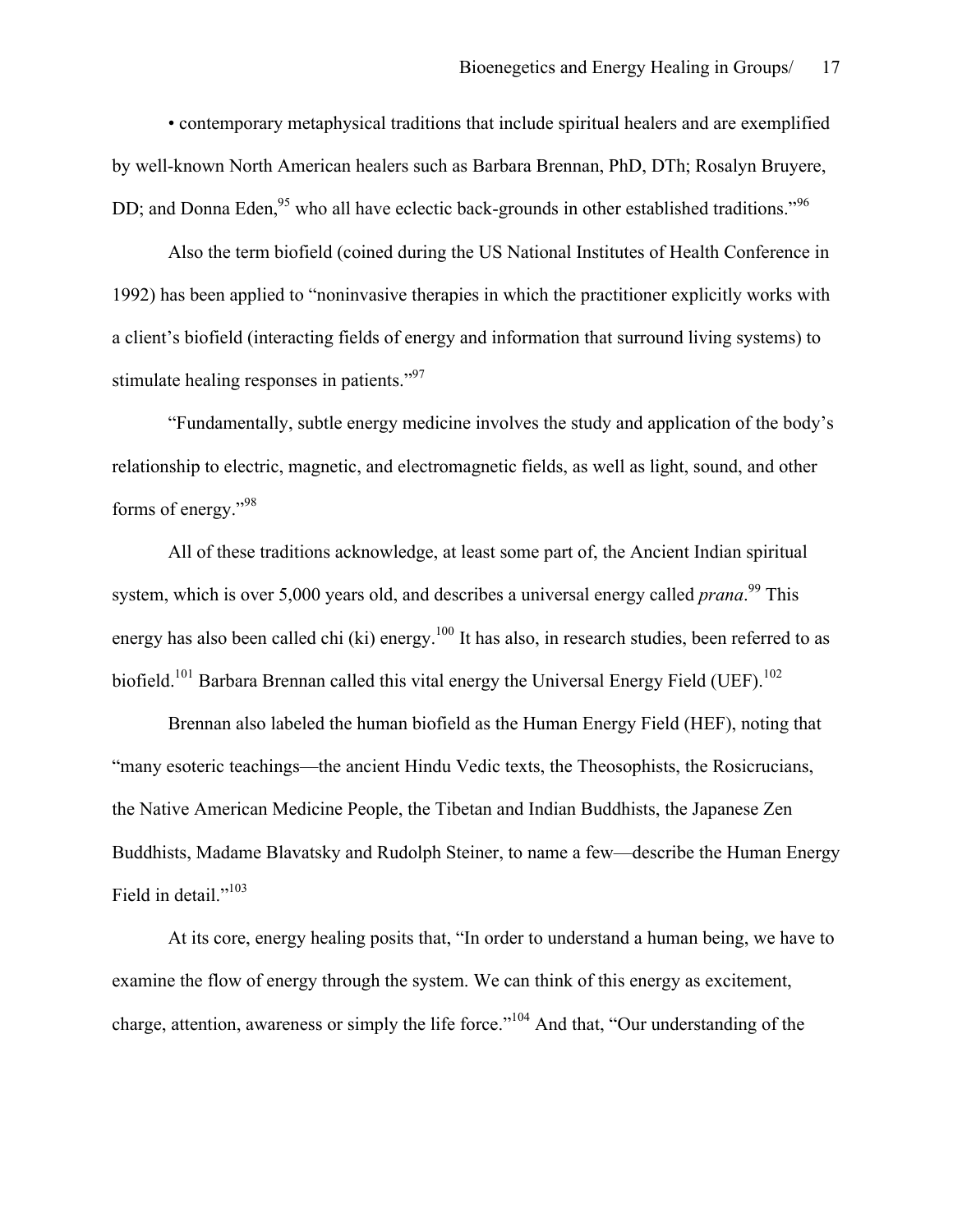chakras comes from a pattern analysis of energy flowing through a person's body, behavior, and environment."<sup>105</sup>

According to Brennan the Human Energy Field is made up of the aura and the chakras, with the human aura having seven layers (etheric, emotional, mental, physical, astral, etheric template, celestial and ketheric template)<sup>106</sup> and the chakras comprising the corresponding seven main energy centers in the body (base, sacral, solar plexus, heart, throat, forehead, crown.<sup>107</sup>

Chakra is a Sanskrit word that translates as "wheels of light"<sup>108</sup> or more literally "disk".<sup>109</sup> Chakras are energy wheels in the human energy field located along the spine and opening front and back.<sup>110</sup> "Each of the seven traditional chakras has a physical, an emotional, a creative and a celestial component."111 Each chakra is also associated with an endocrine gland and major nerve plexus. $^{112}$ 

Most contemporary North American energy healers use a similar variation of the Hindu chakra system as the basis for their frameworks (Bruyere, Dale,  $^{113}$  Eden, Gerber, K. Smith). Some use words to describe prana like 'subtle body energies' (Bruyere, Eden), 'vibrational medicine'(Richard Gerber), <sup>114</sup> 'charge' (Anodea Judith), 'life force' or 'spiritual energy'. Chakras are seen as connection points between the human body's energy fields and the energy of the universe.

According to Donna Eden, "Conventional medicine, at its foundation, focuses on the biochemistry of cells, tissue, and organs. Energy Medicine, at its foundation, focuses on the energy fields of the body that organize and control the growth and repair of cells, tissue, and organs. Changing impaired energy patterns may be the most efficient, least invasive way to improve the vitality of organs, cells, and psyche. $115$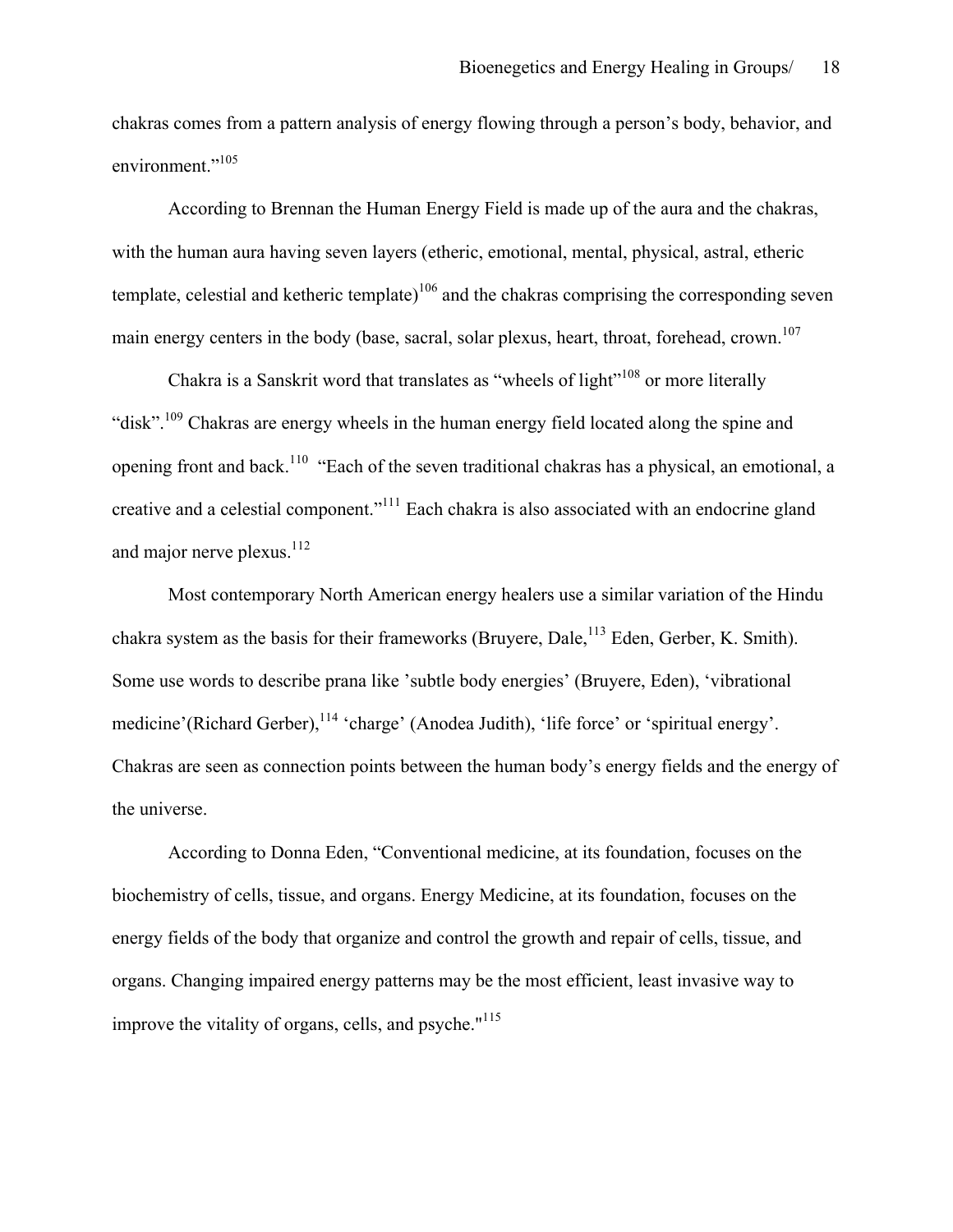As Rosalyn Bruyere puts it, "If we view the body as energy and consider everything that affects the body according to an energy model, we begin to understand the relationship between chemicals and the body, food and the body, light and the body, sound and the body , and the relationship between ourselves and others."<sup>116</sup>

Energy healers work from the premise that "chakra patterns are programmed deep in the core of the mind-body interface and have a strong relationship with our physical functioning. Just as the emotions can and do affect our breathing, heart rate, and metabolism, the activities of the chakras influence our glandular processes, body shape, chronic physical ailments, thoughts, and behaviour."<sup>117</sup>

Brennan goes one step further and connects deficiencies and excesses in the chakras energy patterns as connected with developmental trauma<sup>118</sup>, basing her framework on the characterology developed by Lowen and Pierrakos (which was originally based on Riech's work).

### *Characterology in Energy Healing*

Although some contemporary energy healers have included bioengetic characterology in their theoretical framework, they do not tend to use the physical practices set out by Lowen, favouring working with the chakras over working with musculature. On this level bioenergetics and energy healing can be seen as complimentary modalities rather than an integrated system, although some interesting hybrids have evolved, starting with Pierrakos' Core Energetics.

Having trained in Bioenergetic Therapy and studied extensively with Pierrakos<sup>119</sup>, Brennan attempted to fully integrate Lowen's body-based psychotherapy with energy healing, and to make use of the character structures in the context of Pierrakos's more spiritually focused system— from etiology<sup>120</sup> to working with defence systems.<sup>121</sup>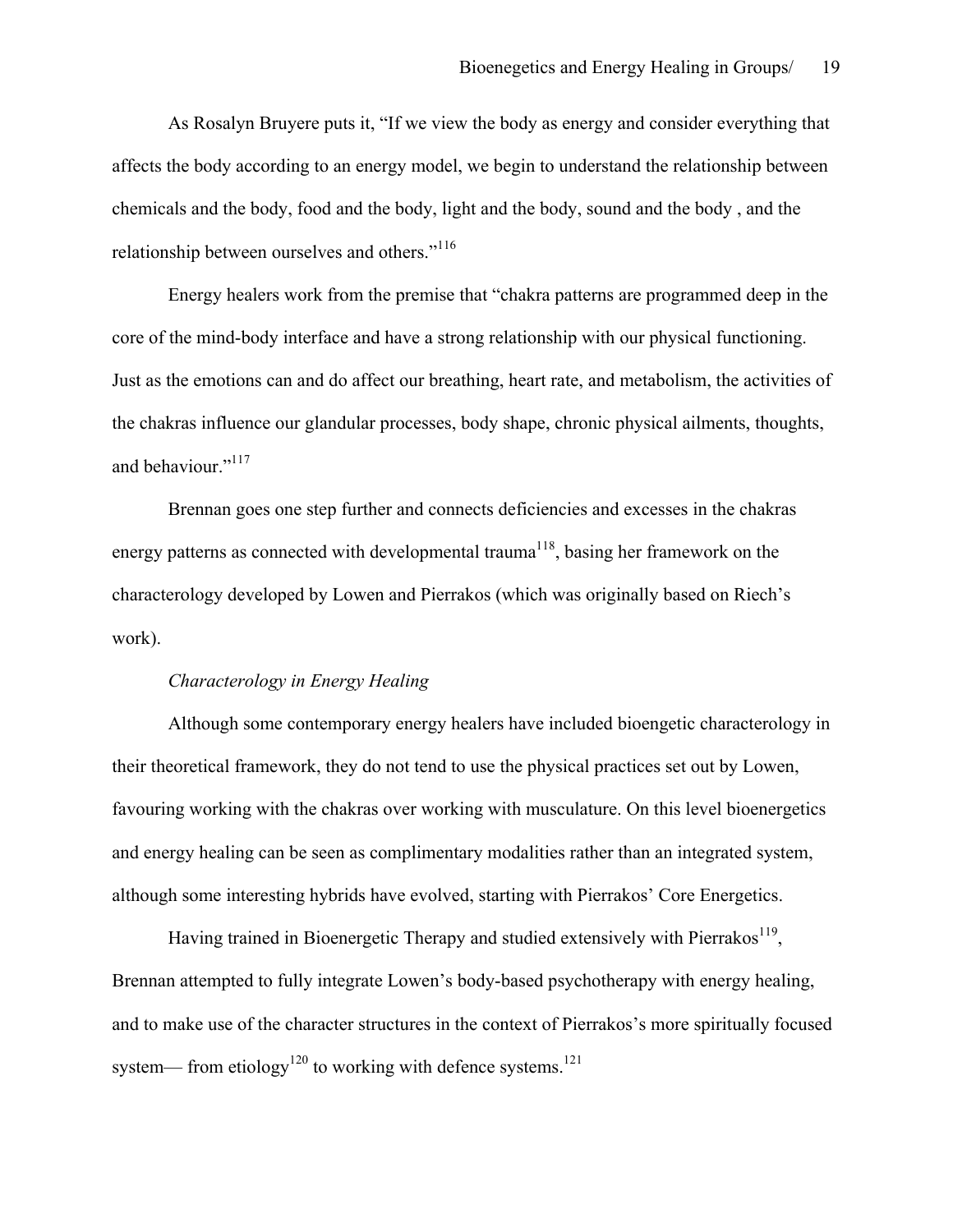In some ways the two systems make for an uneasy alliance, the chakra system doesn't neatly mirror the physical (somatic) system as laid out by Lowen and Pierrakos. Though Brennan did map the chakra imbalances and energy structures to the characterologies<sup>122</sup>. And she shows clear correlations between the first five (body-related) chakras, and developmental issues related to the five character structures.

In the mid 90s, Anodea Judith put together a comprehensive primer on the seven-chakra system and included Lowen's characterology as part of the framework. Building on Brennan, Pierrakos and Lowen's work (amongst others) Judith assigned each of the character structures to a corresponding chakra (chakras one through five corresponding to the body based character structures), and for each noted deficiencies and excesses.<sup>123</sup> Judith updated her framework in the last decade to incorporate more current neurobiology (and the influence of Stephen Levine's trauma work) including bioenergetic exercises and breathing techniques for the first five chakras.124

There are useful aspects to this cross-pollination, particularly in exploring how the energy systems of the body related to the corporeal self. It should be noted though, that practitioners (particularly energy healers, perhaps in an attempt to ensure legitimacy) have been prone to adopting older frameworks and adapting their work to fit existing systems, even when those systems may not fit their findings and/or no longer have credibility.

For example, Brennan bases her seven stages of healing<sup>125</sup> on the now thoroughly discredited<sup>126</sup> seven stages of grief outlined by Kubler-Ross.<sup>127</sup> "No study has ever established that stages of grief actually exist, and what are defined as such can't be called stages. Grief is the normal and natural emotional response to loss. No matter how much people want to create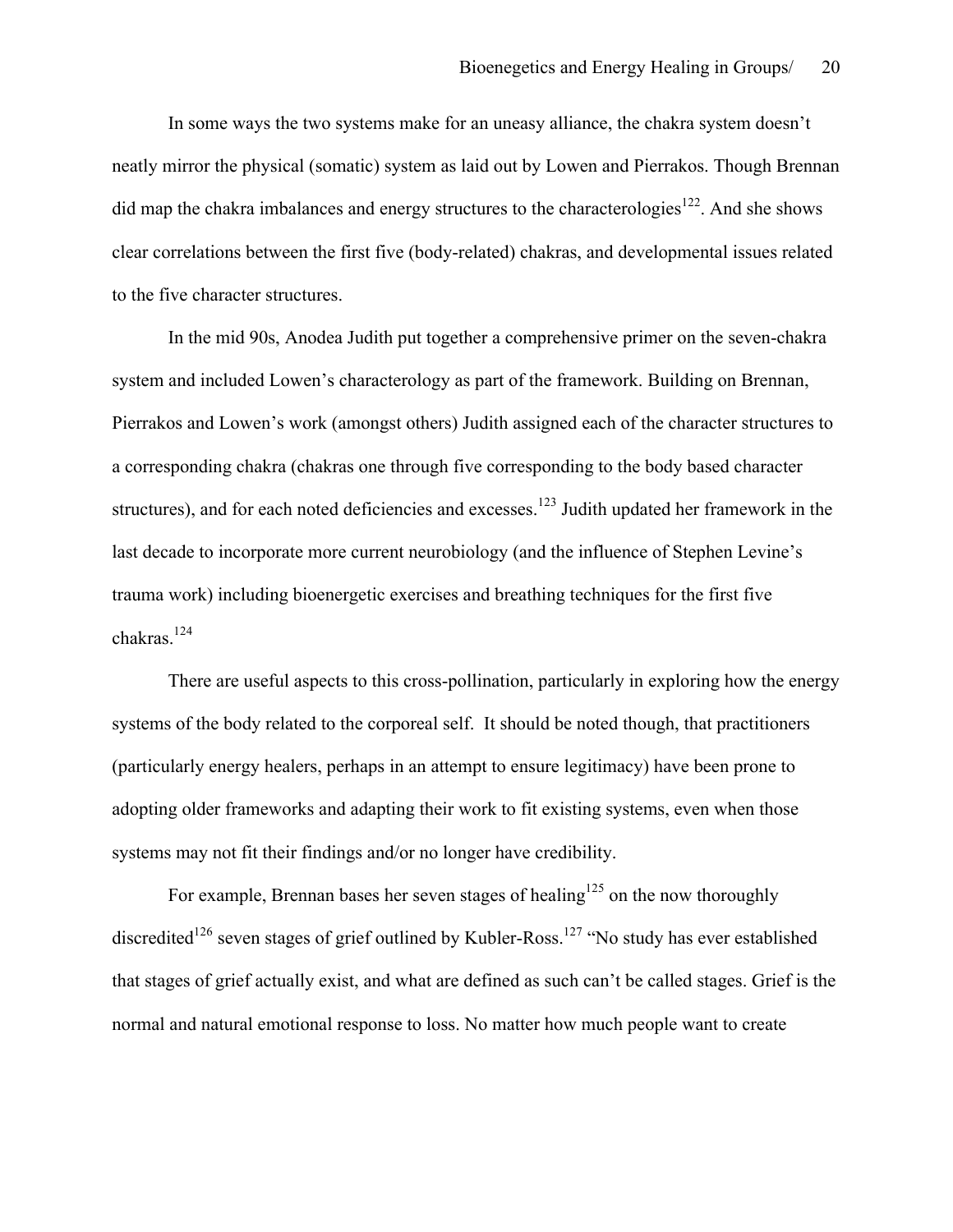simple, bullet-point guidelines for the human emotions of grief, there are no stages of grief that fit any two people or relationships."<sup>128</sup> The same can be said of most human experiences.

While models, stages and frameworks are useful to a point, there needs to be flexibility and a willingness to jettison outdated forms as new research and understanding becomes available. For practitioners of any of these modalities it's important to cultivate an 'awake' approach to what is being perceived whether it matches what predecessors have believed and taught or not. As Judith writes (quoting Alfred Korzybskit), "the map is not the territory."<sup>129</sup>

### *Scientific Support for the Efficacy of Energy Healing*

While energy healing methods, the basis for biofield modalities, have been in practice for at least 5,000 years, there has been very little modern western scientific research done that sufficiently supports its efficacy. In order to use energy healing effectively a better understanding of how it works and what best practices are needs to be developed.

In 2003, Alternative Therapies in Health and Medicine<sup>"130</sup> published a review of the quality of both clinical and laboratory peer-reviewed research formed between 1955 and 2001. They concluded that "the main deficiencies in the field were the lack of independent replication, inadequate blinding, reliability of outcome measures, and an inadequate use of power estimations and confidence intervals."<sup>131</sup>

In that same issue 38 specific recommendations where published "regarding experimental protocols for studying biofield healing, addressing issues of proper randomization, sensory shielding, blinding, and fraud prevention. The authors suggest that standardized experimental protocols accompanied by systematic variations of selected parameters would increase chances of replication along with increased possibility of developing useful theoretical models."<sup>132</sup>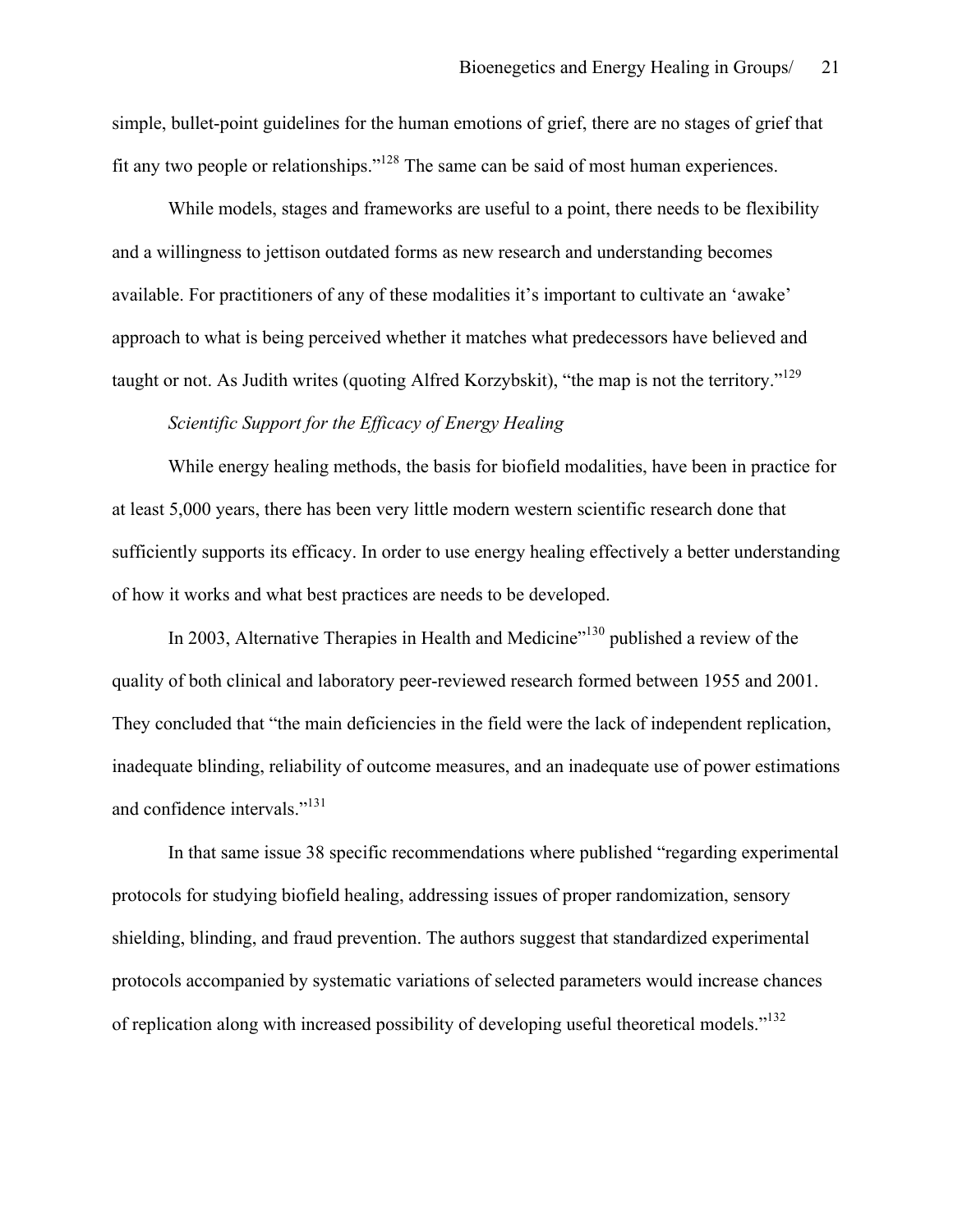Several recent reviews (since 2010) have examined existing clinical research based on the biofield modality (energy medicine). "Overall, these reviews point to the same general conclusions: there is promising but limited evidence based on relatively few studies with insufficient sample sizes as well as methodological issues that could be improved to better understand the effects of biofield therapies in a clinical context." $133$ 

Therapeutic touch (TT), in part due to its use in nursing, has had multiple medical model research studies<sup>134</sup> with the moderate rates of success shown in these studies resulting in TT being used in hospital settings. One thing the TT research shows definitively is "healing relationships can provide energy for future change and new approaches to relationships with self and others. In practice, healing, as a central focus or purpose, emerges through a compassionate relationship with self or another, and occurs as a change in perception or emancipation from a particular moment, pattern, or experience."<sup>135</sup>

"Perhaps the most fundamental challenge facing biofield researchers is the uncharacterized nature of the biofield itself, which makes determining experimental conditions difficult. Without definitive knowledge on the nature of the human biofield, determination of the length and frequency of biofield therapies for particular preclinical models can be complicated."<sup>136</sup>

Unlike somatic therapies which we now have a reasonable understanding of the supporting neurobiology, energy healing is still waiting for science to catch up, to understand the basic building blocks of energy and energy transference in the body. As that happens the frameworks can be update and practices can be refined.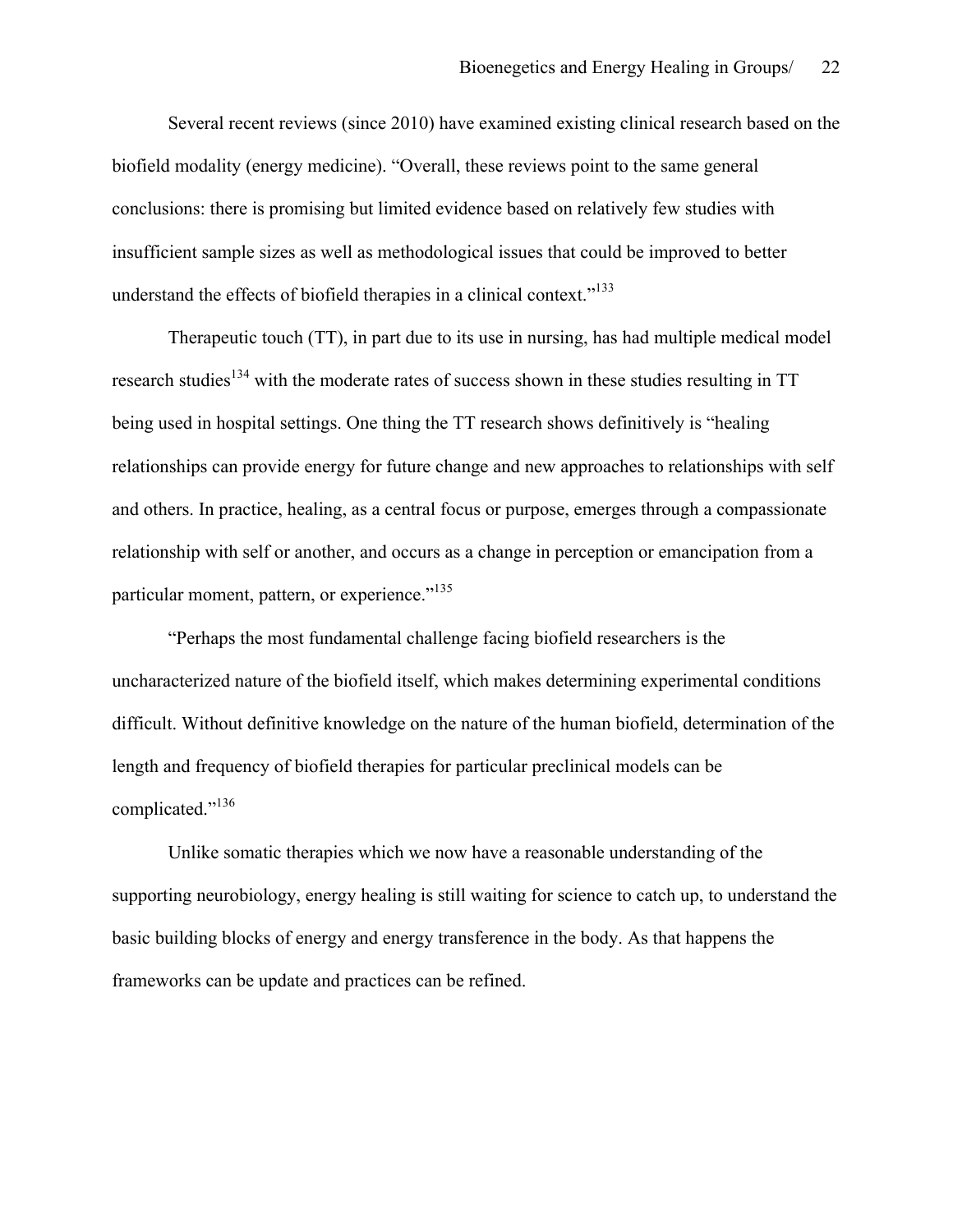### **Spirituality**

While spirituality is more strongly associated with energy healing, it is an integral part of healing in both biofield healing and bioenergetics. And in order to heal the whole person spirituality should be explored both as a potential place of wounding and also a key resource for each individual and for the group.

As Donna Eden writes, "Entering the world of your body's subtle energies is a bridge into the domain of your deepest spiritual callings and your eternal essence. While no particular belief system, allegiance, or religious affiliation is associated with Energy Medicine, many people find that energy work touches into the realms of soul and spirit."<sup>137</sup>

According to Lowen, "Deeply moving experiences occur in situations that have no direct connection with religion or the concept of God. The most common of these deeply moving experiences, which has no religious connotation for most people, is falling in love."<sup>138</sup> Lowen suggests that to a smaller degree, dancing is an activity like sex that is a spiritual and thus "moving experience"<sup>139</sup> and in fact bodily movement at its core has spiritual origins. Lowen goes on to say, "Spirituality is not a way of acting or thinking; it is the life of the spirit which is expressed in the spontaneous and involuntary movements of the body in actions which are not ego-directed or controlled."<sup>140</sup>

# *Incorporating Spirituality in Psychotherapy*

Bringing spiritual practice into group work can be challenging. "Knowing the difference between spiritual content and spiritual process is important for learning to facilitate spiritual growth in counseling. *Spiritual content* refers to symbolized material with meaning idiosyncratic to each client, such as God, Allah, Mother Earth, Kundalini, and past life. In contrast, spiritual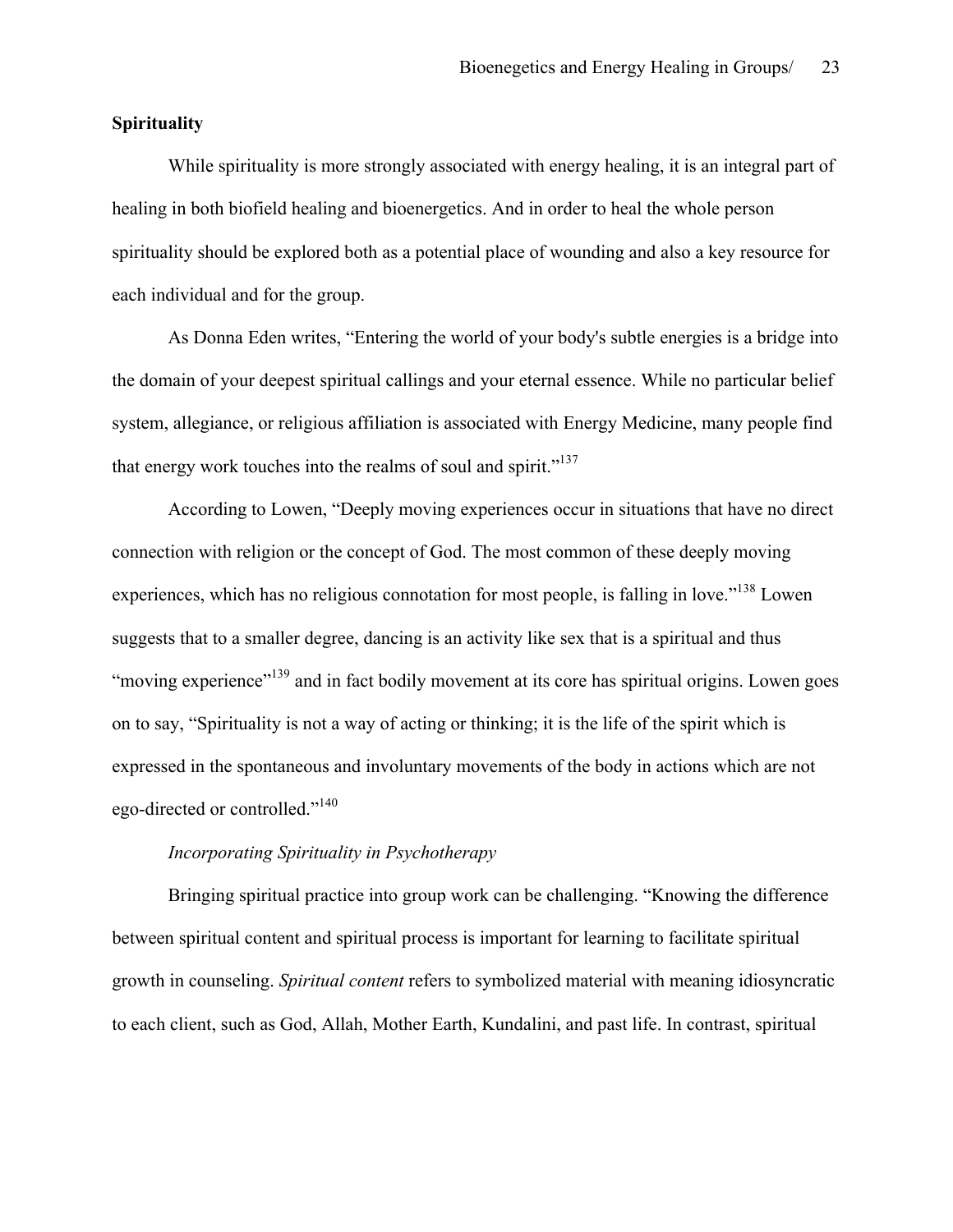process involves paying attention to a wholistic, bodily feeling (a felt sense) in a special way that allows the unfolding of greater easing and life energy."<sup>141</sup>

"Because words have special meanings or connotations for each person, the counselor needs to be careful to use the same words as the client when working with spiritual issues."<sup>142</sup> "It is not necessary for the group facilitator to share the participants' spiritual beliefs or even to fully understand their spiritual content. The group leader simply needs to stay present in the moment, respond respectfully, and stay with spiritual process."<sup>143</sup>

The participants can then use their own felt sense to connect to the content that is arising for them, and with support from the group can then make connections to their current here and now lived life.<sup>144</sup> "Grounding is experienced when clients become more aware of bodily feelings, and integration of spiritual content occurs as extraordinary material is connected to current life issues."<sup>145</sup>

The importance of spirituality has also demonstrated in the current study of neurobiology. In particular the insula (the part of the brain the processes our awareness of our bodies and emotions, and how they interact to create our perception of the present moment) has increasingly become the focus of attention for its role in body representation and subjective emotional experience. The left side of the insula is related to positive feelings and the right to negative ones. The insula receives input from interoceptive (internal body) sensors and "various spiritual traditions have developed breathing, movement, and meditative techniques to evoke these types of spiritual states while also providing sensation-based states"146 so that the experience of spiritual ecstasy is safely grounded in the awareness of the physical.

Like these older spiritual traditions, when energy medicine and bioenergetics are combined they can provide an effective bridge between the front and back of insula and this can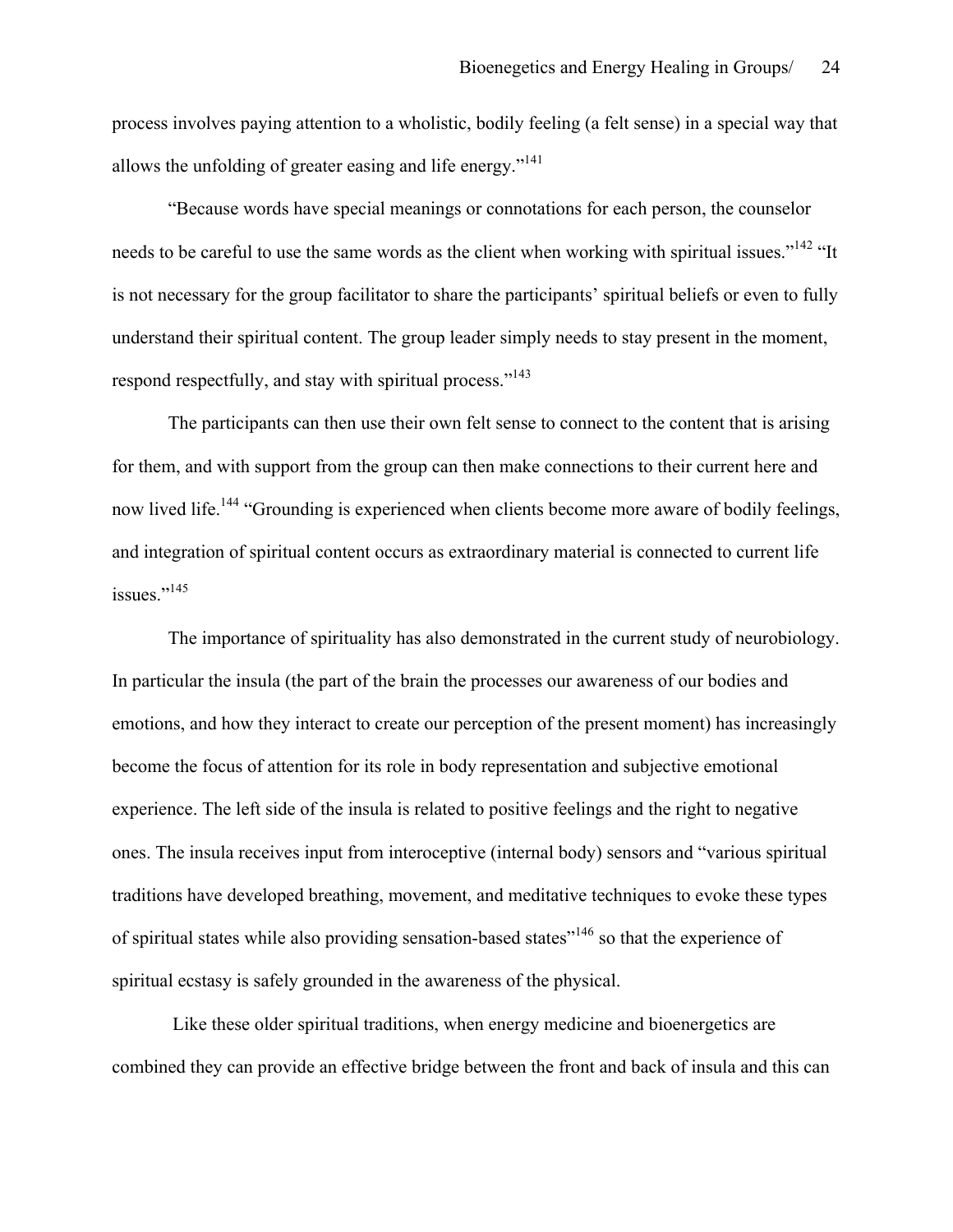create the ground for profound healing. "The insula is divided into posterior (back) and anterior (front) sections. It appears that the posterior part registers raw ("objective") sensations, both internally and externally generated.

In contrast, the anterior part (which associated with aMCC) seems to process more refined, nuanced, and subjective feeling-based sensations and emotions."147 The aMCC (anterior midcingulate cortex) is associated with the will to perservere and meet challenges.<sup>148</sup> The anterior insula is largely responsible for how we feel *about* our bodies and ourselves." When connected these two streams of perception underpin spiritual experience.

Integrating bioenergetics and energy healing creates an optimal way of bringing online the whole of the insula, creating coherence, and actually generating what Levine calls "the spiritual side of transforming trauma".<sup>149</sup>

At its core, "one's spiritual beliefs, practices, doubts, and victories are often woven together with the most impactful events of one's life."<sup>150</sup> Ensuring that spirituality is included as an integral part of the combined use of energy healing and bioenergetics provides an optimal process by which people can access both their deepest wounds and their most powerful resources.

### **Facilitation**

First and foremost therapists who lead groups incorporating somatic work and energy healing must be well trained in any of the practices they use. Along with Bioenergetics, any of the modern frameworks for body-based therapy can be integrated into group work by someone well versed in the theory and practice of the particular modality. The same is true for Energy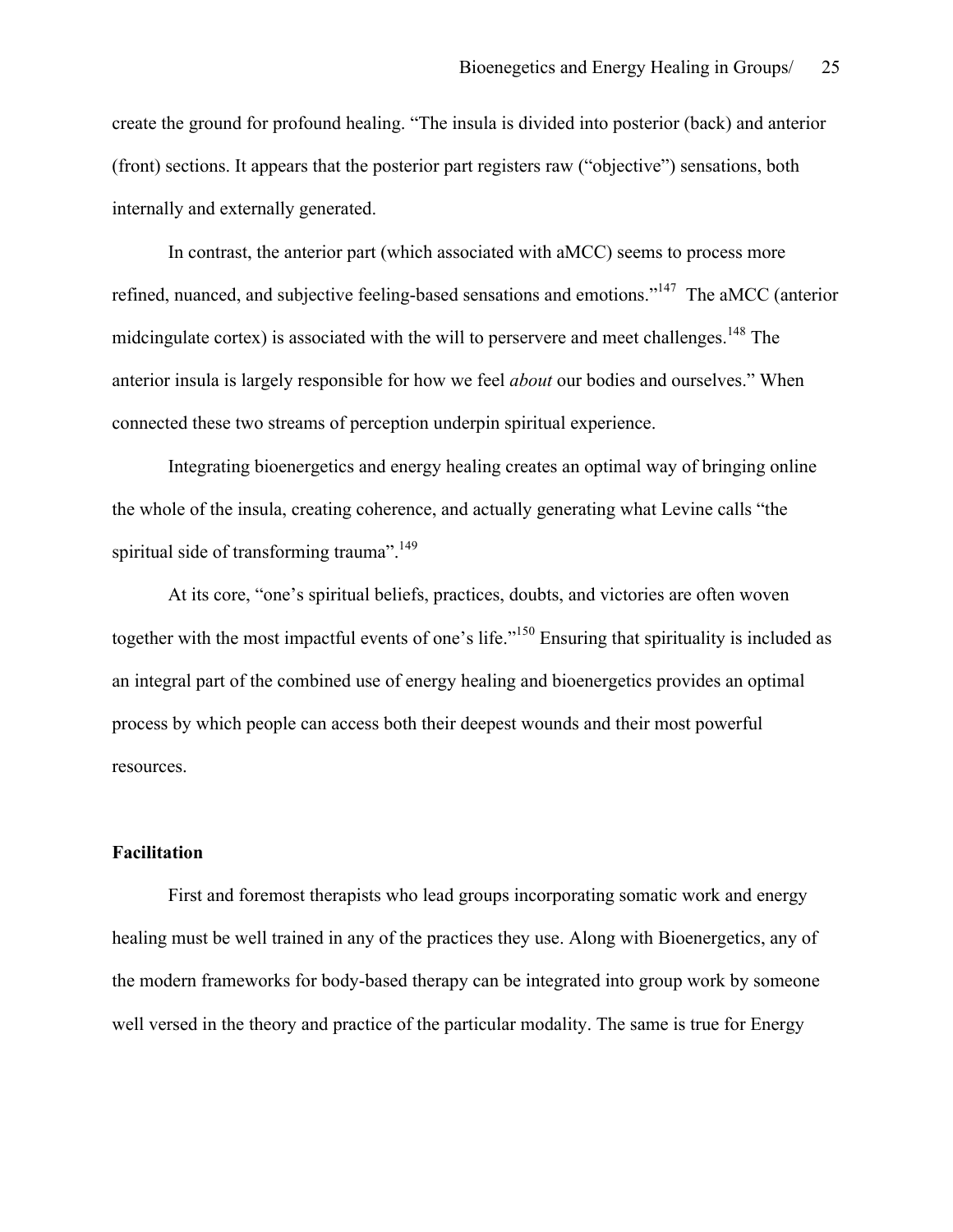Healing. But to use these modalities without adequate training and supervision is at best unethical and at worst can be harmful to both clients and therapists.

Co-leading group is also recommended. When emotions run high, as they do during this kind of work, one leader can focus on the client(s) who are expressing their feelings while the other leader can focus more on the group dynamics. Co-leaders can also provide much needed peer supervision, bring awareness when their co-leader has a blind-spot or may be triggered and support each other during experiences of transference and counter transference.<sup>151</sup>

The practice of facilitating a group using bioenergetics and energy healing requires leaders to be as fully present with their whole selves as possible. Thus, safe, effective use of self is the foundation of the practice of leading the group. "The basic posture of the therapist to a client must be one of concern, acceptance, genuineness, empathy. *Nothing, no technical consideration, takes precedence over this attitude*."<sup>152</sup> "Not only is it therapeutic to our clients that we let them matter to us, we can also use our own reactions as valuable data about our clients - provided we know ourselves well enough."<sup>153</sup>

Knowing one's areas of strength and difficulty will makes for a better facilitator. Regular supervision is key to dealing with one's own transferences and counter transferences. And being aware of one's impact as part of the group is essential. "When therapists are self-disclosing in the group, not only do they model behavior, but they perform an act that has considerable significance in many other ways for the therapeutic process. Many clients develop conflicted and distorted feelings toward the therapist; transparency of the therapist facilitates members working through their transferences." "Interacting as a group member requires, among other things, that group therapists accept and admit their personal fallibility."<sup>154</sup>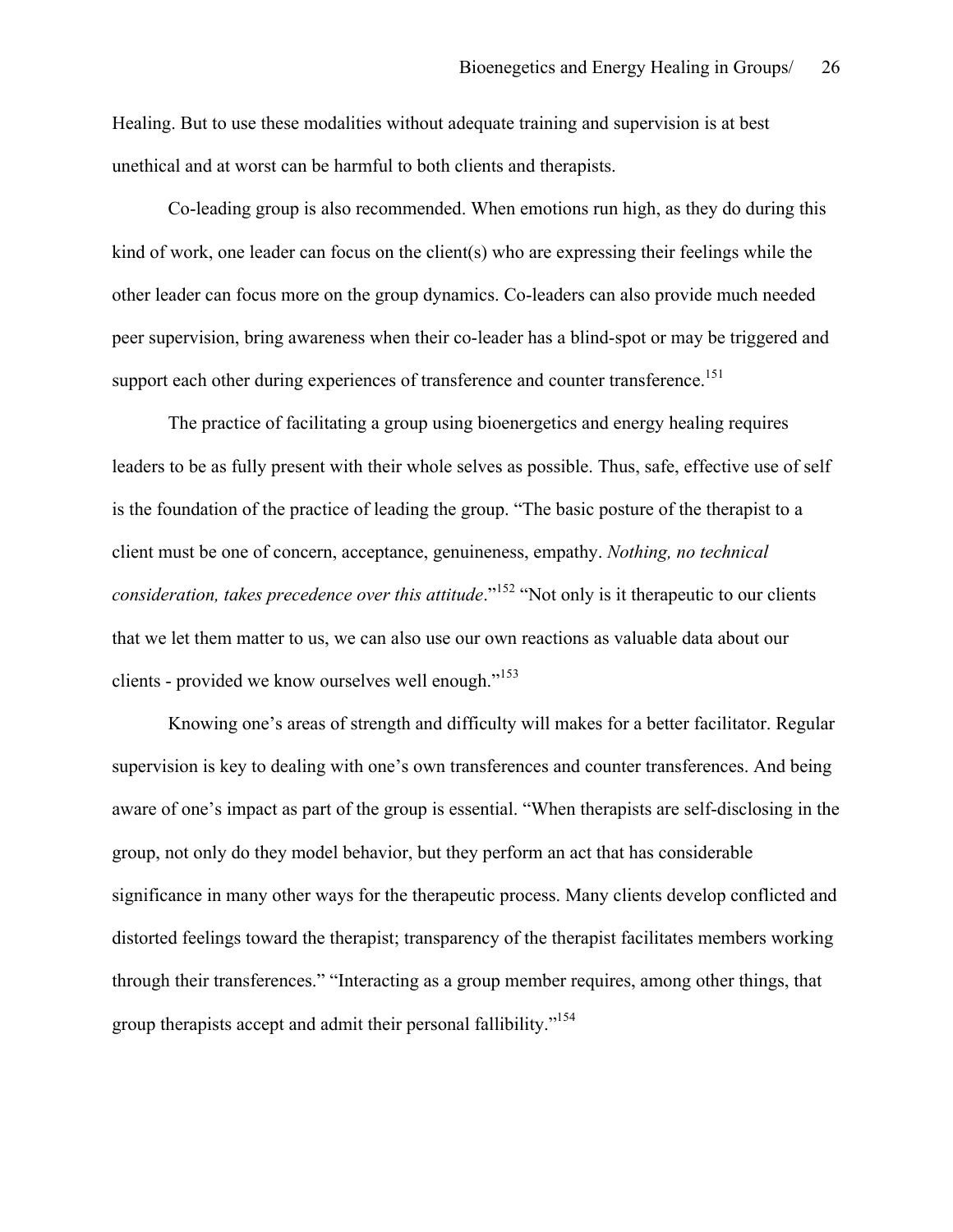"Going beyond the therapist's scope of professional competency" particularly when "engaging in spiritual practices with clients can cloud clients' understanding of therapists' professional role." So it's important to be self-disclosing, to avoid appearing superior, and ensure clients understand one's humanness and shortcomings. "Therapists who use spiritual practices may also be at risk for causing clients to perceive therapists as being more spiritual, causing the client to be inhibited or to become dependent on the therapist for spiritual direction."<sup>155</sup>

"To effectively integrate spirituality into treatment, therapists must first be aware of spirituality within themselves and their clients. That is, they must take the time to examine their own beliefs and feelings regarding the role that spirituality plays in their own lives, in the lives of their clients and in the therapeutic process."156

The same is true of somatic work. Lowen was quick to point out that "Reading the language of the body requires that one be in touch with his [or her] own body and sensitive to it's expression."<sup>157</sup> And recommended therapists go through "their own course of treatment designed to get them in touch with their own bodies."<sup>158</sup>

It's also important to develop body-based self-awareness particularly relating to safe touch. "Learn about and listen to your own body signals. Don't push past your own boundaries to accommodate a client's need. Clients could be hurt by your not attending to your own signals and limits. Educate your clients on your rights regarding boundaries and touch. Be able to speak to any conflict of needs between client and therapist."<sup>159</sup>

"The ethical fears, prohibitions, and even taboos that surround the therapeutic use of touch reveal an overall lack of knowledge about its use as an important *implicit healing language*."<sup>160</sup> Physical touch can communicate in ways that words cannot. But therapists who already have a grounding in somatic work still need to educate themselves about the use of safe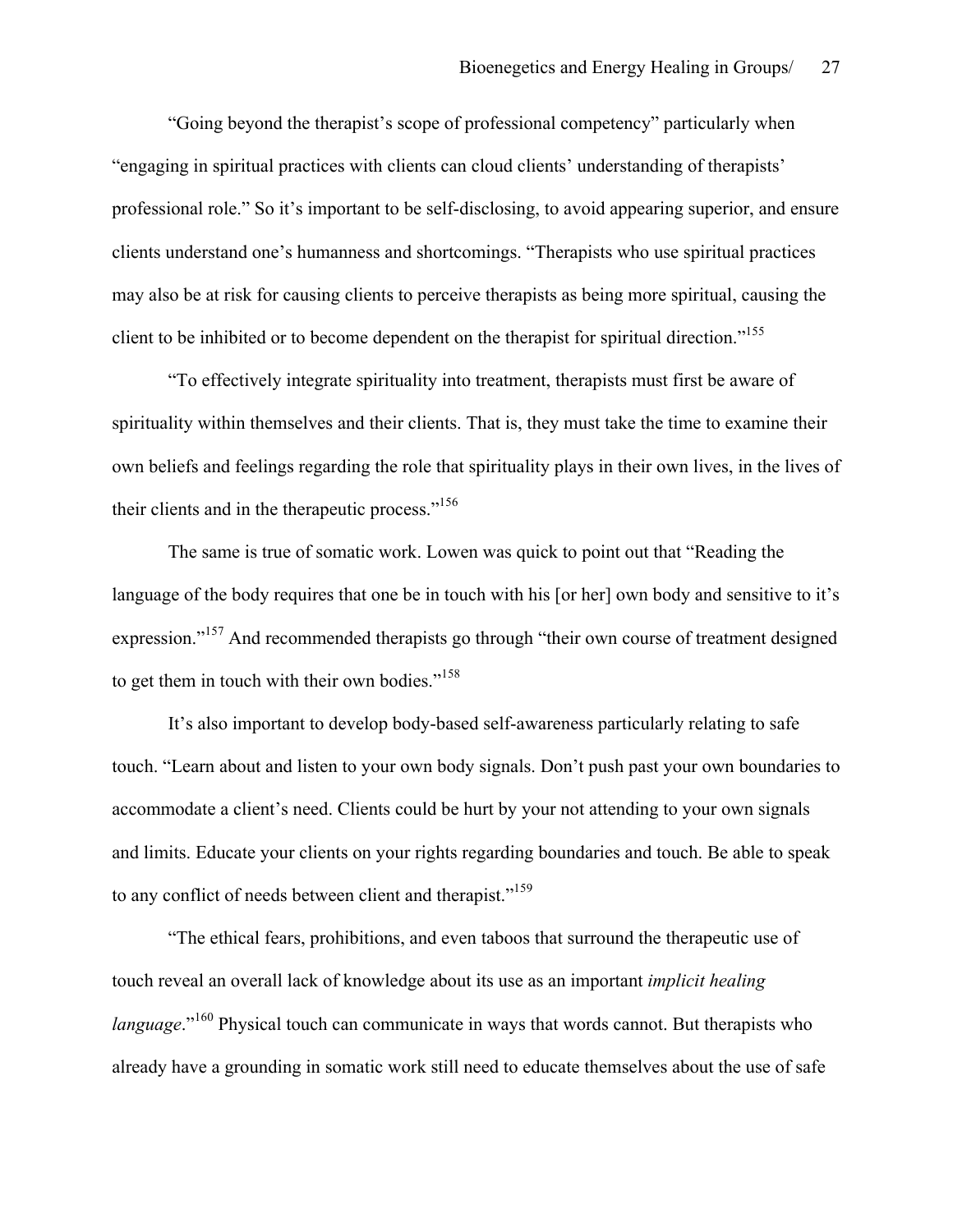touch and be comfortable both with touch and in their own bodies in order to practice safely and effectively.

Carl Rogers (who developed Client Centered psychotherapy) asserts that key to working as a psychotherapist was his realization, "*I can trust my experience*." He writes, "One of the basic things which I was a long time in realizing, and which I am still learning, is that when and experience *feels* as though it is valuable or worth doing, it *is* worth doing. Put another way, I have learned that my total organismic sensing of a situation is more trustworthy than my intellect."<sup>161</sup>

"*The more I am open to the realities in me and in the other person, the less do I find myself wishing to rush in to 'fix things*'. As I try to listen to myself and the experiencing going on in me, and the more I try to extend that same listening attitude to another person, the more respect I feel for the complex processes of life. So I become less and less inclined to hurry in to fix things, to set goals, to mould people, to manipulate and push them in the way that I would like them to go."<sup>162</sup>

"Yet the paradoxical aspect of my experience is that the more I am simply willing to be myself, in all the complexity of life and the more I am willing to understand and accept the realities in myself and the other person, the more change seems to be stirred up."<sup>163</sup>

## *Mirror Neurons at Work in Group*

Another way to look at this style of facilitation is in the context of the neurobiology of mirror neurons, "brain cells that fire in response to perceiving another's action in ways similar to when one is rehearsing or performing the action oneself<sup>". 164</sup> Mirror neurons are most commonly noted in the attunement of caregiver and infant but are also at work at any time individuals recognize each other's subjective states (intersubjectivity).<sup>165</sup>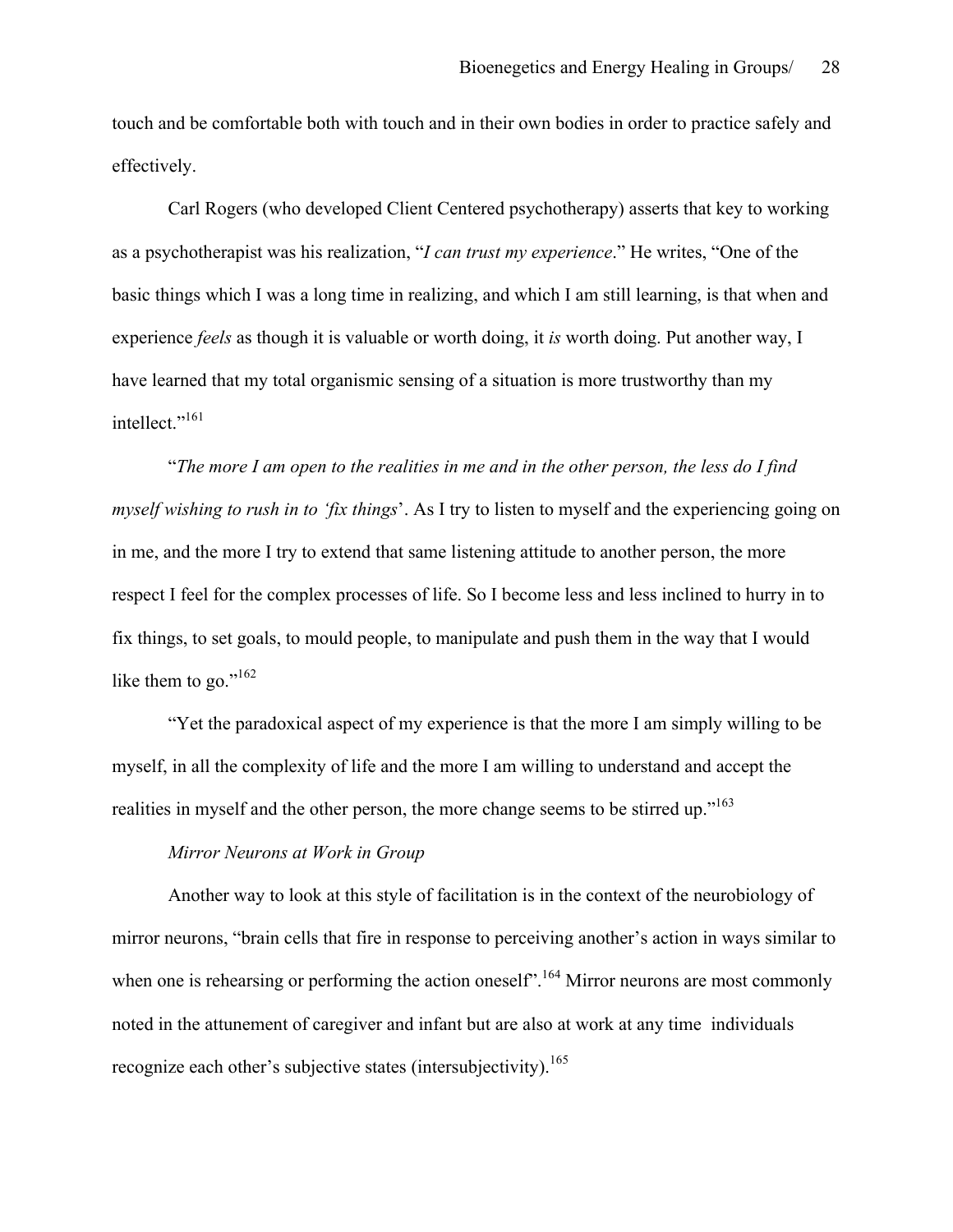"In general and very importantly, mirror neurons link organisms of the same or similar species to one another at a precognitive level that antecedes language and logical reasoning." "Mirror neurons suggest that, like it or not, the therapist is non-consciously resonating with the group, cannot avoid doing that, and might better work from the 'inside', utilising his or her 'natural' responses to influence the group."<sup>166</sup>

"Mirror neurons, by virtue of their non-conscious recognition of enacted similarities, suggest that the therapist especially attend to non-verbal, gestural expressions of bonding and mutuality that emerge in the group."<sup>167</sup> "Mirror neurons suggest that the affective tone of each session will begin to emerge early in the process well before focal themes are articulated and the group therapist should be alert to expressions of how the mirroring process is going and what it may lead to later."<sup>168</sup>

Arnold Mindell, who combines a Jungian perspective with shamanism and body-centred psychotherapy, calls this process of deep body-mind-spirit awareness "second attention" and sees it as the foundation of work as a healer:

"One of the important feelings or beliefs behind sustaining an unusual process is the sense that once the process comes up, it will carry you into the adventure of becoming whole. If you have questions, the process will be its own answer. If you are troubled by something, it will solve itself without your plans. Jung said that a dream is its own best interpretation. Similarly, Wilhelm Reich's theory was that the body will correct itself. Pantanjali, one of the earliest Yoga teachers and writers said, 'Yoga teaches Yoga'. Once you begin with your second attention, the processes that you experience become your instructors."<sup>169</sup>

As Levine writes, "There is a wonderful word in the Danish language that is particularly relevant to this process: *Gennemleve*, which translates roughly as, "to live something through to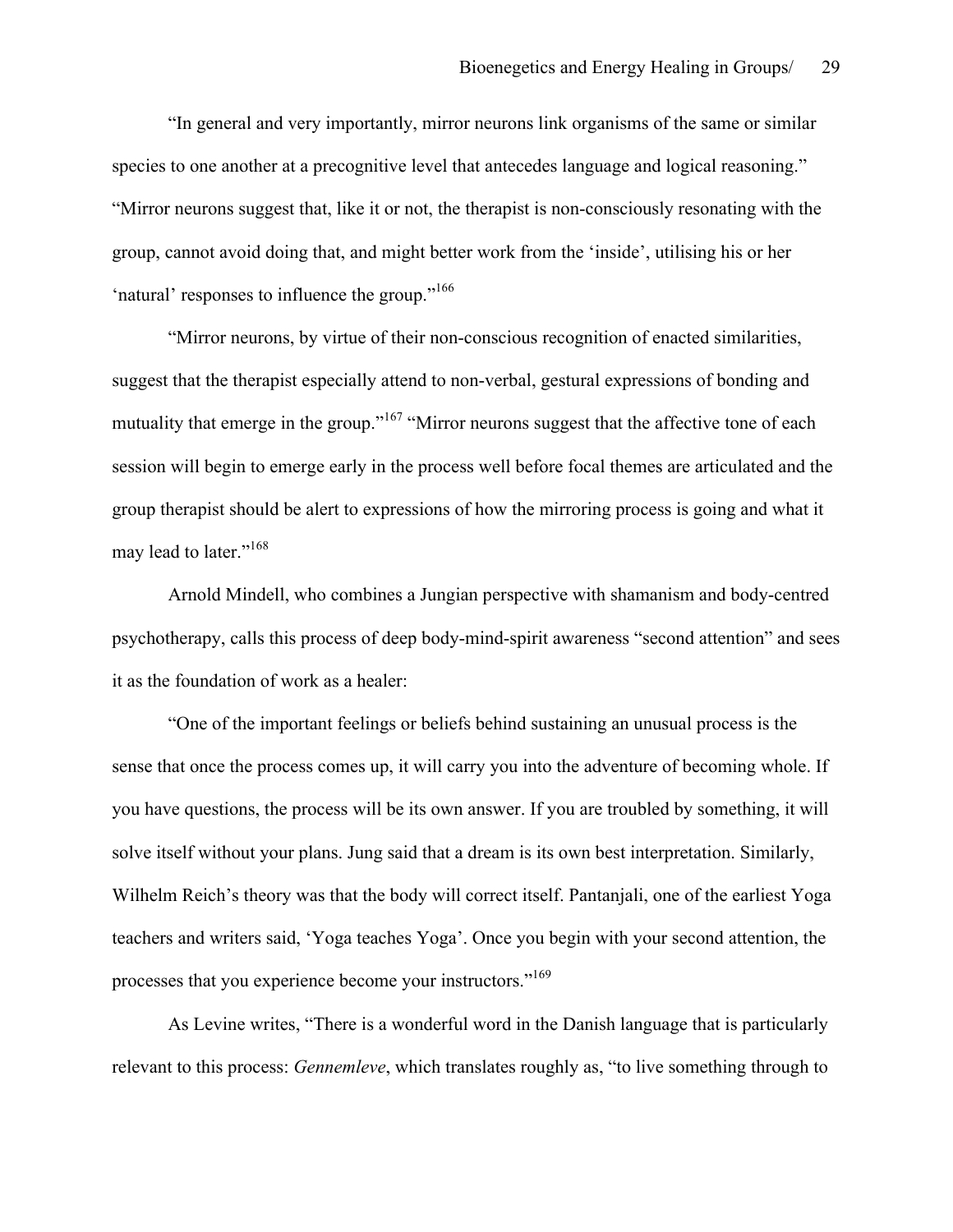its completion, to remain aware of it and in contact with the process, and then, finally, to come to peace with it."<sup>170</sup>

In the end, "it is not so much the specific techniques or approach of the group leader that influence successful treatment outcome, as it is the creation of the proper therapeutic climate that allows for the conditions that optimise brain plasticity and neurogenesis."<sup>171</sup>

### **Group Norms**

One of the most essential aspects of running a successful group is the setting of group norms. Veteran group leader Irvin Yalom stresses the importance of structuring a group based on the norms of support and confrontation, self-disclosure, self-monitoring, interaction, spontaneity, the importance of the group members as the agents of help. He also sees respectful treatment and confidentiality as essential. "Other desirable norms include active involvement in the group, nonjudgmental acceptance of others, extensive self-disclosure, desire for self-understanding, and an eagerness to change current modes of behavior. Norms may be a *prescription for* as well as a *proscription against* certain types of behavior."<sup>172</sup>

Every interpersonal problem and/or group dynamic issue that arises during a session is an opportunity for awareness and personal growth for every person in the room, including the facilitators. When resistance to participation arises it typically "stems from distrust, fear, anxiety and dislike of groups"173 - all excellent fodder for work if met with acceptance.

"The group is secure when members can protest, disagree, and challenge each other and the group leader without fear of abandonment or violence.<sup>174</sup>" With group norms established to embrace the learning that comes from uncomfortable feelings, sensations and awarenesses, group facilitators can make good use of these difficulties arising at the group level.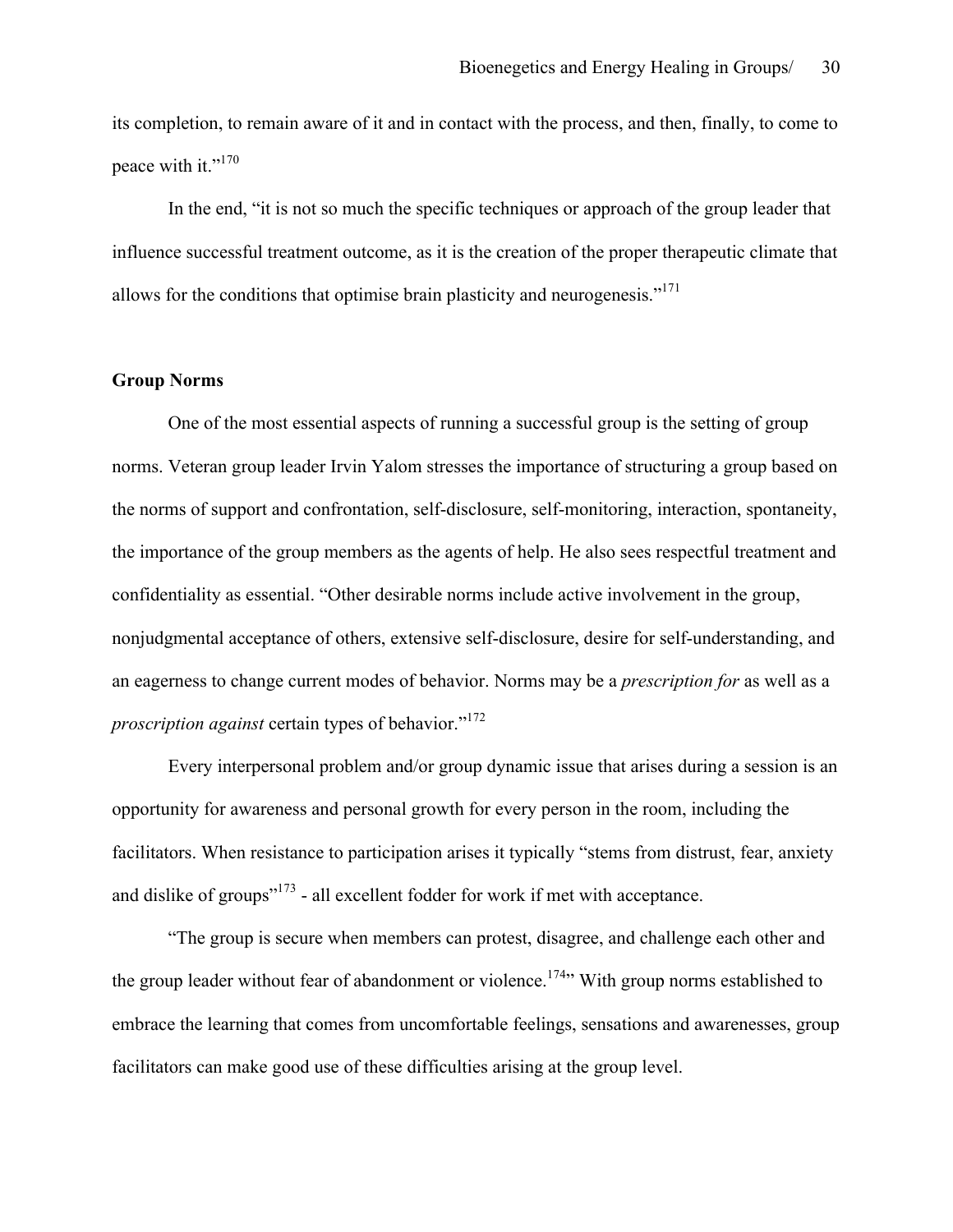In a group that combines energy healing and bioenergetics, these modalities need to be incorporated in the group norms. Setting out the equipment of bioenergetics (tackle dummy, fear mat, tennis racket) and introducing the emotional release process in initial sessions (usually through structured exercises) is key to establishing this type of work in the group.

The same is true of energy healing. Starting the group with appropriate spiritual practices (prayers, meditation, alter building), as well as energy medicine exercises (grounding and chakra opening), including ritual, guided visualizations, and artistic expression (writing, drawing, painting, sculpting, drama)<sup>175</sup> within the group process and closing the group with a ritual action or prayer, will help to set the norm of incorporating these modalities as part of the group work.

Issues of safe touch and boundaries need to be addressed in an ongoing fashion. Again structured exercises can start the process and whatever arises in the group can be a source of continued reinforcement of safe touch over time.

The culture building continues moment to moment in the group. For example, one way to intervene effectively when a client in group experiences disconnection or dissociation is to "encourage the client to observe his or her body. Often the client may not experience affect but will be aware of the affective autonomic equivalents: tightness in the stomach, sweating, throat constriction, flushing, and so on."<sup>176</sup>

The leader could then encourage the client (with support of group members chosen by the client) to enter more deeply into the experience and/or release the energy in an appropriate manner using bioenergetic techniques (for example an anger release hitting a mattress or tackle dummy or a fear release on the mat). Or depending on the client's preference, the therapist with chosen group members could work with the client energetically (using sounding, energy medicine, movement, chakra balancing and/or grounding).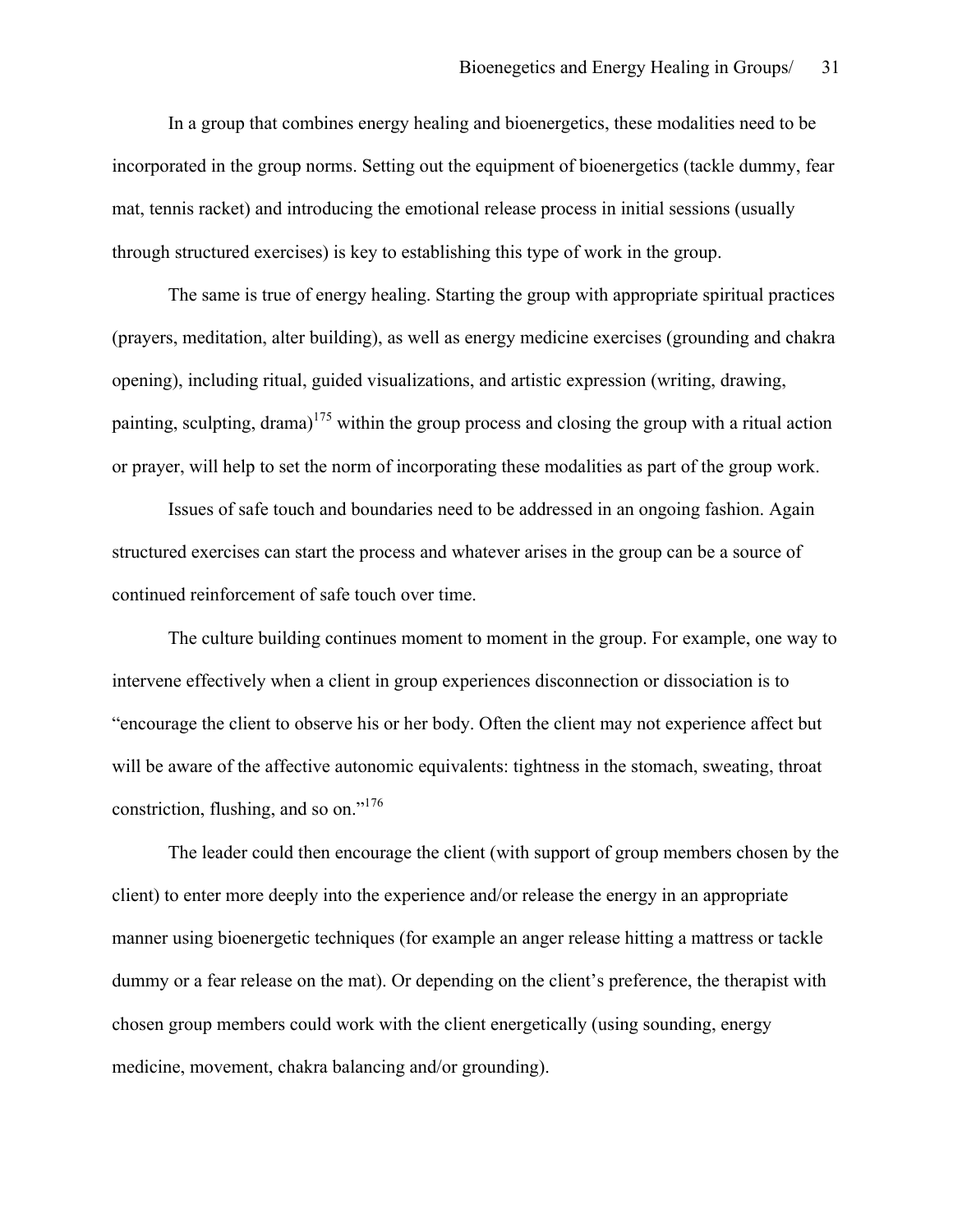As the group becomes fluent in the various techniques and modalities, the therapist can also combine somatic work and energy work and encourage group members to trust their own spontaneity in supporting each other.

Following the body work and/or energy work the client should be guided to make eye contact with each group member to connect and stay present. If the piece of work is particularly difficult, the rest of the group can be encouraged to each share something from their own lives that has some similarity to and/or resonance with what the individual has just experienced.

This process can help the individual become more deeply aware of her or his own body, come in contact with the underlying emotions, while connecting more deeply with the group. Often when one group member 'warms up' to a piece of work, there will be other members who co-resonate with their own emotional work. As the therapist encourages group members to careseek and provide care-taking for each other and addresses each piece of work, turn taking and mutual support become group norms.

As the group progresses, the therapists can rely on the group more, encouraging them to read a member's emotions from postural or behavioural cues. Co-group members can support each other to relate to themselves in a similar way and join in the investigation, commenting, for example, "My heart is beating fast, so I must be frightened," or "My fist is clenched, so I must be mad."<sup>177</sup> In this way the group begins the process of noting and noticing for each other and mirroring felt states.

Also "mirror neurons can register shared intentions, goals, and emotions. This may impact the ongoing cohesion, norms, and goals of a particular group or session."178 While the interventions of the therapists are key to the health of an ongoing group, in the end, "It is the group that is the agent of change."179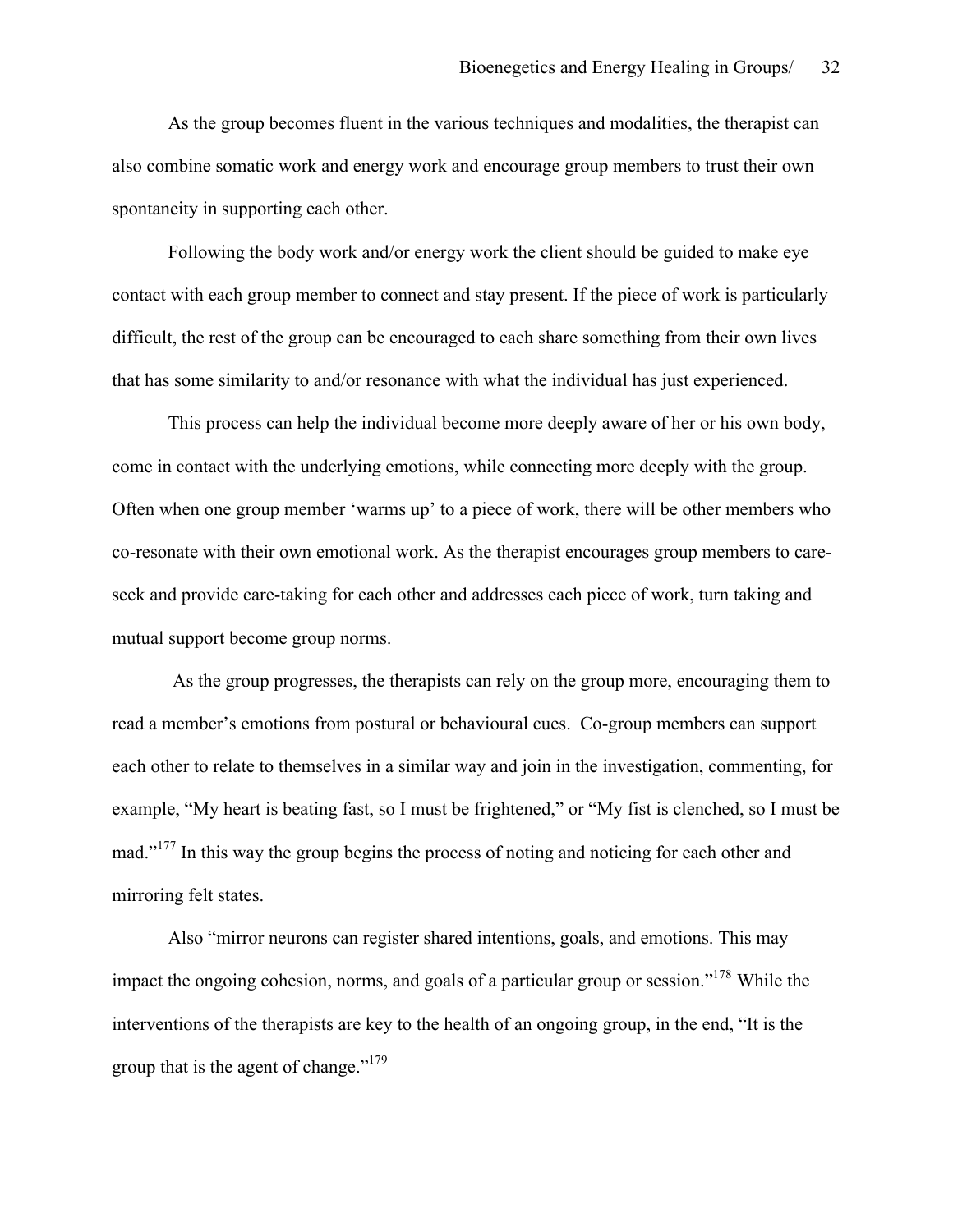*To summarize: every group evolves a set of unwritten rules or norms that determine the procedure of the group. The ideal therapy group has norms that permit the therapeutic factors to operate with maximum effectiveness. Norms are shaped both by the expectations of the group members and by the behavior of the therapist. The therapists is enormously influential in norm setting - in fact, it is a function that the leader cannot avoid. Norms constructed early in the group have considerable perseverance. The therapist is thus well advised to go about this important function in an informed, deliberate manner.*" 180

## **Structuring Group Process**

Like the telling of a good story, or the progression of yoga asana practice, the group process has a coherent structure both within each session and over the duration of the group.

In an individual session time is spent building a container (creating a safe space in which to do work), warming up the body, warming up the group, identifying resources (for individuals and the group as a whole), group building, group work, individual work, sharing, processing and closure.

The long-term structure of a group depends on its client base, duration, goals and setting ranging from brief groups in clinical settings to ongoing open ended process groups.

#### *Building a Container*

The first step in any group work involves creating a space that feels safe to the participants and in which they can connect and deepen awareness. Depending on the modalities the therapist is trained in, this could include opening prayers, music, group space clearing, alterbuilding, trust exercises, breath work and check-ins (sharing of how each participant is feeling in the moment and/or what they need to leave behind to feel present). Whatever the activity,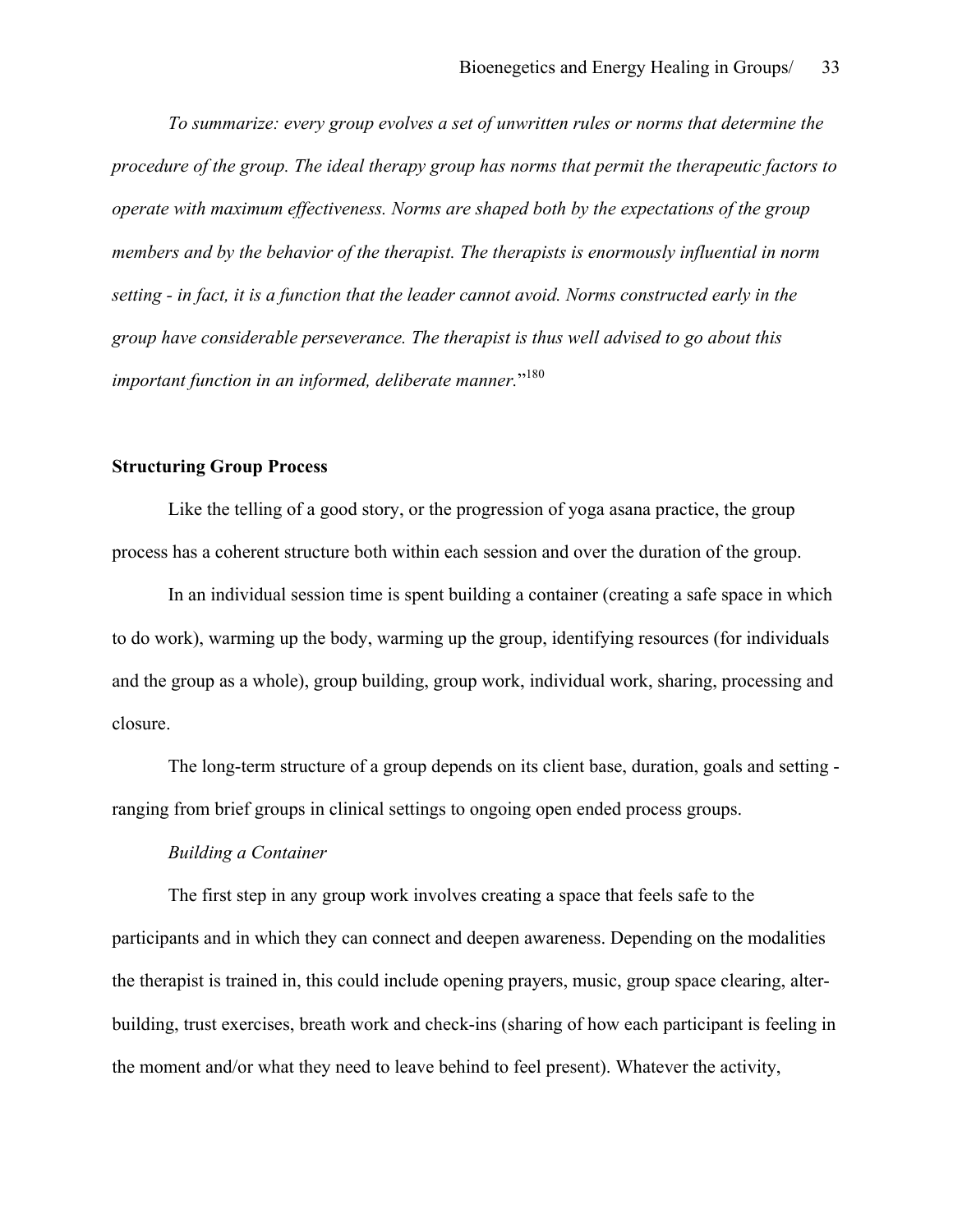working with the body and soul is important, with the focus on fostering calm, awareness and inclusion within the group.

Initially for some just being in a group can be beyond their edge of tolerance. "However, group members quickly develop neural pathways to modulate their own and each other's arousal following the therapist's example and/or resonating with the embodied experience of the therapist."<sup>181</sup> The therapist can be seen as an 'interactive psychobiological regulator' for members dysregulated nervous systems.

## *Safe Touch*

Safe touch is the foundation of this type of integrated work, so making it explicit is extremely important. Client's should always have control over whether they are touched, who touches them, how they are touched, where they are touched and for how long. So discussing and exploring clients' right regarding touch, their cultural norms, their levels of comfort with touch (self-touch, touch by others), and their physical experiences of non-touch and touch are critical. Setting up norms for communicating 'yes' and 'no' to touch both verbally and non-verbally is also important.<sup>182</sup> As with all types of physical work, touch needs to be appropriate to the context in which the group is being held.

#### *Warm Ups*

The purpose of the warm up is to warm the participants up to themselves, the group and the content the group will be exploring during group. Each person is unique in their needs for warm up and may have different needs on different days. And each group will need a balance of individual warm ups and warm ups that bring the group together.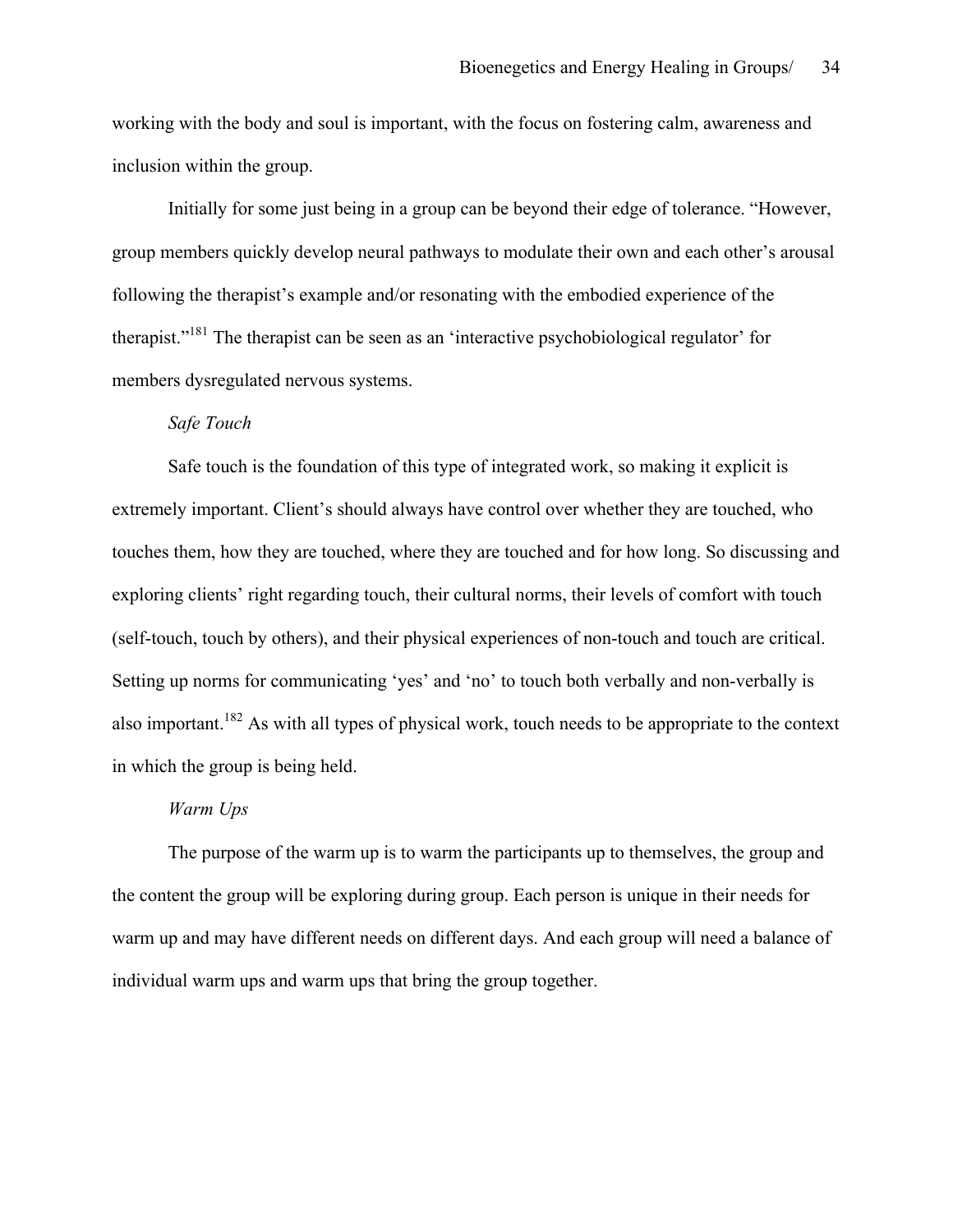It's important to spend adequate time on the warm up (depending on the length of the group and the depth to which the group may want to go). Warm ups are the foundation of the process.

Physical warm ups are important to bring the participants into connection with themselves and their bodies. Most body-based methods have a series of warm-ups that open the body and bring relaxation and awareness of the breath. Yoga can also be an excellent form of warm-up for some types of groups and has been shown to be particularly effective for complex trauma survivors.<sup>183</sup> Obviously, like any body-based modality, the co-leaders need to have been thoroughly trained. So, yoga should only be used when at least one of the co-leaders is an accredited instructor with experience in trauma-sensitive yoga.

Energy healing modalities can also be used as part of the warm-up process. For example, Donna Eden developed a five-minute daily energy routine "designed to systematically strengthen and harmonize the various energy systems within the body",  $184$  that can be used as a warm up as well as for homework for an ongoing group.

Lowen's book, The Way to Vibrant Health, offers 100 exercises, a good resource for designing the physical warm up. Bio warm ups focus first on opening the body and then on building a charge.

### *Building a Charge*

Building a charge refers to bringing energy into the body, increasing excitation and allowing for vibration in the body. Building a charge standing up brings participants to the hear and now, building a charge lying down tend to encourage regression, bringing up material from the past. Anodea Judith's book *Charge and the Body* provides an excellent resource for using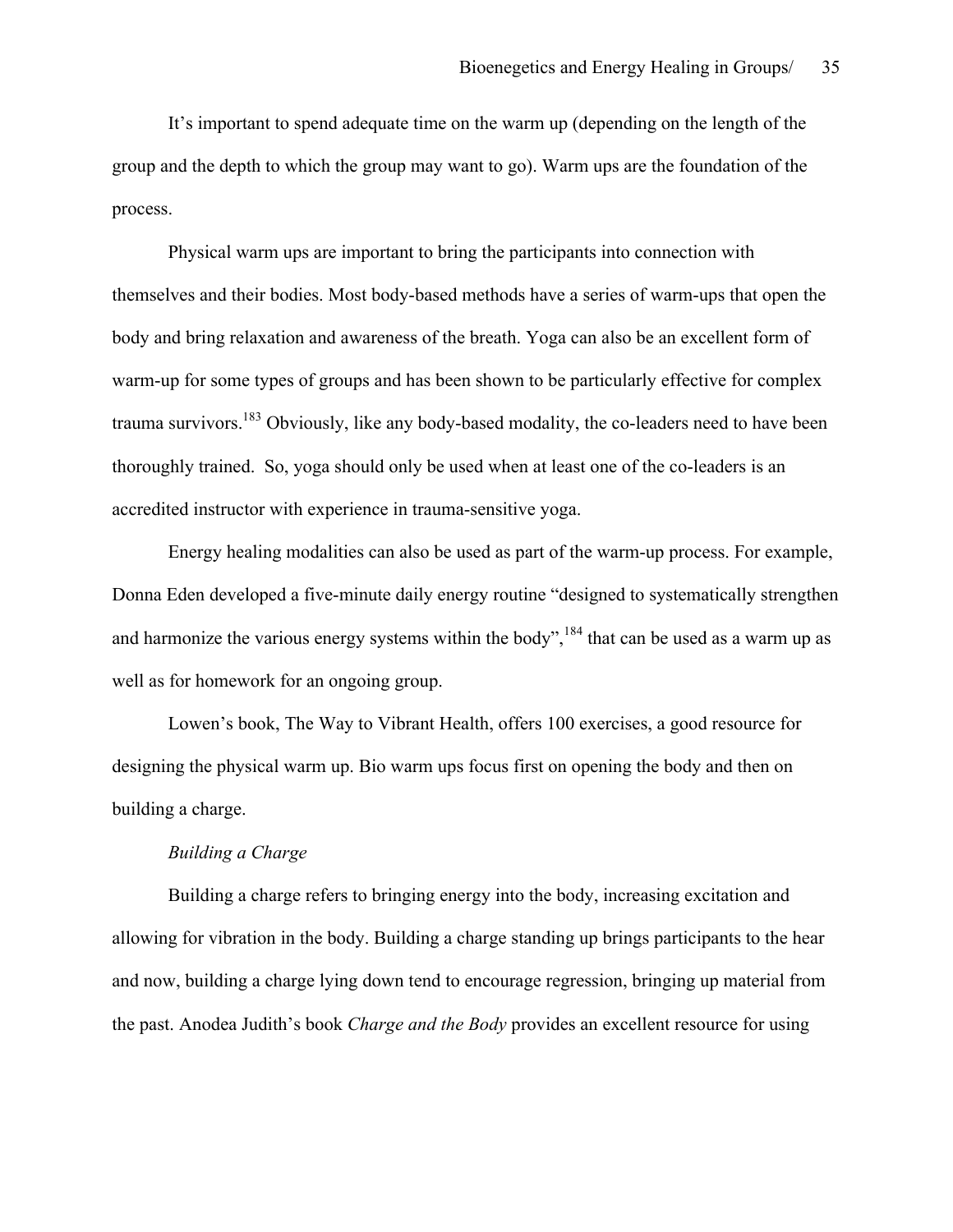'charge' for individuals and for groups. Depending on the focus of the group session different charge building exercises may be more appropriate.

### *Design for the Whole Group*

In a first (or only) session with a new group, special attention needs to be paid to ensure that the chosen exercises are appropriate for the people working with the most limitation in their bodies. Don't assume everyone walking through the door is fully able-bodied. Each person including group leaders, will have blockages and challenges.

Even in an ongoing group there can be dramatic changes for clients in their experiences of their bodies over time. So as a leader checking in and becoming aware of the ebb and flow of participants' body-sense and supporting clients to deepen their awareness of these changes is useful.

When working with a diverse group, where some people have serious limitations to their movement and some people are quite athletic, it's most inclusive to gear the exercises to the people with the most limitation, ensuring that they can participate fully. Additional challenge can be added to some of the exercises through instructions for those 'who might want a bit more of a challenge'.

#### *Group Work*

There exists a rich history of what have been termed 'process groups', a form of psychodynamic talk therapy that focuses on the 'here and now' of the group dynamic, the participant's experience of each other, making connections to their historical ways of interacting with others and with their current daily lives.

As Lowen's bioenergetics can be seen to underlie most somatic therapies, process group theory underlies most psychotherapeutic group work from brief groups in hospital settings and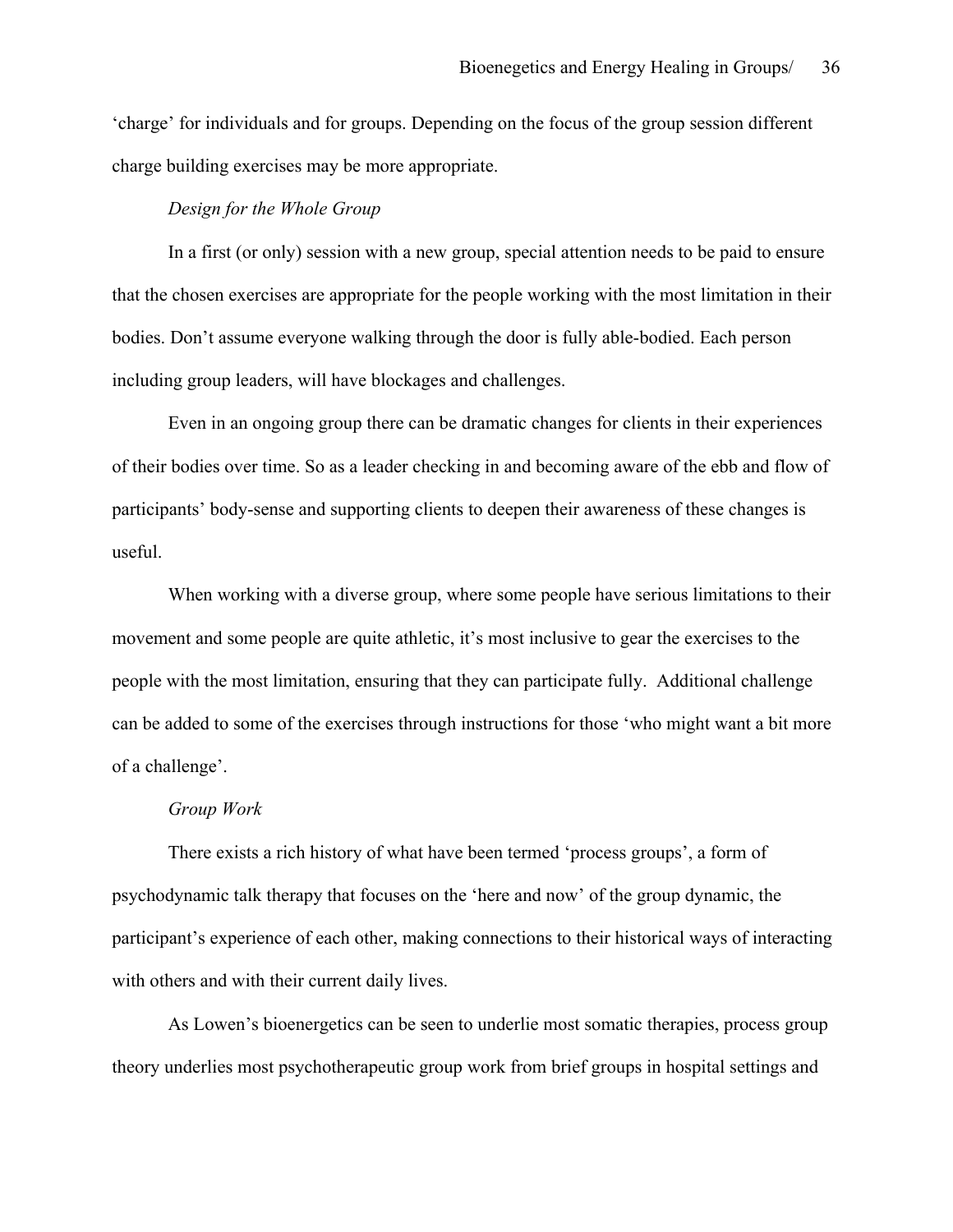art therapy groups in residential treatment centers, to bereavement groups and long term trauma survivor groups.

Depending on the goals of the group, bioenergetics can easily be incorporated at a variety of levels, from somatic awareness which is already a keystone of process group methodology, to full expression of emotion using the tackle dummy and fear mat. Energy healing and spirituality can also be integrated in process groups as warm up, group activities, and through closure. Both bioenergetics and energy healing can also be introduced and explored through structured exercises.

### *Structured Exercises*

There is already a wealth of material available for the basis of structured exercises for groups — from the early work John Pierrakos' Core Energetics<sup>185</sup> (as he adapted it for groups) to Anodea Judith's recent work with building and releasing charge.<sup>186</sup> Exercises can be used for purposes ranging from opening the body and building trust to creating deeper awareness of self, other and relationship to the group. Obviously care should be taken in choosing structured exercises and in combining them, so that one flows naturally into the next and makes physical, emotional and spiritual sense to participants.

While structured exercises are a vital component of group process they should be used with discretion. Forerunners in the field of group therapy, Lieberman, Yalom, and Miles conducted a study to ascertain how structured exercises contributed to group outcomes. They found that too much structure and too little structure were both negatively correlated with successful groups. Too much structure created leader-centred dependent groups and too little structure resulted in "plodding, unenergetic, high attrition groups."<sup>187</sup>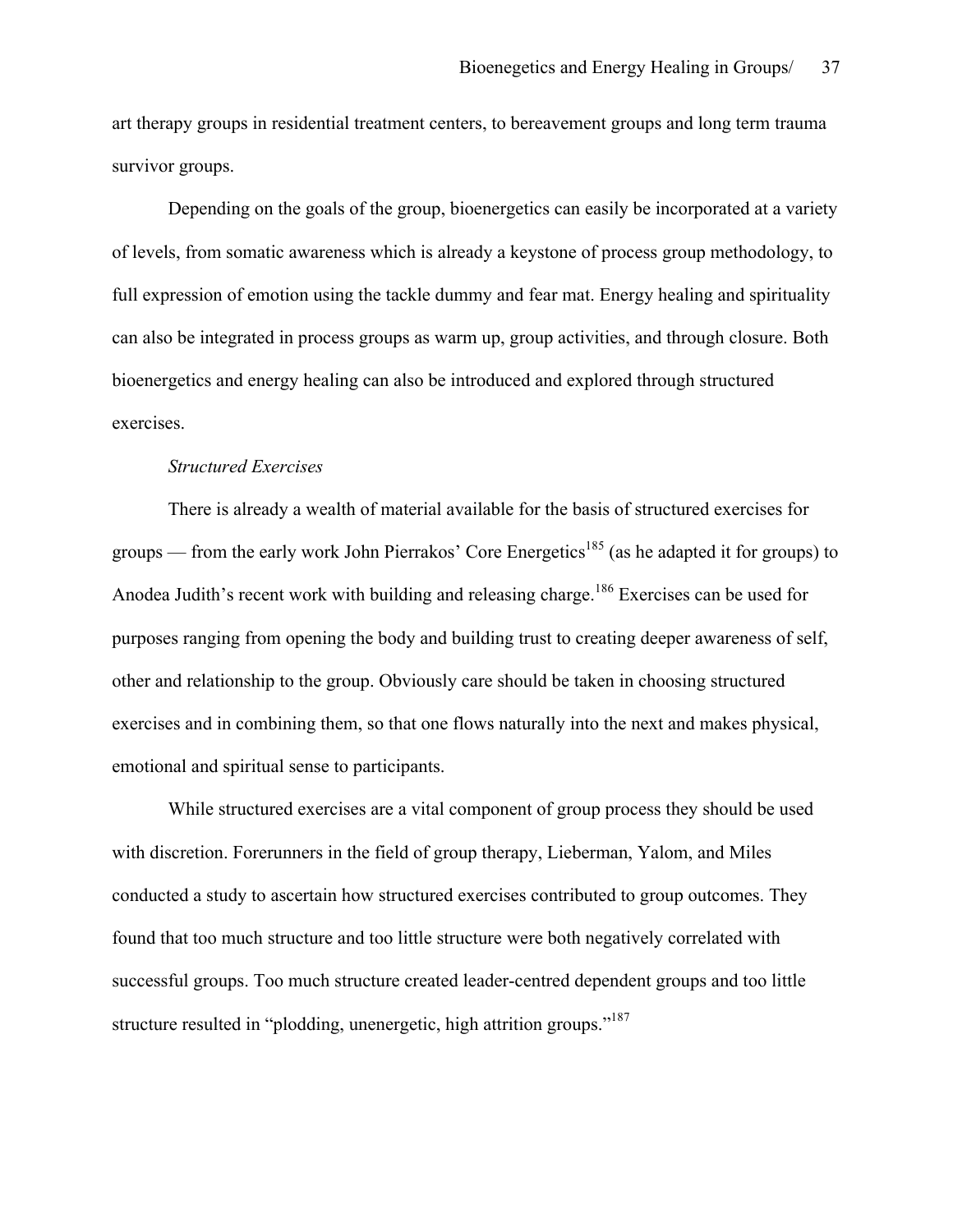### *Individual Work*

Within the context of group work, there needs to be adequate time for individual work. Often a member is a lightening rod for the group, expressing a feeling-experience that is resonant for the rest of the group. This individual work can happen in the context of the whole group as one co-leader focuses on the member and the other on the group dynamics.

For example a group participant in the process of doing a structured body-opening exercise recalls being shamed as a child. The participant is encouraged to feel how this shame is experienced physically and to express the anger, sadness or fear that is underlying. Within the group the participant is accepted (not shamed) and supported by other group members who may offer physical comfort (hugging and/or holding) or energy healing (sounding, therapeutic touch) as well as share their own experiences of being shamed. The participant's implicit learning about shame is challenged and changed, with resulting changes within the brain.

### *Awareness of Client Competency*

In the context of group therapy recognition of clients' strengths is an important part of the process of challenging existing implicit sense of self. "Taking a back seat in group to watch group members step out of their pathology means watching for exception behaviors at the moment and at every moment!"<sup>188</sup> Sharing these observations of clients' shifts in behaviour and developing competencies, with the group at appropriate times, can be transformative, a powerful counter-balance to the sharing of wounding and commiseration that is also an important part of group work.

A therapist can also call on the group to be aware of the changes they are experiencing in themselves and in their co-group members asking questions like "What is different for you today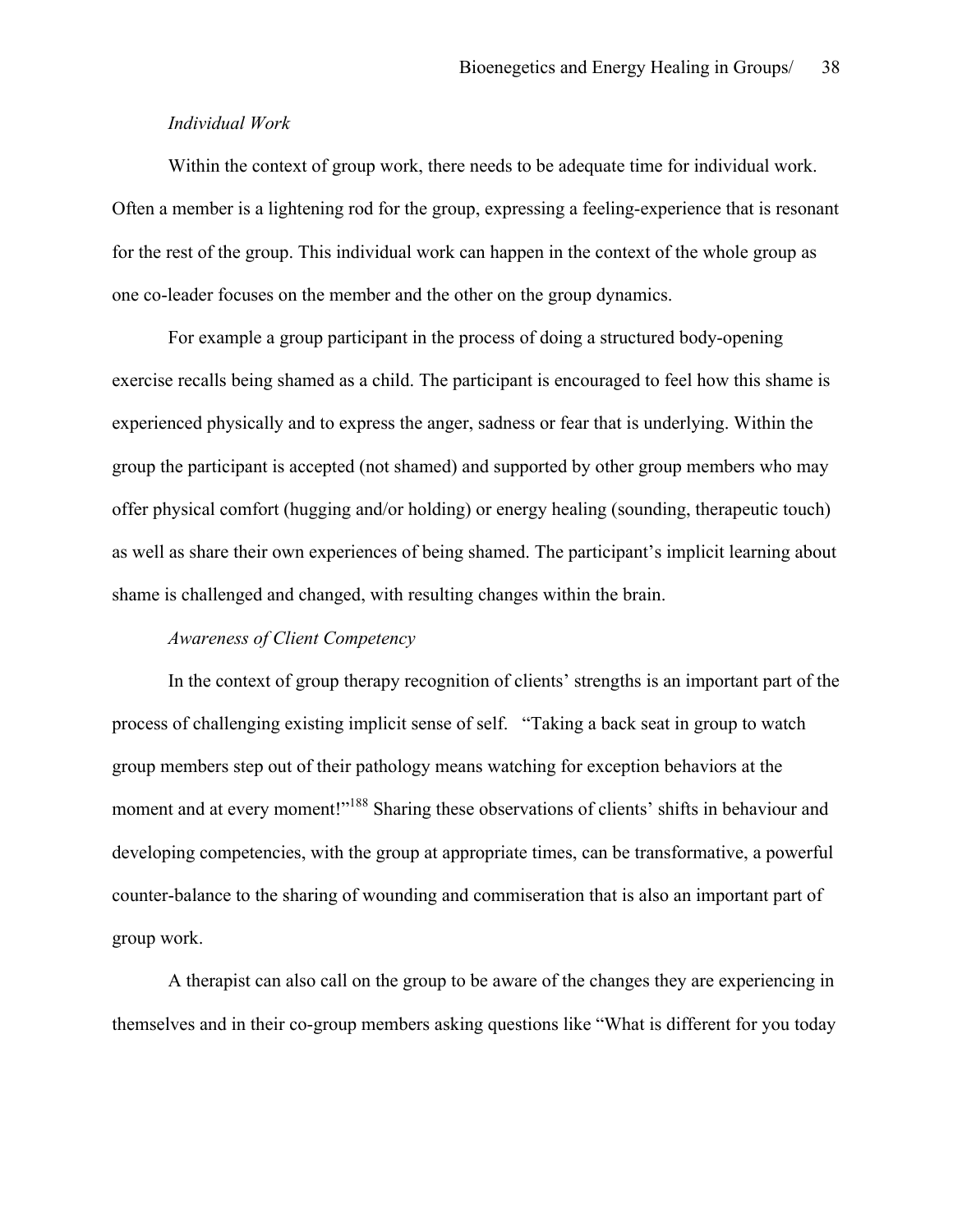than last week?" Or, "Are you noticing any changes in each other?" These questions can focus on any aspect of the client's experience from body awareness to daily life.

### *Sharing and Processing*

As the final stage of the group session arrives both sharing and processing are useful to ground members and the group as a whole. Sharing should be restricted to experiences that each member has that are resonant to the piece of work one of their co-group members experienced. Advice giving and extensive (or dis-embodied) re-telling of stories should be gently discouraged.

For example, after a group member expresses fear of self-disclosing other group members are encouraged to share with that group member a time in their life when they felt similarly. This can be a verbal sharing or can be physicalized by each member in turn taking up the posture of how they felt in their body at a time when they felt afraid of expressing themselves.

Physicalizing sharing can be very effective as becoming aware of how the body carries and assimilates each person's history provides an essential inroad to the reorganization of experience so that more adaptive action becomes possible.<sup>189</sup>

Processing brings in a more cognitive approach and is typically verbal. Processing helps group member explore their problems more fully, leading to a transformation or change in cognitive, emotional or physical patterns."<sup>190</sup> Processing can range from a discussion about how an exercise or group session was experienced to an analysis of cause and effect of a particular behaviour seen during the session in members' daily lives.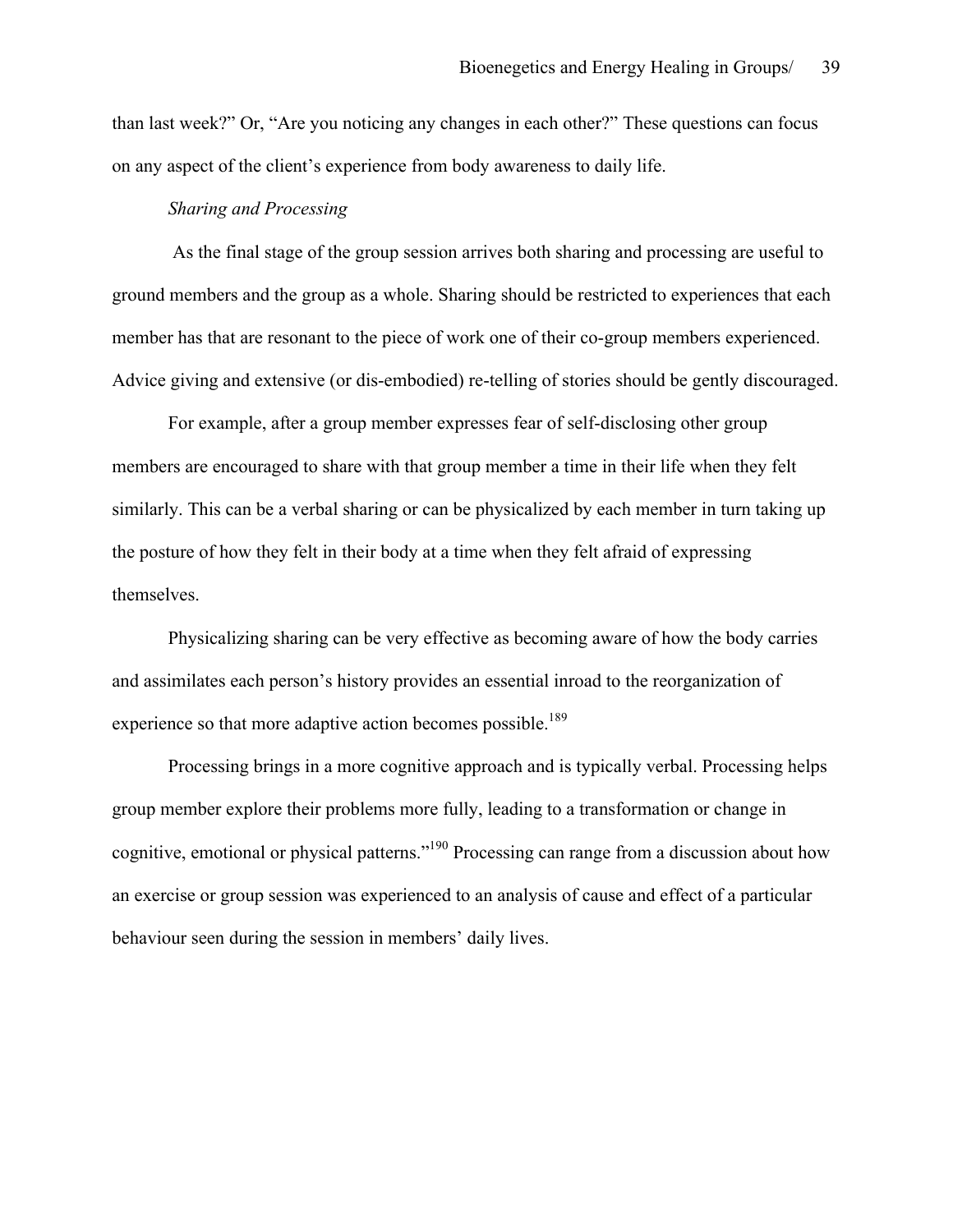### *Co-leader Relationship*

Regular meetings between co-leaders outside of group is an extremely important part of designing the group process, reflecting on the effectiveness of the process, discussing the dynamics that are evolving and examining how the leaders' behaviour has affected the group.<sup>191</sup>

## **Closure**

Whether it's the end of a session, a day-long workshop or long term process group, special attention needs to be paid to closure of the group.

Consciously or unconsciously participants may draw on their past spiritual experiences when faced with the ending of a group, or group closure at the end of a workshop. "For example, most spiritual traditions offer rituals or experiences to help people find closure, from a corporate prayer being said at the end of a spiritual meeting to a benediction at a funeral being offered by a spiritual leader."<sup>192</sup>

People tend to respond to endings in group in the same way they habitually respond to endings in their lives, and therapists need to be aware of this. "The therapist must call attention to maladaptive modes of dealing with impending termination."<sup>193</sup> And opportunities for new ways of responding to loss and change can be modelled and explored. In this way, even to the last moment of group clients are encouraged to become aware of their experiences and changes to their, often unconscious, ways of reacting to life occur along with resulting neurobiological changes.

A primary focus of the final stages of a group is the consolidation of learning and developing strategies for transferring that learning into daily life.<sup>194</sup> Adequate time needs to be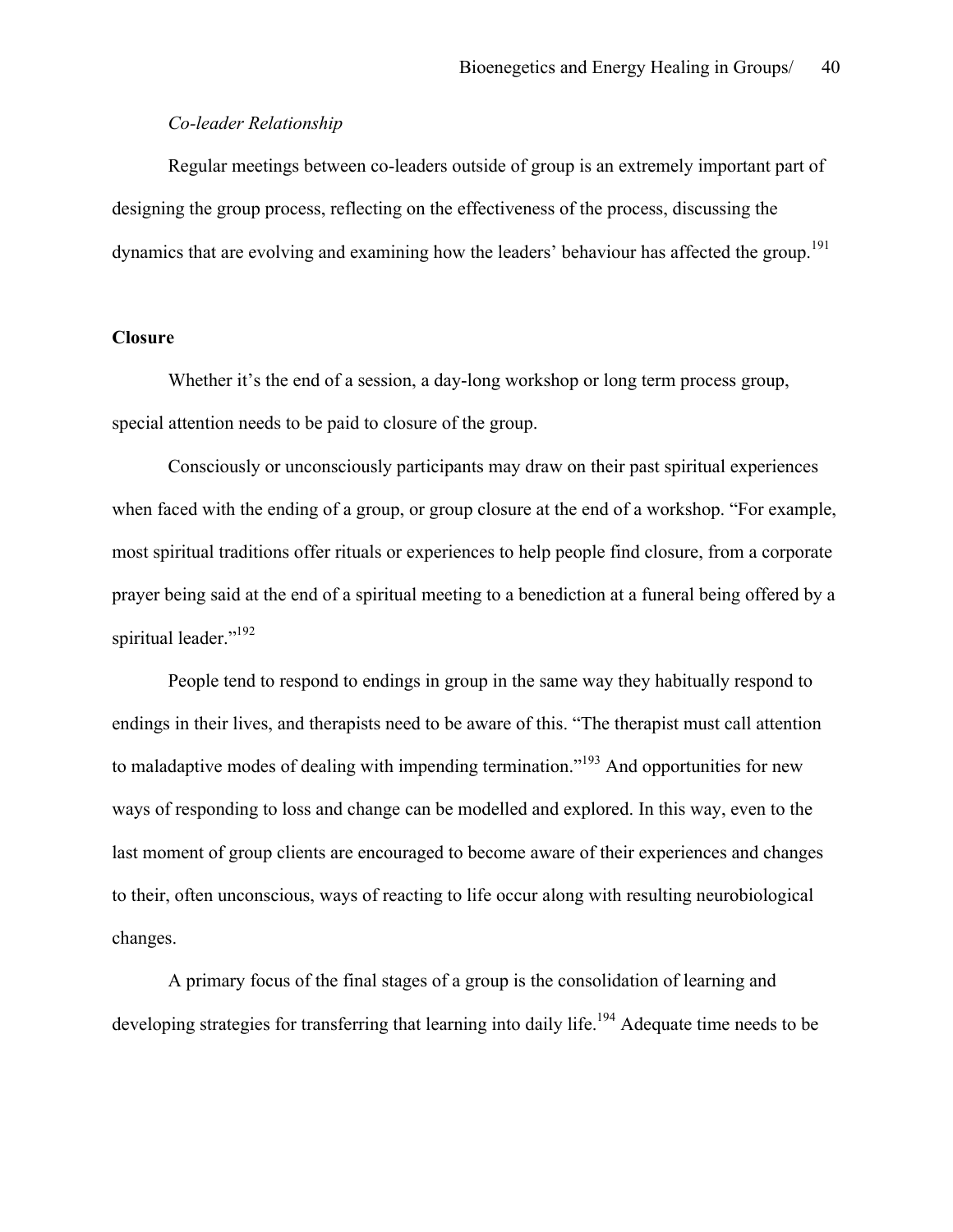set aside for evaluating and integrating the group experience, depending how long the group has run and what type of group it is.

"Termination is an opportunity to bring closure to a significant emotional and interpersonal experience for clients. Termination also provides an opportunity for enhanced meaning making among many clients as they see the end of the therapeutic relationship approaching."<sup>195</sup>

"Therapists should engage in self-reflection when approaching termination to reflect on their previous experiences with spirituality and endings, both professionally (e.g. termination sessions with clients) and personally (e.g. loss of a close friend…). For a number of different reasons, many therapists report they feel uncomfortable with the termination process. This may occur because termination is a form of loss for both clients and therapists, which tends to recapitulate unresolved or painful issues from previous losses from the clients' and therapists' lives $^{196}$ 

Seasoned group therapist Irvin Yalom writes, "Keep in mind the therapist, too, experiences the discomfort of termination. Throughout the final group stage, we must join the discussion. We will facilitate the group work by disclosing our own feelings."<sup>197</sup> This openness can make it easier for the group members to make their good-byes more complete. "For us, too, the group has been a place of anguish, conflict, fear and also great beauty: some of life's truest and most poignant moments occur in the small and yet limitless microcosm of the therapy group."<sup>198</sup>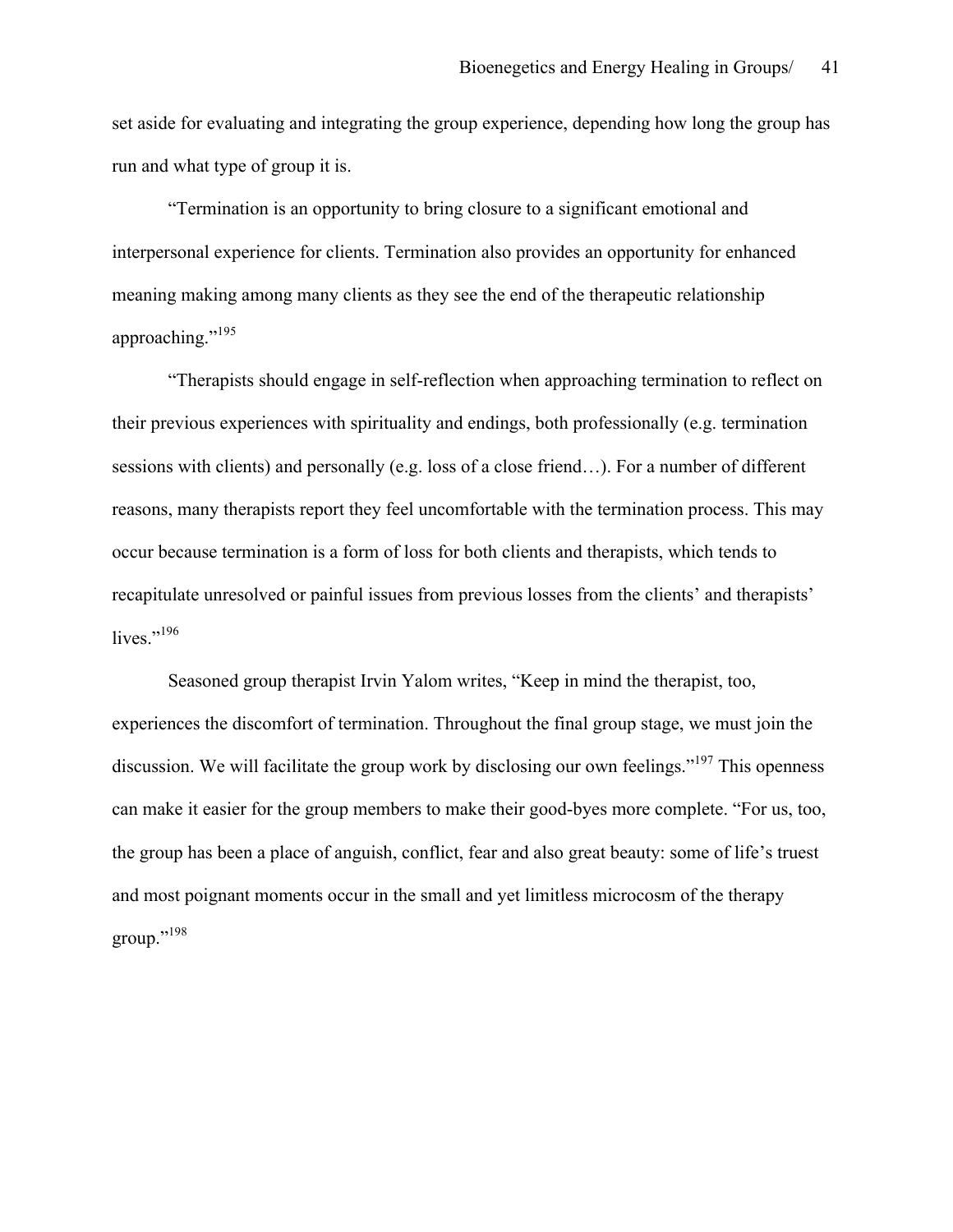### **The Future of Group Work**

"From a psychobiological standpoint, group psychotherapy can be thought of as a delicate establishment of regulatory attachment relationships aimed at stabilising physiology and emotions, and revising the emotional memory of attachment patterns."<sup>199</sup> As a way to heal what has been termed 'the social brain', group work offers a rich ground for working with developmental trauma, implicit memory and attachment, re-wiring the brain through the fostering of a felt sense of self within the holding container of supportive relationships.

"It is not so much the specific techniques or approach of the group leader that influence successful treatment outcome, as it is the creation of the proper therapeutic climate that allows for the conditions that optimise brain plasticity and neurogenesis.<sup>200</sup>

Current research shows that addressing the whole person in a supportive social framework provides the ideal conditions for neuroplasticity; moderate emotional arousal, attuned regulating interpersonal relationships, support for awareness of implicit memories and the provision of new experiences to replace earlier learnings.<sup>201</sup>

There is already ample scientific data to back body-based psychotherapies as effective interventions for a wide variety of psychological issues. Addressing spirituality has also been found to be a key component of successful therapeutic outcomes (particularly in groups).

Studies of Therapeutic Touch found that the 'intent to heal' has profound impacts on clients' recovery and that the healer-client relationship provides attunement and autonomic system regulation.<sup>202</sup> And there is data to support the efficacy of breathing, movement, and meditative techniques as practiced within energy healing.

Yet to come is the scientific research necessary to better understand how the ancient practices of energy medicine work at a cellular level (including electric, magnetic, and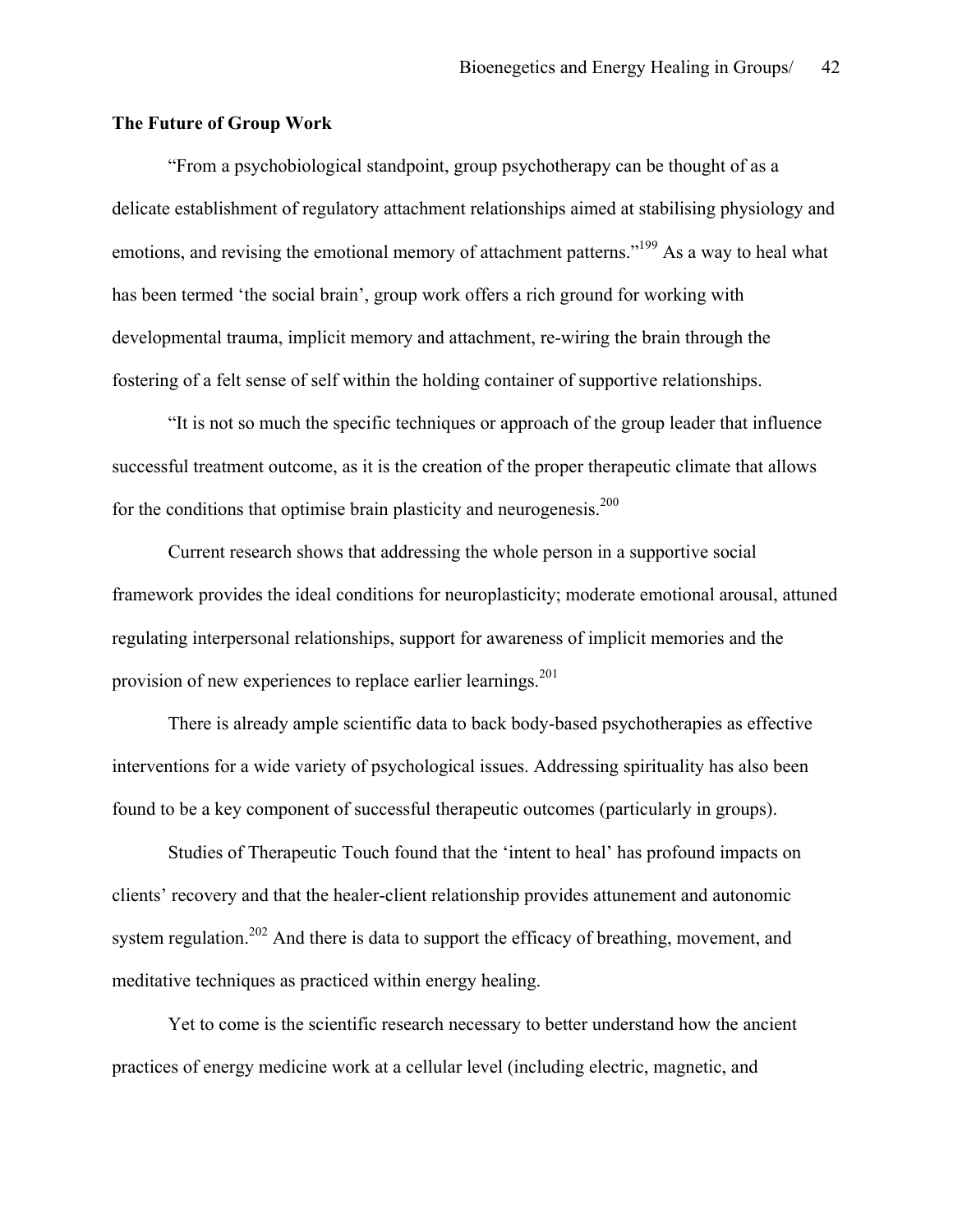electromagnetic fields) and the resulting the clinical research to verify what aspects of biofield modalities are most likely to create optimal conditions for healing.

Combining body-based work and energy healing within group work is a challenging modality, requiring group leaders to have more training, competencies and nuanced awareness of self and others than most practices. However, the resulting method of addressing the needs of the whole person in ways that result in positive change have been clearly demonstrated.

By building on the somatic, psychotherapeutic and energy modalities that have already been developed, focusing on ways of working that have been shown to be effective, integrating the findings in the developing fields of interpersonal neurobiology and neuroscience, a path towards a more powerful, holistic psychotherapeutic model will continue to unfold.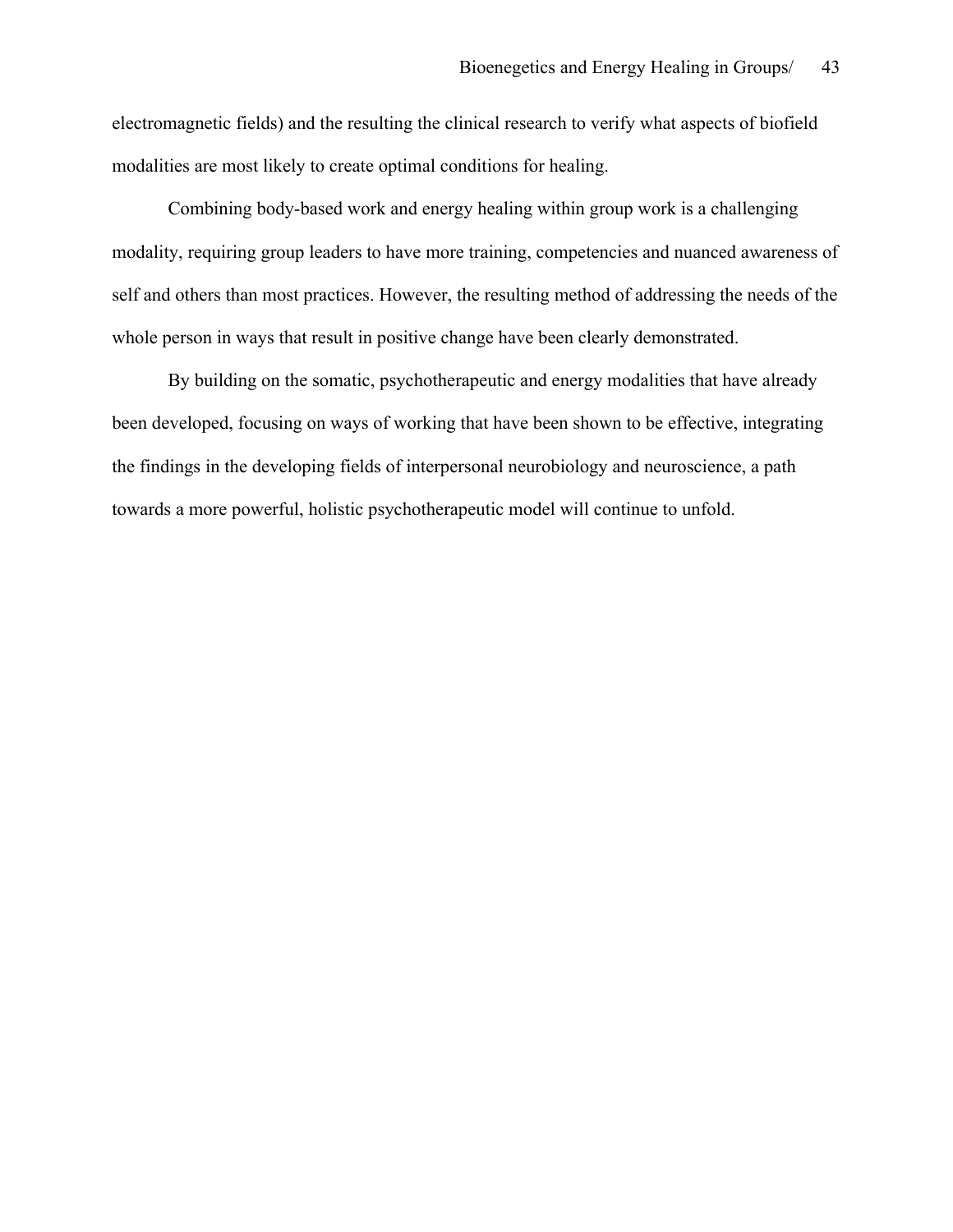#### Bibliography

- Aaron, Susan. "Psychodramatic Bodywork Explored," *The British Journal of Psychodrama and Sociodrama* Volume 25, Issue 1 (2010):50-51.
- Aposhyan, Susan. *Body-Mind Psychotherapy.* New York: W. W. Norton & Company, 2004.
- Aten, Jamie D., and Mark M. Leach. *Spirituality and the Therapeutic Process*. Washington DC: American Psychological Association, 2009.
- Benson, Jarlath. *Working More Creatively With Groups*. New York: Routledge, 2010.
- Bruyere, Rosalyn L. *Wheels of Light*. New York: Fireside, 1994.
- Billow, Richard M. *Resistance, Rebellion and Refusal in Groups: The 3 Rs*. London: Karnac, 2010.
- Boadella, David. *Wilhelm Reich: the Evolution of His Work.* New York: Vision Press,1973.
- Corey, Marianne Schneider, and Gerald Corey. *Process and Practice Group*s. Belmont CA: Thomson Brooks/Cole, 2006.
- Cozolino, Louis. *The Neuroscience of Psychotherapy: Healing the Social Brain*. New York: W. W. Norton & Company, 2010.
- Dale, Cyndi. *The Subtle Body Practice Manual, A Comprehensive Guide to Energy Healing*. Boulder CO: Sounds True, 2013
- Dale, Cyndi. *Advanced Chakra Healing*. Berkeley CA: The Crossing Press, 2005.
- Damewood, Graciela M. *The Soul of Healing An Autobiography*. Charlottesville VA: Openway Publishing, 1996.
- Emerson, David. *Trauma-Sensitive Yoga in Therapy.* New York: W. W. Norton & Company Inc., 2014.
- Eden, Donna, with David Feinstein. *Energy Medicine*. New York: the Penguin Group, 2008.
- Feinstein, David, Donna Eden and Gary Craig. *The Promise of Energy Psychology*. New York: The Penguin Group, 2005.
- Gantt, Susan P. And Bonnie Badenoch eds. *The Interpersonal Neurobiology of Group Psychotherapy and Group Process*. London: Karnac Books, 2013.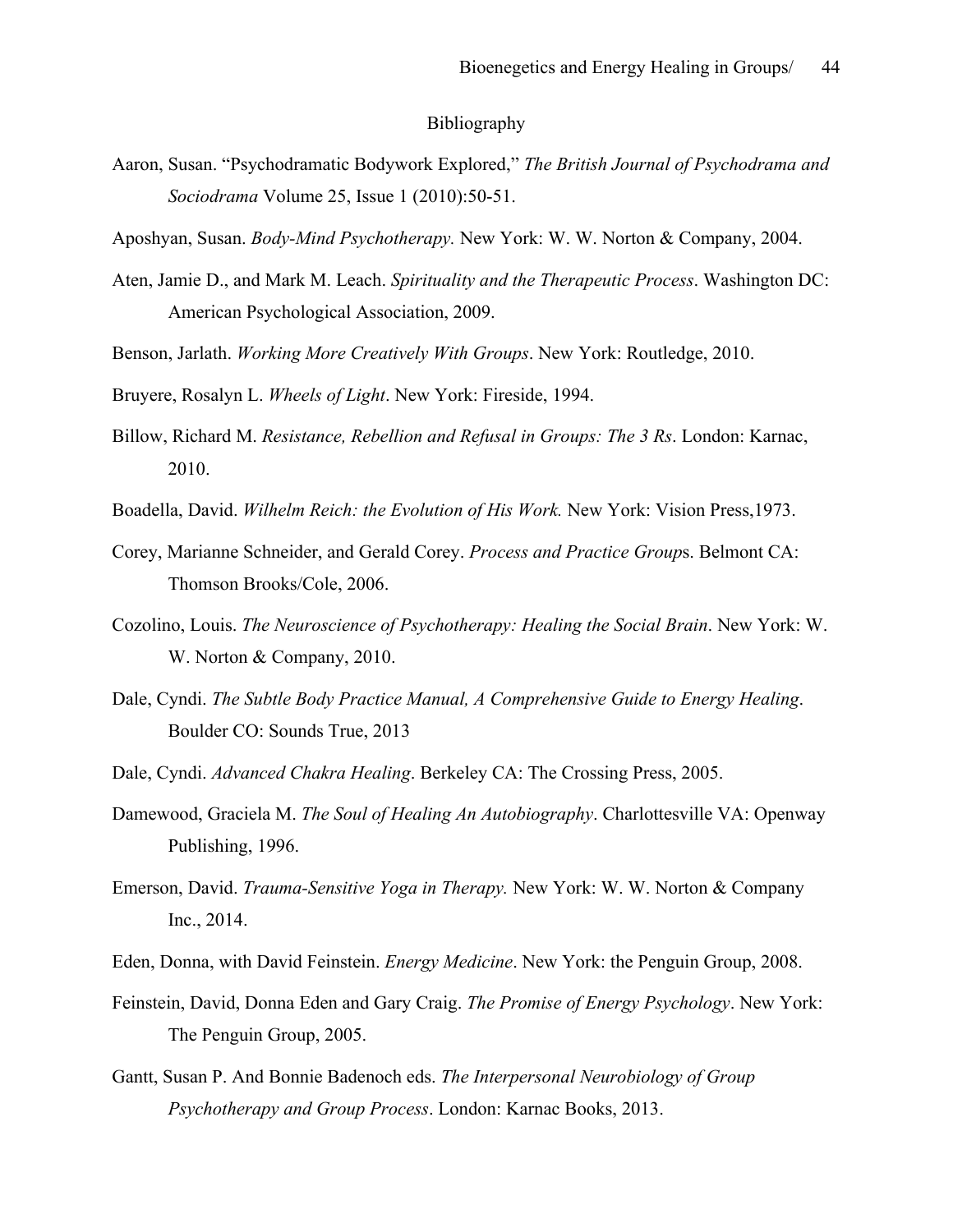Gendlin, Eugine T. *Focusing*. New York: Bantam Dell, 1978.

Gerber, Richard. *Vibrational Medicine*. Rochester VT: Bear & Company 2001.

- Gronowicz, Gloria PhD, William Bengston, PhD, Garret Yount, PhD, "Challenges for Preclinical Investigations of Human Biofield Modalities" *Biofield Science and Healing: Toward a Transdisciplinary Approach*. Global Adv Health Med. 2015;4(suppl):52-57. DOI: 10.7453/ gahmj.2015.013.suppl
- Harwood, Irene, Walter Stone and Malcom Pines eds. *Self Experiences in Group, Revisited.* New York and London: Routledge, 2012.
- Heller, Laurence and Aline LaPierre. *Healing Developmental Trauma.* Berkeley CA: North Atlantic Books, 2012.
- Hinterkopf, Elfie. *Integrating Spirituality in Counseling.* London and Philadelphia: Jessica Kingley Publishers, 2015.
- Jain, Shamini, PhD; Richard Hammerschlag, PhD; Paul Mills, PhD; Lorenzo Cohen, PhD; Richard Krieger, MD; Cassandra Vieten, PhD; Susan Lutgendorf, PhD.,"Clinical Studies of Biofield Therapies: Summary, Methodological Challenges, and Recommendations." *Biofield Science and Healing: Toward a Transdisciplinary Approach*, Global Adv Health Med 2015;4(#):58-66. DOI: 10.7453/ gahmj.2015.034.suppl.
- James, John W. And Russell Friedman, *The Grief Recovery Handbook.* New York: Harper Collins, 1998.
- Johnson, Stephen M. *Characterological Transformation: The Hard Work Miracle*. New York/London: W. W. Norton & Company, 1985.
- Johnson, Stephen M. *Character Styles*. New York/London: W. W. Norton & Company, 1994.
- Judith, Anodea. *Eastern Body Western Mind: Psychology and the Chakra System as a Path to the Self*. New York: Celestial Arts/Random House, 2004.
- Judith, Anodea, *Charge and the Energy Body*. Carlsbad CA: Hay House, 2018.
- Keleman, Stanley. *Somatic Reality: Bodily Experience and Emotional Truth.* Berkeley, CA: Center Press, 1979.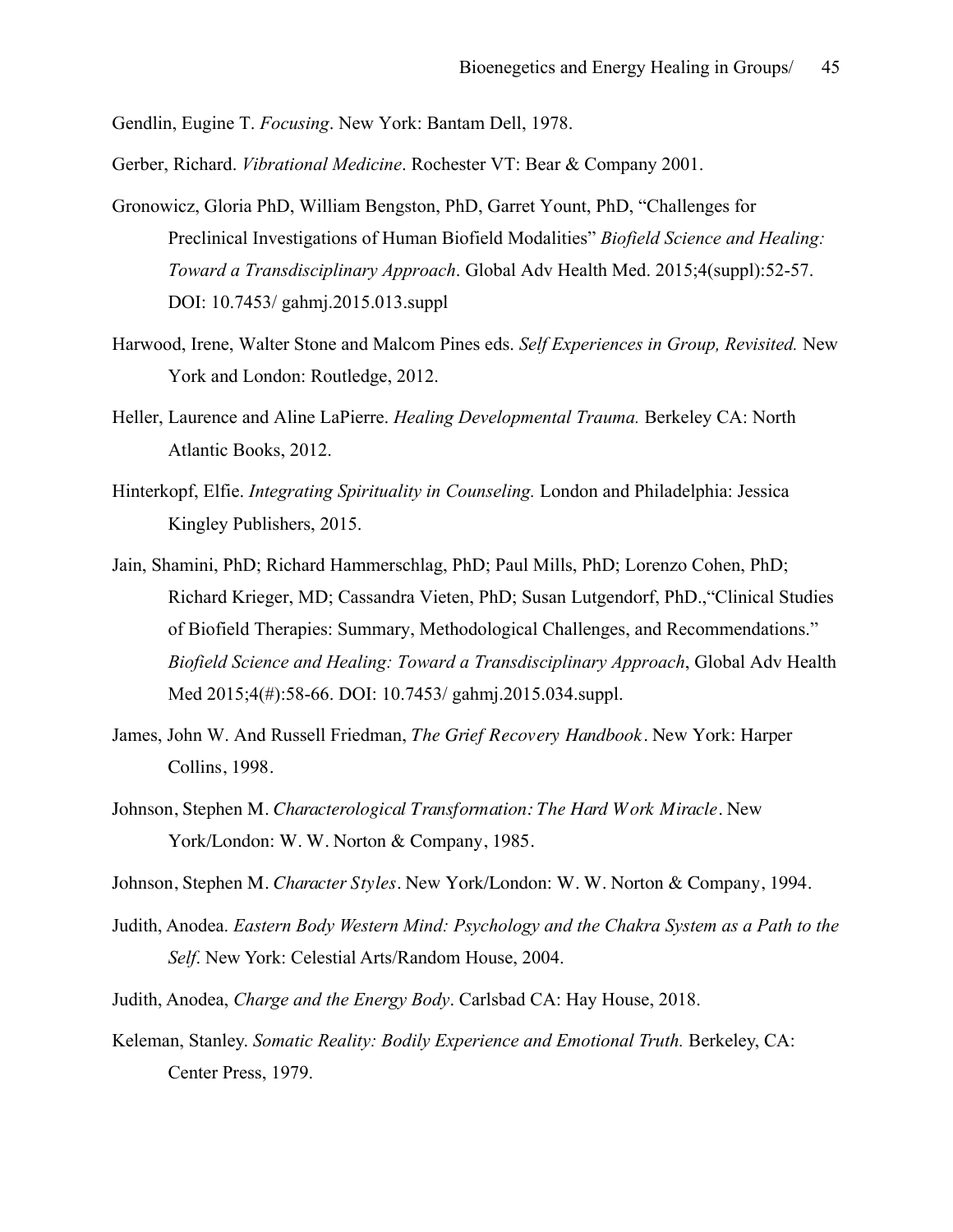Levine, Peter A. *Trauma and Memory.* Berkeley CA: North Atlantic Books, 2015.

- Levine, Peter A. PH.D. *Healing Trauma*. Boulder CO: Sounds True, 2008.
- Lowen, Alexander M.D. *Bioenergetics.* New York: the Penguin Group, 1976.
- Lowen, Alexander M.D. and Leslie Lowen. *The Vibrant Way to Health.* Hinesburg VT: The Alexander Lowen Foundation, 1977.
- Lowen, Alexander M.D. *Joy.* London: Penguin Books, 1995.
- Metcalf, Linda Ph.D. *Solution Focused Group Therapy*. New York: The Free Press, 1998.
- Ogden, Pat, Kekuni Minton, and Claire Pain. *Trauma and the Body.* New York: W.W. Norton & Company, 2006.
- Paris, Joel. *The Intelligent Clinician's Guide to the DSM-5.* Oxford: Oxford University Press, 2013.
- Pease Banitt, Susan. *The Trauma Tool Kit: Healing PTSD From the Inside Out*. Wheaton, Ill. : Quest Books, 2012.
- Pierrakos, John C. *Core Energetics*. Mendicino, CA: Core Evolution Publishing, 2005.
- Porges, Stephen W. *The Polyvagal Theory: Neurophysiological Foundations of Emotions, Attachment, Communication, and Self-Regulation*. New York/London: W.W. Norton & Company, 2011.

Reich, Wilhelm. *Character Analysis*. New York, NY: Farrar, Straus and Giroux, 1945.

- Rogers, Carl R. *On Becoming a Person.* London: Constable & Robinson, 1961.
- Smith, Edward W. L. *The Body in Psychotherapy*. Jefferson NC: McFarland & Company, 1985.
- Smith, Kenneth. *Awakening the Energy Body, From Shamanism to Bioenergetics*. Rochester VT: Bear & Company, 2008.
- Van Der Kolk, Bessel. *The Body Keeps the Score.* New York: Penguin Books, 2014.
- Weiss, Halko, Greg Johanson, and Lorena Monda eds., *Hakomi Mindfulness-Centered Somatic Psychotherapy*. New York & London: W. W. Norton & Company, 2015.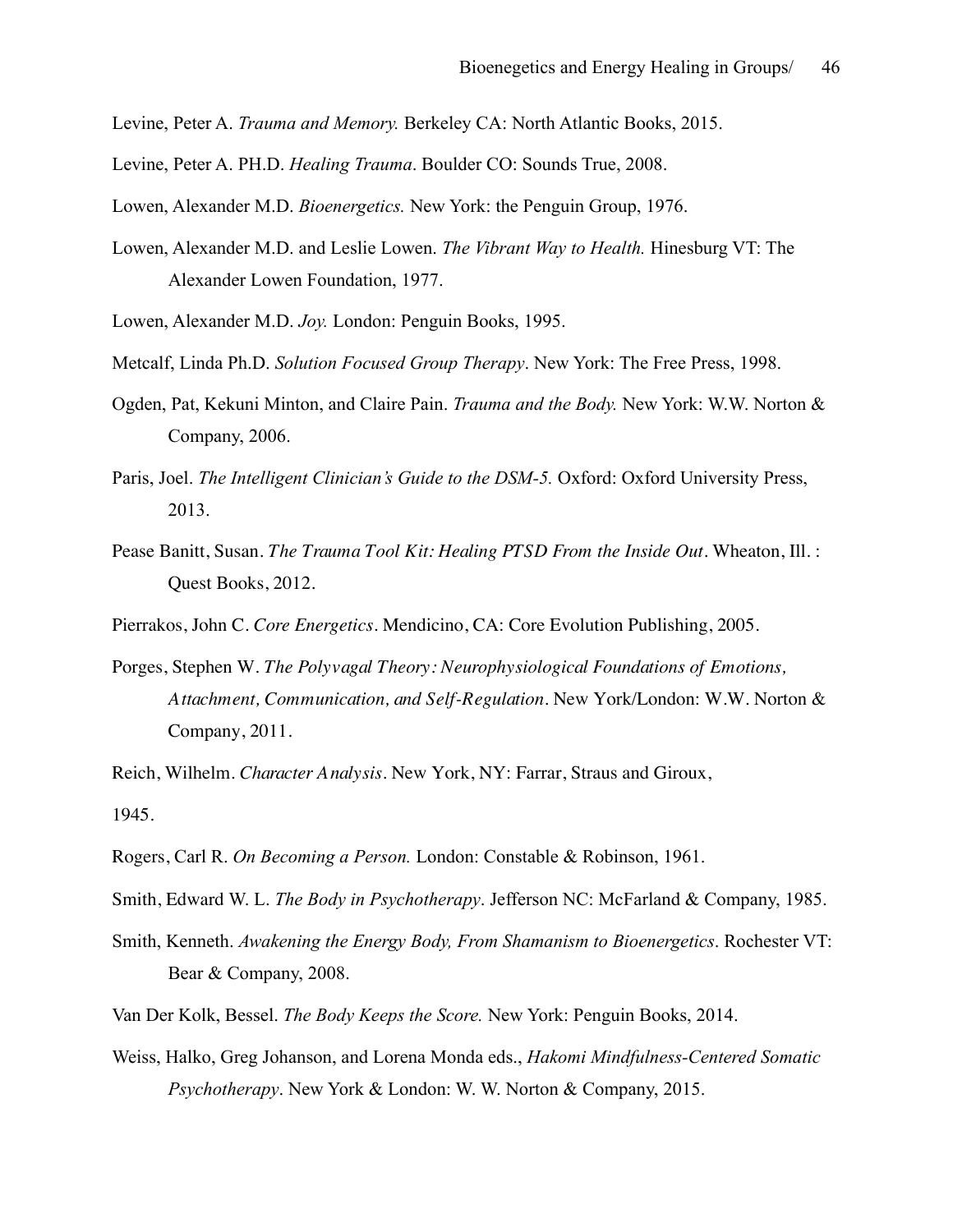Wright Miller, Gill, Pat Ethridge, and Kate Tarlow Morgan *Exploring Body-Mind Centering.* Berkeley CA: North Atlantic Books, 2011.

Yalom, Irvin D., and Molyn Leszcz. *The Theory and Practice of Group Psychotherapy*,  $5<sup>n</sup>$ *Edition*. New York: Basic Books, 2005.

5. Yalom and Molyn Leszcz. *The Theory and Practice of Group Psychotherapy, 5th Edition*, 19.

10. Anodea Judith, *Charge and the Energy Body,* (Carlsbad CA: Hay House, 2018), 95-101. 11. Stephen W. Porges, *The Polyvagal Theory: Neurophysiological Foundations of Emotions,* 

*Attachment, Communication, and Self-Regulation.* (New York/London: W.W. Norton & Company, 2011). xiii.

 $\overline{a}$ 

- 17. Cozolino, *The Neuroscience of Psychotherapy: Healing the Social Brain 2nd ed*, 35.
- 18. Yalom and Leszcz. *The Theory and Practice of Group Psychotherapy*, 5th ed., 420.
- 19. Yalom and Leszcz. *The Theory and Practice of Group Psychotherapy*, 5th ed., 420.
- 20. Irvin D. Yalom and Molyn Leszcz. *The Theory and Practice of Group Psychotherapy*, 5th ed., 420.
- 21. Yalom and Leszcz. *The Theory and Practice of Group Psychotherapy*, 5th ed., 234.
- 22. International Institute for Bioenergetic Analysis, "What is Bioenergetic Analysis."

<sup>1.</sup> Louis, Cozolino, *The Neuroscience of Psychotherapy: Healing the Social Brain 2nd ed,* (New York/London: W.W. Norton & Company, 2010), 305.

<sup>2.</sup> Susan P. Gantt and Bonnie Badenoch eds., *The Interpersonal Neurobiology of Group Psychotherapy and Group Process*, (London: Karnac Books, 2013), 2.

<sup>3.</sup> Gantt and Badenoch eds., *The Interpersonal Neurobiology of Group Psychotherapy and Group Process*, 61.

<sup>4.</sup> Yalom, Irvin D., and Molyn Leszcz. *The Theory and Practice of Group Psychotherapy, 5th Edition.* (New York, NY: Basic Books, 2005), 21.

<sup>6.</sup> Richard M. Billow, *Resistance, Rebellion and Refusal in Groups: The 3 Rs* (London: Karnac Books, 2010), 3.

<sup>7.</sup> Gantt and Badenoch eds., *The Interpersonal Neurobiology of Group Psychotherapy and Group Process*, 184

<sup>8.</sup> Gantt and Badenoch eds., *The Interpersonal Neurobiology of Group Psychotherapy and Group Process*, 2.

<sup>9.</sup> Gantt and Badenoch eds., *The Interpersonal Neurobiology of Group Psychotherapy and Group Process*, 62.

<sup>12.</sup> Judith, *Charge and the Energy Body,* 97.

<sup>13.</sup> Porges, *The Polyvagal Theory*, xiv.

<sup>14.</sup> Porges, *The Polyvagal Theory*, 295.

<sup>15.</sup> Irene Harwood, Walter Stone and Malcom Pines eds. *Self Experiences in Group, Revisited*  (New York and London: Routledge, 2012), 159.

<sup>16.</sup> Nathan Schwartz-Salant and Murry Stein eds. *Transference Countertransference* (Wilmette,IL: Chiron Publications, 1992).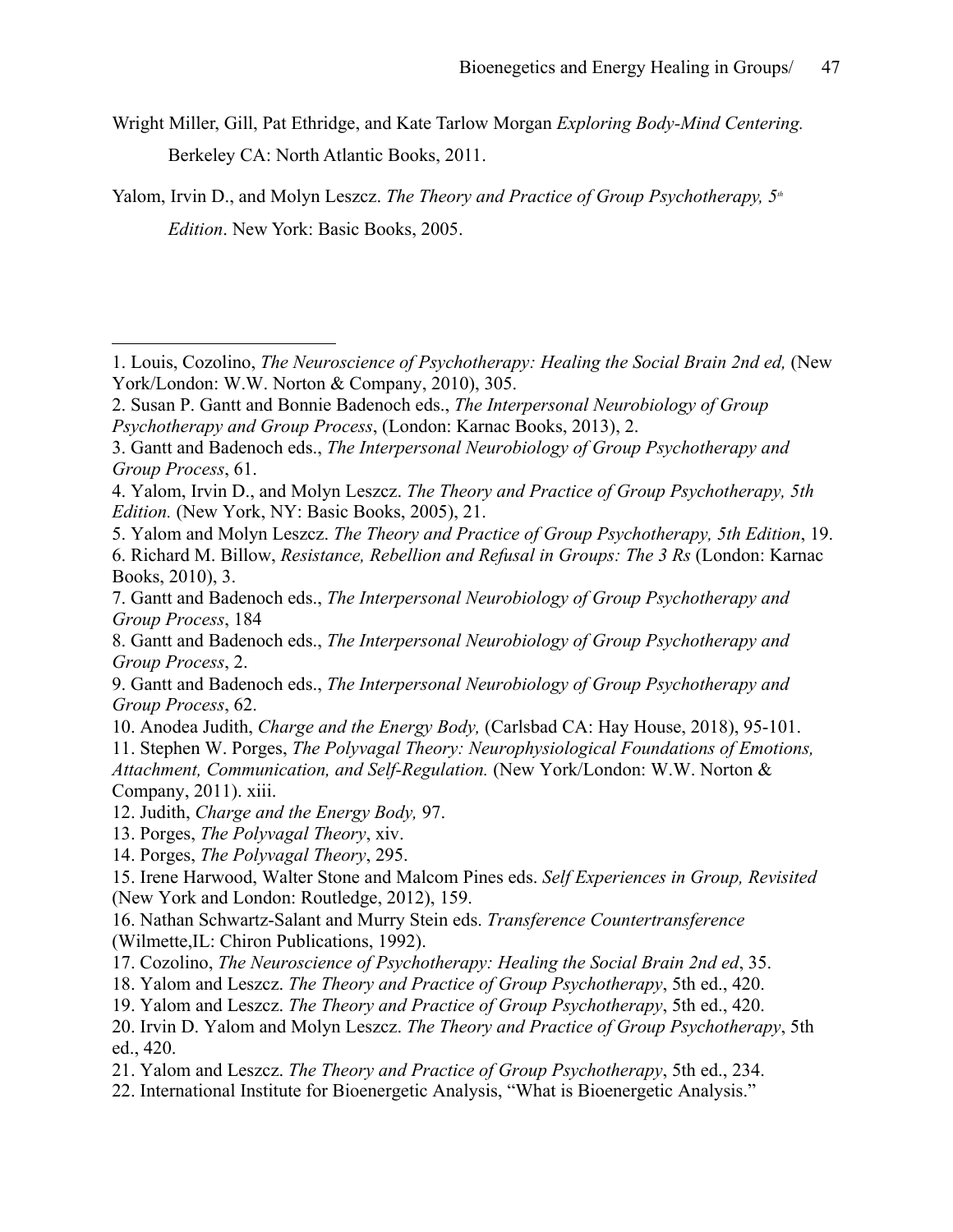23. Wilhelm Reich wrote *Character Analysis* in 1933, originally printed in German under the title *Charakteranalyse*.

24. "What is Bioenergetic Analysis", International Institute for Bioenergetic Analysis website, accessed Jan 2, 2018 http://www.bioenergetic-therapy.com/index.php/en/.

25. Edward W. L. Smith, *The Body in Psychotherapy*, Jefferson NC: McFarland 1985.

26. Nancy Allison *The Illustrated Encyclopedia of Body-Mind Disciplines*. New York: The Rosen Publishing Group, Inc, 1999. 382.

27. "What is Bioenergetic Analysis", International Institute for Bioenergetic Analysis website, accessed Jan 2, 2018 http://www.bioenergetic-therapy.com/index.php/it/the-bioenergeticanalysis

28. Psychodynamic psychotherapy is a form of talk therapy that focuses less on the clienttherapist relationship and more on "recognizing, acknowledging, understanding, expressing, and overcoming negative and contradictory feelings and repressed emotions in order to improve the patient's interpersonal experiences and relationships".

https://www.psychologytoday.com/ca/therapy-types/psychodynamic-therapy

- 29. International Institute for Bioenergetic Analysis, "What is Bioenergetic Analysis."
- 30. Bessel Van Der Kolk, M.D., *The Body Keeps The Score* (New York: Viking, 2014), 76.
- 31. Cozolino, *The Neuroscience of Psychotherapy,* 44.

32. Alexander Lowen M.D., *Bioenergetics* (New York: the Penguin Group, 1976), 43.

33. Alexander Lowen, M.D. and Leslie Lowen, *The Vibrant Way to Health* (Hinesburg VT: The Alexander Lowen Foundation, 1977), 1.

- 34. Lowen, M.D. and Lowen, *The Vibrant Way to Health*, 1.
- 35. Lowen M.D., *Bioenergetics*, 45.

 $\overline{a}$ 

- 36. Lowen M.D., *Bioenergetics*, 48.
- 37. Lowen M.D., *Bioenergetics*, 48-52.
- 38. Lowen M.D., *Bioenergetics*, 72.
- 39. Lowen M.D., *Bioenergetics*, 45-46.
- 40. Lowen M.D., *Bioenergetics*, 46.

41. Alexander Lowen, *Joy: The Surrender to the Body and to Life* (New York: The Penguin Group, 1995), 298-326.

- 42. Lowen M.D., *Bioenergetics*, 50.
- 43. Lowen, M.D. and Lowen, *The Vibrant Way to Health*, 2.
- 44. Lowen, M.D. and Lowen, *The Vibrant Way to Health*, 3.
- 45. Lowen M.D., *Bioenergetics*, 151.
- 46. Lowen M.D., *Bioenergetics*, 104.
- 47. Lowen, M.D. and Lowen, *The Vibrant Way to Health*, 3.
- 48. Lowen, M.D. and Lowen, *The Vibrant Way to Health*, 3.
- 49. Lowen, M.D. and Lowen, *The Vibrant Way to Health*, 57-103.
- 50. Lowen, M.D. and Lowen, *The Vibrant Way to Health*, 104.
- 51. Lowen, M.D. and Lowen, *The Vibrant Way to Health*, 104-117.
- 52. Lowen, M.D. and Lowen, *The Vibrant Way to Health*, 7.
- 53. Laurence Heller and Aline LaPierre, *Healing Developmental Trauma*, (Berkeley CA: North Atlantic Books, 2012), 23.
- 54. Heller and LaPierre, *Healing Developmental Trauma*, 23.
- 55. "What is Core Energetics", Institute of Core Energetics website,

https://www.coreenergetics.org/what-is-core-energetics/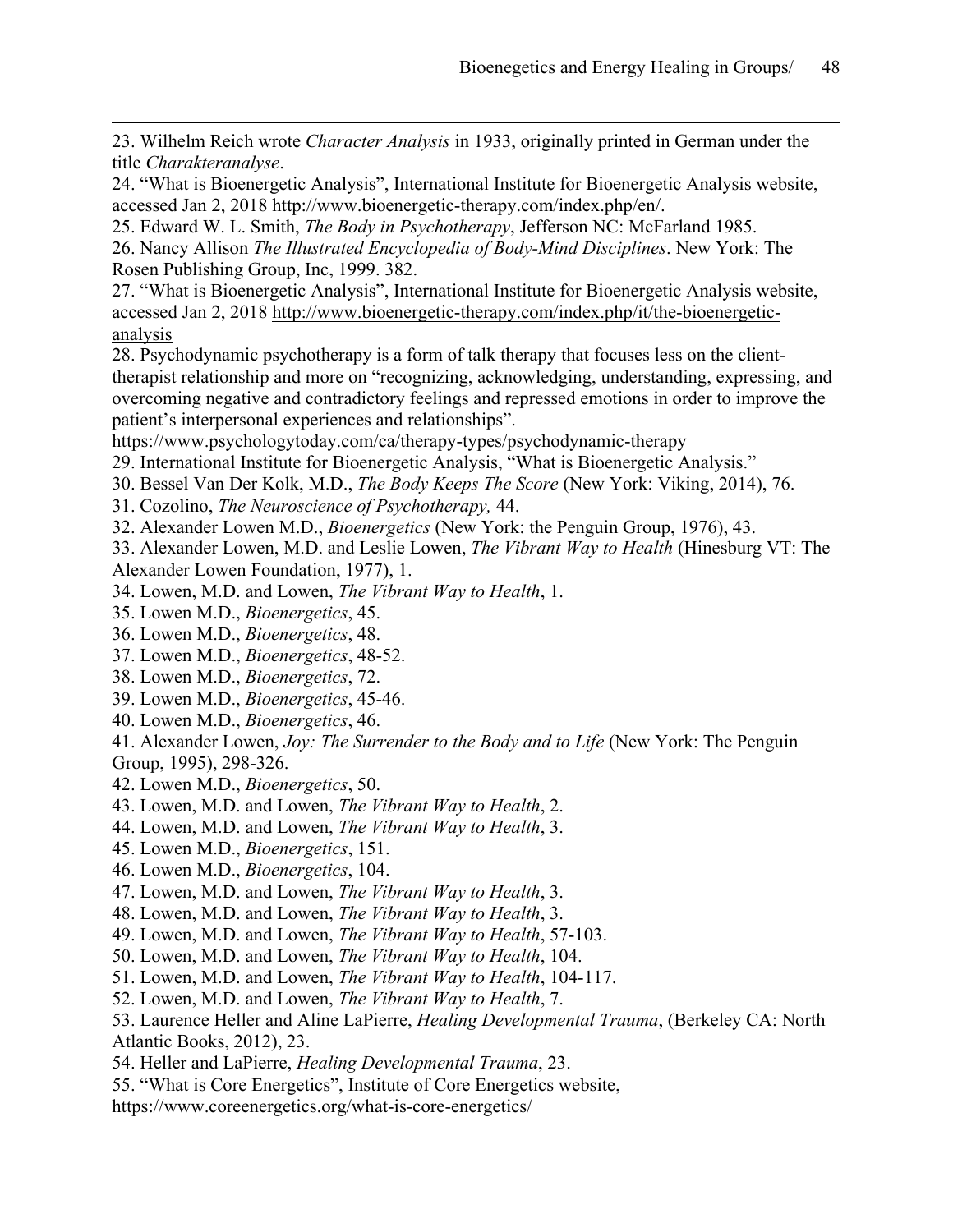56. John C. Pierrakos M.D., *Core Energetics: Developing the Capacity to Love and Heal* (Mendocino CA: Core Evolution Publishing, 2005), 93-109.

57. Barbara Brennan, *Hands of Light: A Guide to Healing Through the Human Energy Field* (New York/Toronto: Bantam Books, 1988).

58. Stanley Keleman, *Somatic Reality: Bodily Experience and Emotional Truth* (Berkeley, CA: Center Press, 1979).

"The Home of Formative Psychology", Center for Energetic Studies website,

http://www.centerpress.com/index.html

59. David Boadella, *Wilhelm Reich: the Evolution of His Work* (New York: Vision Press, 1973).

"Concept', Biosynthesis website:

 $\overline{a}$ 

http://www.biosynthesis.org/html/e\_concept.html

60. Stephen M. Johnson, *Characterological Transformation: The Hard Work Miracle*, (New York/London: W.W. Norton & Company, 1985).

61. Stephen M. Johnson, *Character Styles,* (New York/London: W. W. Norton & Company, 1994), 302-312.

62. Johnson, *Character Styles*, ix -xii.

63. Peter A. Levine, PH.D., *Healing Trauma* (Boulder CO: Sounds True, 2008).

64. "The NeuroAffective Relational Model", Dr. Laurence Heller website,

http://www.drlaurenceheller.com/Intro\_to\_NARM.html

65. Pat Ogden, Kekuni Minton, and Claire Pain, *Trauma and the Body* (New York: W.W. Norton & Company, 2006).

"History of Sensorimotor Psychotherapy", Sensorimotor Psychotherapy Institute website, https://www.sensorimotorpsychotherapy.org/about.html

66. Halko Weiss, Greg Johanson, and Lorena Monda eds., *Hakomi Mindfulness-Centered* 

*Somatic Psychotherapy* (New York & London: W. W. Norton & Company, 2015).

"The Hakomi Method", Hakomi Institute website, http://hakomiinstitute.com/about/the-hakomimethod

67. Eugine T. Gendlin, *Focusing* (New York: Bantam Dell, 1978).

68. Gill Wright Miller, Pat Ethridge, and Kate Tarlow Morgan, *Exploring Body-Mind Centering*  (Berkeley CA: North Atlantic Books, 2011).

'About', Body-Mind Centering website, https://www.bodymindcentering.com/about/

69. Susan Aposhyan, *Body-Mind Psychotherapy, (*New York:W.W. Norton. 2004).

'About Us', Body Mind Psychotherapy website,

https://www.bodymindpsychotherapy.com/about-us/

70. "What is Radical Aliveness", Radical Aliveness Institute website,

http://radicalaliveness.org/what-is-radical-aliveness/

71. Laurence Heller and Aline LaPierre, *Healing Developmental Trauma*, (Berkeley CA: North Atlantic Books, 2012), 23-24.

72. Van Der Kolk, *The Body Keeps The Score*, 2-3.

73. Van Der Kolk, *The Body Keeps The Score*, 3.

74. Gantt and Badenoch eds., *The Interpersonal Neurobiology of Group Psychotherapy and Group Process*, 128.

75. Peter A. Levine, *Trauma and Memory (*Berkeley California : North Atlantic Books, 2015) 43-44.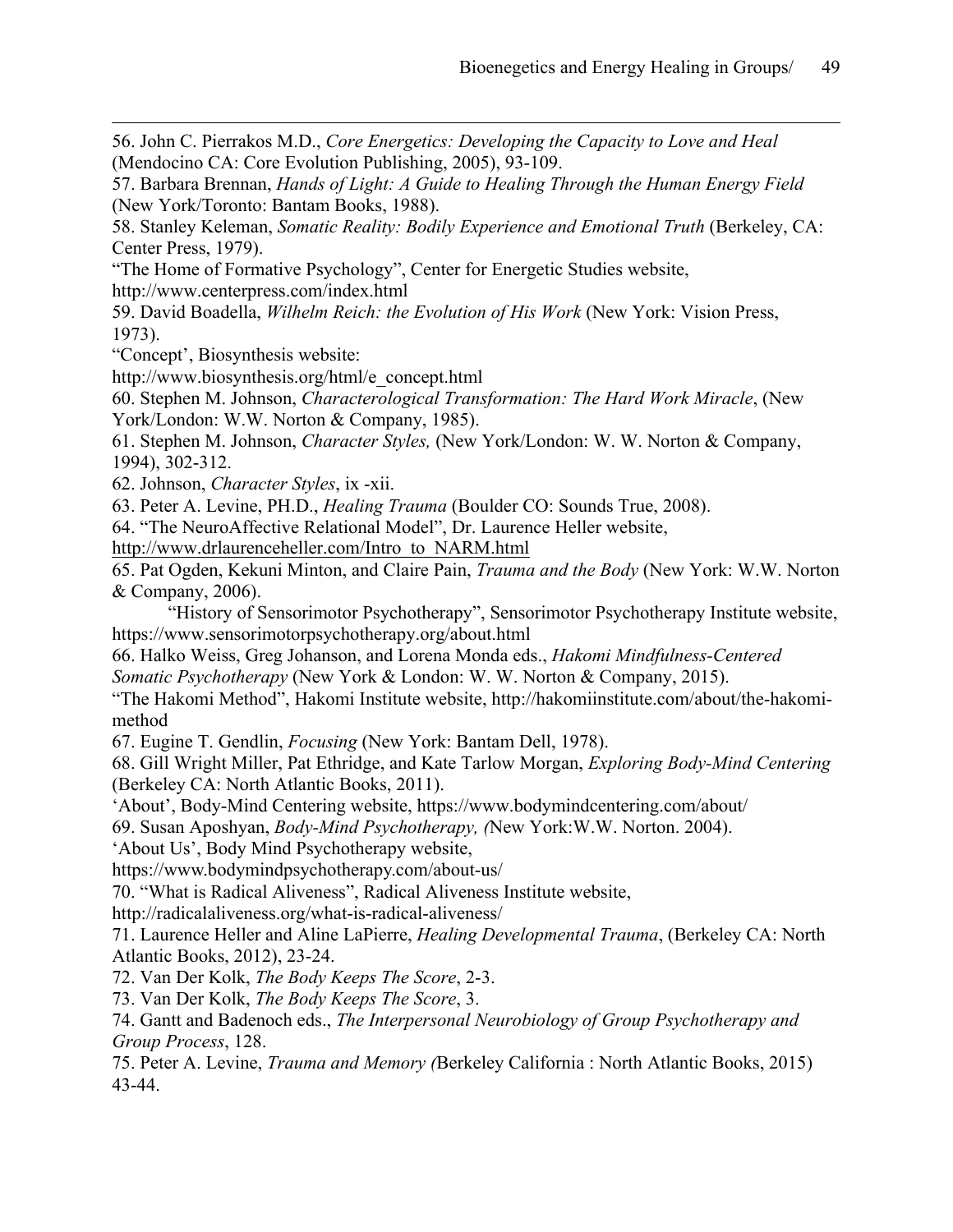"Renegotiation is not about simply reliving a traumatic experience. It is, rather, the gradual and titrated revisiting of various sensory-motor elements comprising a particular trauma engram. Renegotiation occurs primarily by accessing procedural memories associated with the two dysregulated states of the autonomic nervous system (ANS)—hyperarousal/overwhelm or hypoarousal/shutdown and helplessness—and then restoring and completing the associated active responses." During this process the client moves through dysregulation toward relaxed alertness, reversing the sequence of biological action in response to threat. Then the renegotiated procedural memories are reintegrated into the client's current framework.

76. Ogden, Minton, and Pain, *Trauma and the Body*, 217.

"Oscillation techniques involve directing the client to repeatedly and mindfully orient back and forth between calm or "resourced" body areas, experiences, or sensations and areas or experiences that are painful or uncomfortable."

77. Weiss, Johanson, and Monda eds., *Hakomi Mindfulness-Centered Somatic Psychotherapy*, 24-25.

"Implicit memory [sometimes called procedural memory, sometimes called emotional memory] involves part of the brain that does not require conscious processing during encoding or retrieval. When implicit memory is retrieved, the neural net profiles that are reactivated involve circuits of the brain that are a fundamental part of our everyday experience of life: behaviours, emotions, and images. These implicit elements form part of the foundation for our subjective sense of ourselves: we act, feel and imagine without recognition of the influence of past experience on our present reality."

78. Gendlin, *Focusing*, 10-11.

 $\overline{a}$ 

79. Levine, T*rauma and Memory*, 71.

80. Laurence Heller and Aline LaPierre, *Healing Developmental Trauma*, (Berkeley CA: North Atlantic Books, 2012), 23.

81. Laurence Heller and Aline LaPierre, *Healing Developmental Trauma*, (Berkeley CA: North Atlantic Books, 2012), 24.

82. "A Brief History of the DSM", Applied History of Psychology/DSM and Other Diagnostic Systems, Wikibooks;

https://en.wikibooks.org/wiki/Applied History of Psychology/DSM and Other Diagnostic Sy stems

83. Joel Paris, *The Intelligent Clinician's Guide to the DSM-5* (Oxford: Oxford University Press, 2013), 167.

84. Anodea Judith, *Eastern Body Western Mind: Psychology and the Chakra System as a Path to the Self* (New York: Celstial Arts/Random House, 2004), 24-25.

85. Laurence Heller and Aline LaPierre, *Healing Developmental Trauma*, (Berkeley CA: North Atlantic Books, 2012), 2-5.

86. Laurence Heller and Aline LaPierre, *Healing Developmental Trauma*, (Berkeley CA: North Atlantic Books, 2012), 2-5.

87. Halko Weiss, Greg Johanson, and Lorena Monda eds., *Hakomi Mindfulness-Centered Somatic Psychotherapy* (New York & London: W. W. Norton & Company, 2015), 79-88.

88. Bessel Van Der Kolk, M.D., *The Body Keeps The Score* (New York: Viking, 2014), 166-167.

89. Cozolino, *The Neuroscience of Psychotherapy: Healing the Social Brain*, 44.

90. Cozolino, *The Neuroscience of Psychotherapy: Healing the Social Brain*, 44.

91. Johnson, *Character Styles,* 3.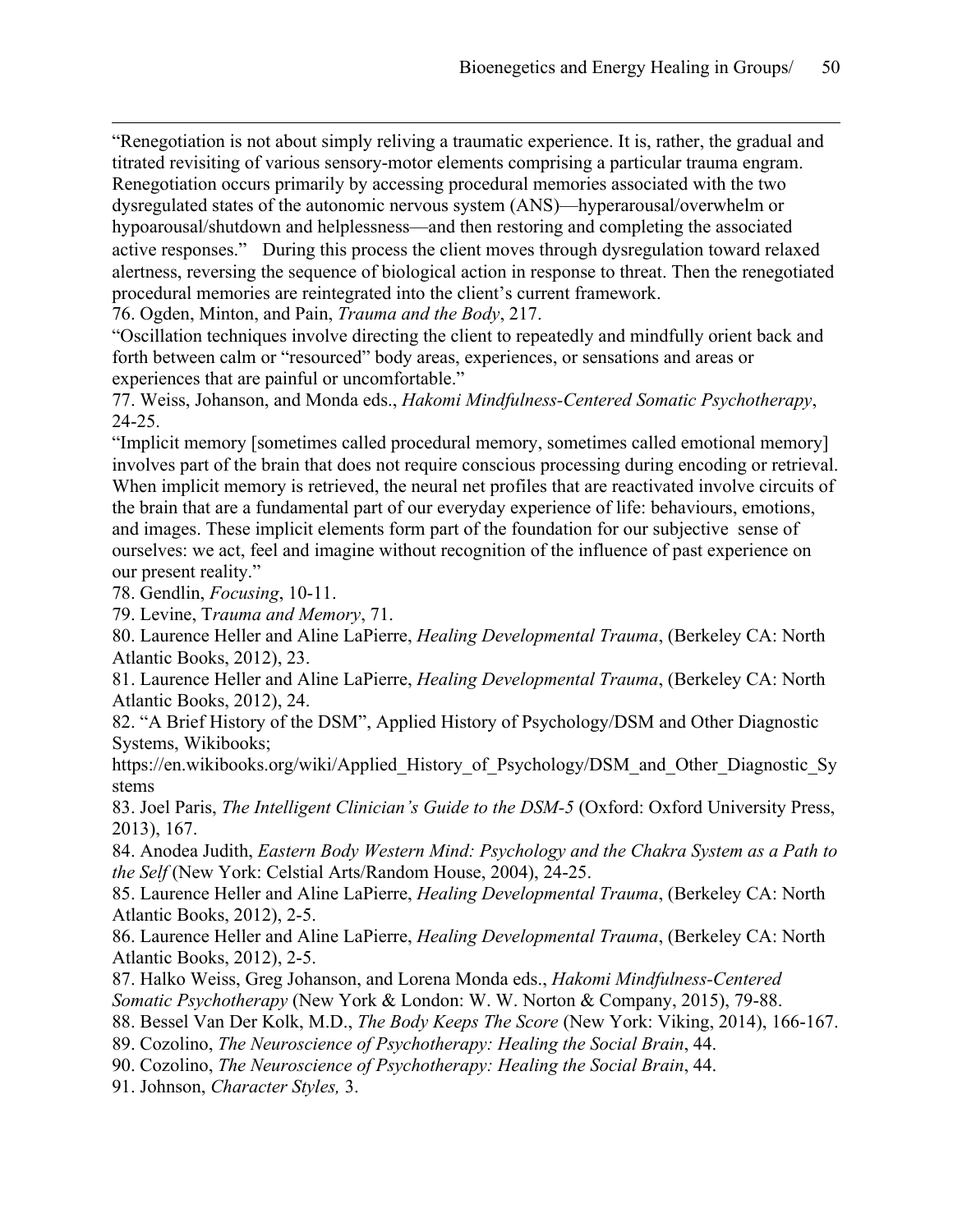92. Warber, Bruyere, Weintrub, Dieppe, "A Consideration of the Perspectives of Healing Practitioners on Research Into Energy Healing",73.

93. Warber, Bruyere, Weintrub, Dieppe, "A Consideration of the Perspectives of Healing Practitioners on Research Into Energy Healing",73.

94. Warber, Bruyere, Weintrub, Dieppe, "A Consideration of the Perspectives of Healing Practitioners on Research Into Energy Healing",73.

95. Donna Eden with David Feinstein, *Energy Medicine*. (New York: the Penguin Group, 2008). 96. Sara L. Warber, MD; Rosalyn L. Bruyere, DD; Ken Weintrub, MA; Paul Dieppe MD, FRCP, FFPH, "A Consideration of the Perspectives of Healing Practitioners on Research Into Energy

Healing", Global Advances in Health and Medicine, 4(Suppl) (November 2015): 73

97. Shamini Jain, PhD et al.,"Clinical Studies of Biofield Therapies: Summary, Methodological Challenges, and Recommendations." *Biofield Science and Healing: Toward a Transdisciplinary Approach*, Global Adv Health Med 2015;4(#):58-66. DOI: 10.7453/ gahmj.2015.034.suppl. 58. 98. Cyndi Dale, *The Subtle Body Practice Manual, A Comprehensive Guide to Energy Healing*, (Boulder CO: Sounds True, 2013), 11.

99. Brennan, *Hands of Light,* 29.

 $\overline{a}$ 

100. Rosalyn L. Bruyere, *Wheels of Light*, (New York: Fireside, 1994), 144.

101. "The human biofield energy medi- cine modalities include acupuncture, external qigong,

Johrei, polarity therapy, pranic healing, Reiki, and thera- peutic touch (TT)."

- 102. Brennan, *Hands of Light,* 40.
- 103. Brennan, *Hands of Light,* 29-30.
- 104. Judith, *Eastern Body Western Mind*, 9.
- 105. Judith, *Eastern Body Western Mind*, 9.
- 106. Brennan, *Hands of Light*, 49-53.
- 107. Brennan, *Hands of Light,* 42-44.
- 108. Bruyere, *Wheels of Light*, 40.
- 109. Judith, *Eastern Body Western Mind*, 8.
- 110. Brennan, *Hands of Light,* 46.
- 111. Bruyere, *Wheels of Light*, 40.
- 112. Brennan, *Hands of Light,* 42-44.
- 113. Cyndi Dale, *Advanced Chakra Healing*, (Berkeley CA: The Crossing Press, 2005).
- 114. Richard Gerber, *Vibrational Medicine*, (Rochester VT: Bear & Company 2001).
- 115. David Feinstein, Ph.D., "What is Energy Medicine," Eden Energy Medicine,
- http://www.innersource.net/em/about/energy-medicine.html

116. Bruyere, *Wheels of Light*, 65.

117. Judith, *Eastern Body Western Mind: Psychology and the Chakra System as a Path to the Self*, 5.

- 118. Brennan, *Hands of Light,* 113-127.
- 119. Barbara Ann Brennan, *Hands of Light* (New York: Bantam Books, 1988)*,* forward.
- 120. Brennan, *Hands of Light*, 109-127.
- 121. Barbara Ann Brennan, *Light Emerging: the Journey of Personal Healing*, 225-258
- 122. Brennan, *Hands of Light*, 109-127
- 123. Judith, *Eastern Body Western Mind.* creative (schizoid)/first chakra 82-83, lover

(oral)/second chakra 138-139, endurer (masochistic)/third chakra, expressive (hysteric)/fourth chakra 266- 267, challenger-defender (psychopathic) 314-315.

124. Judith, *Charge and the Body*, 117-181.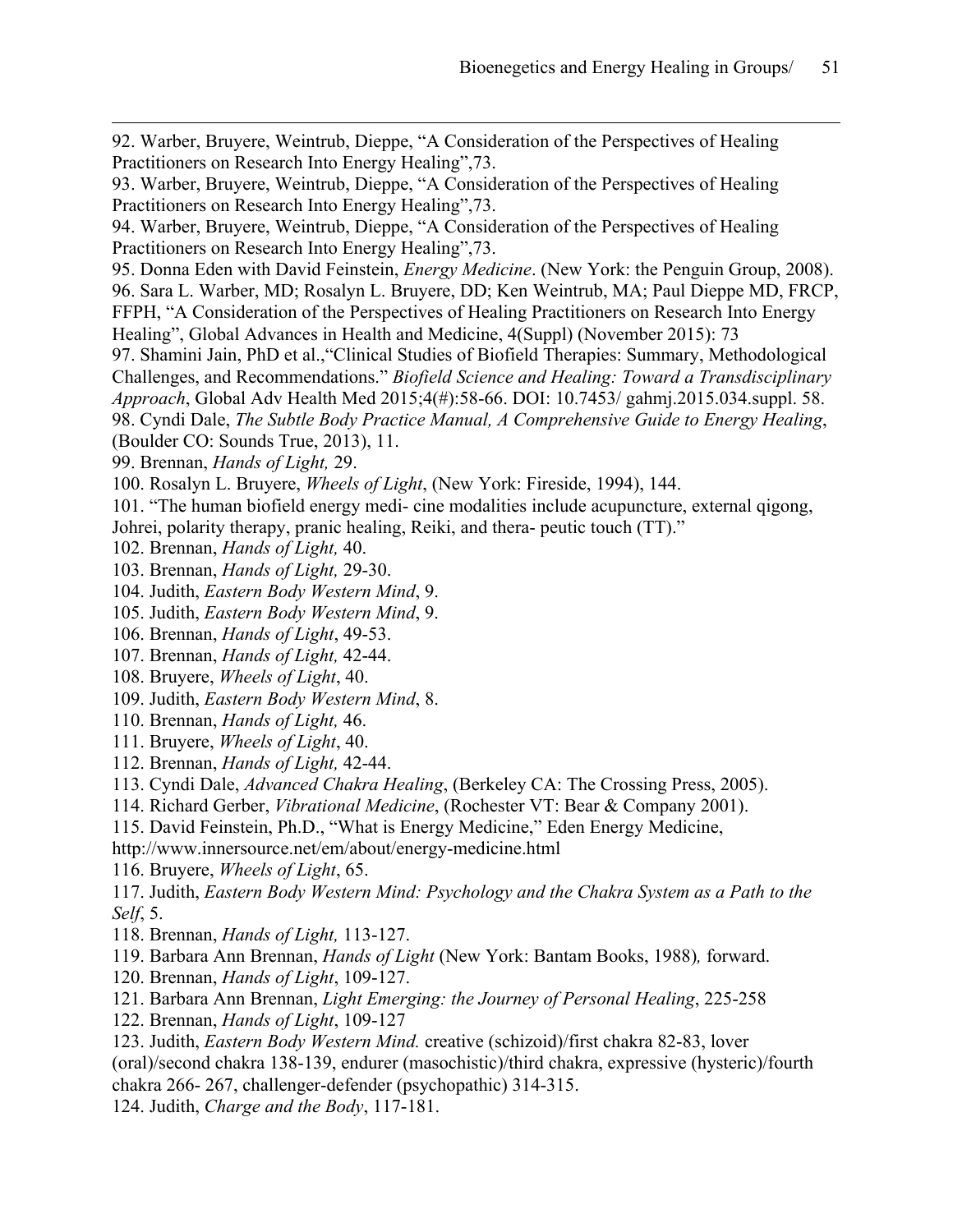125. Barbara Ann Brennan, *Light Emerging*, (New York: Bantam Books, 1993) 83-90.

126. John W. James and Russell Friedman, *The Grief Recovery Handbook, 20th Anniversary Expanded Edition*. (New York: HarperCollins 2009) 11-15.

127. Elisabeth Kübler-Ross, M.D., *On Death and Dying*, (New York: Scribner, 1969).

128. Michael Shermer, "Five Fallacies of Grief," Scientific American, November 1, 2008,

https://www.scientificamerican.com/article/five-fallacies-of-grief/

https://

 $\overline{a}$ 

129. Judith, *Charge and the Body*, xiv.

130. Gronowicz,"Challenges for Preclinical Investigations of Human Biofield Modalities", 53.

131. Gronowicz,"Challenges for Preclinical Investigations of Human Biofield Modalities", 53.

132. Gronowicz,"Challenges for Preclinical Investigations of Human Biofield Modalities", 53.

133. Jain,"Clinical Studies of Biofield Therapies," 61.

134. Mary Anne Hanley, PhD, Denise Coppa, PhD, Deborah Shields, PhD, "A Practice-Based Theory of Healing Through Therapeutic Touch Advancing Holistic Nursing Practice" *Journal of Holistic Nursing*, American Holistic Nurses Association Volume 35 Number 4 December 2017 369–381, 370 - 371.

135. Hanley, "A Practice-Based Theory of Healing Through Therapeutic Touch Advancing Holistic Nursing Practice",371,

136. Jain,"Clinical Studies of Biofield Therapies," 56.

137. "What is Energy Medicine" http://www.innersource.net/em/about/energy-medicine.html

138. Alexander Lowen M.D. *Joy* (London: Penguin Books, 1995), 311.

139. Lowen M.D. *Joy*, 312.

140. Lowen M.D. *Joy*, 314.

141. Elfie Hinterkopf, *Integrating Spirituality in Counseling* (London and Philadelphia: Jessica Kingley Publishers, 2015), 77.

142. Hinterkopf, *Integrating Spirituality in Counseling*, 86.

143. Hinterkopf, *Integrating Spirituality in Counseling*, 77.

144. Hinterkopf, *Integrating Spirituality in Counseling*, 86.

145. Hinterkopf, *Integrating Spirituality in Counseling*, 78.

146. Levine, *Trauma and Memory,* 71.

147. Levine, *Trauma and Memory*, 70-71.

148. Levine, *Trauma and Memory*, 64.

149. Levine,*Trauma and Memory*, 70-71.

150. Jamie D. Aten and Mark M. Leach, eds., *Spirituality and the Therapeutic Process.*

(Washington DC: American Psychological Association, 2009) 178.

151. Marianne Schneider Corey and Gerald Corey, *Process and Practice Groups*, (Belmont CA:Thomson Brooks/Cole 2006), 46-49.

152. Yalom and Leszcz. *The Theory and Practice of Group Psychotherapy, 5th ed*., 117.

153. Yalom and Leszcz. *The Theory and Practice of Group Psychotherapy, 5th ed*., 126.

154. Yalom and Leszcz. *The Theory and Practice of Group Psychotherapy*, *5th ed*., 126.

155. Jamie D. Aten and Mark M. Leach, eds., *Spirituality and the Therapeutic Process.*

(Washington DC: American Psychological Association, 2009) 224.

156. Jamie D. Aten and Mark M. Leach, eds., *Spirituality and the Therapeutic Process.* (Washington DC: American Psychological Association, 2009) 195.

157. Lowen M.D., *Bioenergetics*, 103-104.

158. Lowen M.D., *Bioenergetics*, 104.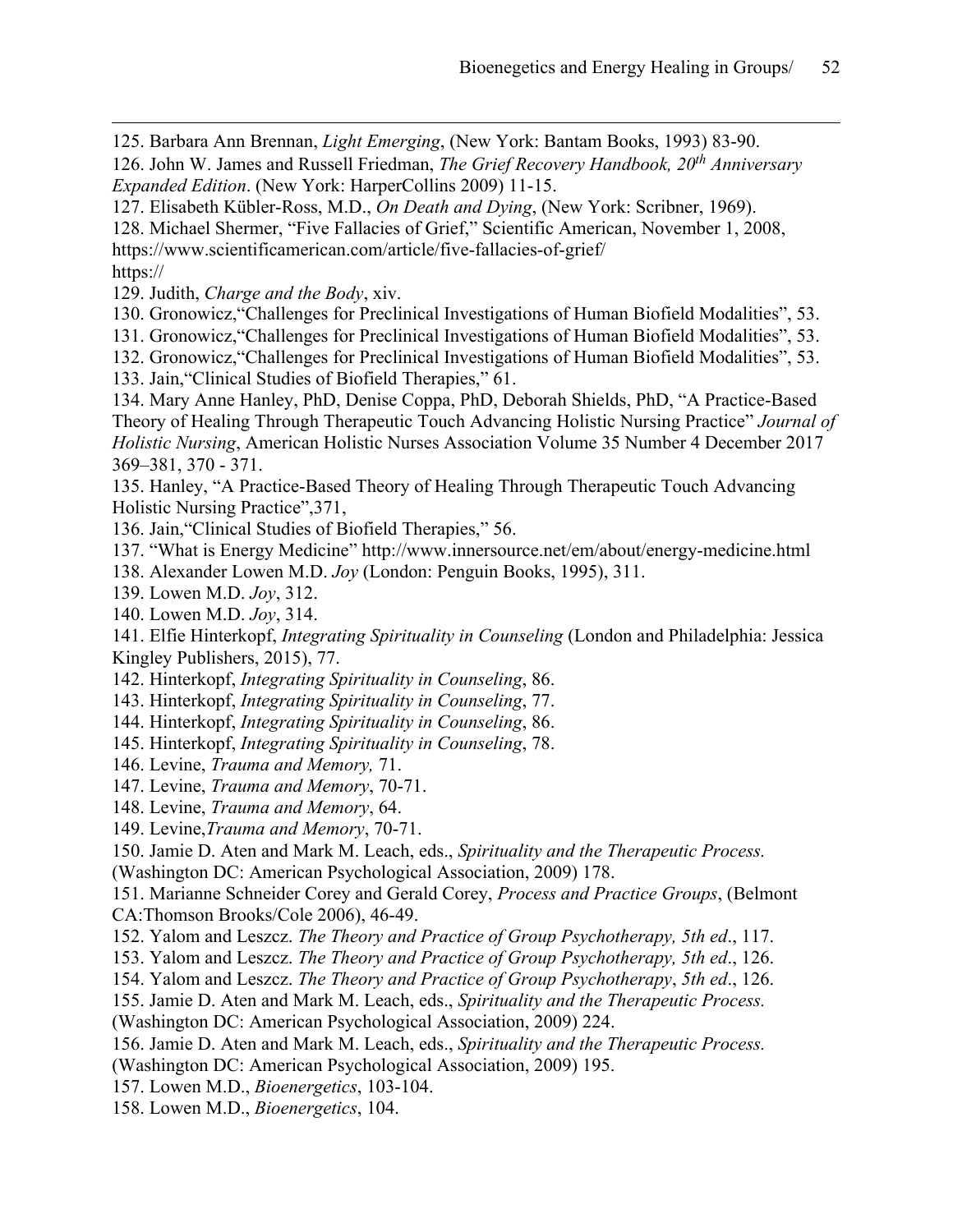159. Susan Aaron, "Psychodramatic Bodywork Explored," The British Journal of Psychodrama and Sociodrama Volume 25, Issue 1 (2010):50-51.

160. Laurence Heller and Aline LaPierre, *Healing Developmental Trauma*, (Berkeley CA: North Atlantic Books, 2012), 271.

161. Rogers, *On Becoming a Person*, 22.

 $\overline{a}$ 

162. Carl R. Rogers Ph.D. *On Becoming a Person* (London: Constable, 1961), 21.

163. Rogers, *On Becoming a Person*, 22.

164. Gantt and Badenoch eds., *The Interpersonal Neurobiology of Group Psychotherapy and Group Process*, 25.

165. Gantt and Badenoch eds., *The Interpersonal Neurobiology of Group Psychotherapy and Group Process*, 29.

166. Gantt and Badenoch eds., *The Interpersonal Neurobiology of Group Psychotherapy and Group Process*, 29.

167. Gantt and Badenoch eds., *The Interpersonal Neurobiology of Group Psychotherapy and Group Process*, 37.

168. Gantt and Badenoch eds., *The Interpersonal Neurobiology of Group Psychotherapy and Group Process*, 37.

169. Arnold Mindell, *The Shaman's Body* (New York: Harper One, 1993), 86-87.

170. Levine,*Trauma and Memory*, 157

171. Gantt and Badenoch eds., *The Interpersonal Neurobiology of Group Psychotherapy and Group Process*, 69.

172. Yalom and Leszcz. *The Theory and Practice of Group Psychotherapy*, 5th ed., 121.

173. Benson, *Working More Creatively With Groups*, (New York: Routledge, 2010), 62.

174. Gantt and Badenoch eds., *The Interpersonal Neurobiology of Group Psychotherapy and Group Process*, 58.

175. Aten and Leach, eds., *Spirituality and the Therapeutic Process*, 198.

176. Yalom and Leszcz. *The Theory and Practice of Group Psychotherapy*, 5th ed., 416.

177. Yalom and Leszcz. *The Theory and Practice of Group Psychotherapy*, 5th ed., 415.

178. Gantt and Badenoch eds., *The Interpersonal Neurobiology of Group Psychotherapy and Group Process*, 37.

179. Yalom and Leszcz. *The Theory and Practice of Group Psychotherapy*, 5th ed., 126.

180. Yalom and Leszcz. *The Theory and Practice of Group Psychotherapy*, 5th ed., 123.

181. Gantt and Badenoch eds., *The Interpersonal Neurobiology of Group Psychotherapy and Group Process*, 62.

182. Aaron, "Psychodramatic Bodywork Explored," 50-51.

183. David Emerson, *Trauma-Sensitive Yoga in Therapy* (New York: W. W. Norton & Company Inc., 2014), 21-25.

- 184. Feinstein, Eden and Craig, *The Promise of Energy Healing*, 206-221.
- 185. Pierrakos, *Core Energetics,* 227-248.
- 186. Judith, *Charge and the Body*.
- 187. Yalom and Leszcz. *The Theory and Practice of Group Psychotherapy*, 5th ed., 473.

188. Linda Metcalf, Ph.D. *Solutions Focused Group Therapy*, (New York: The Free Press, 1998), 42-43.

189. Gantt and Badenoch eds., *The Interpersonal Neurobiology of Group Psychotherapy and Group Process*, 128.